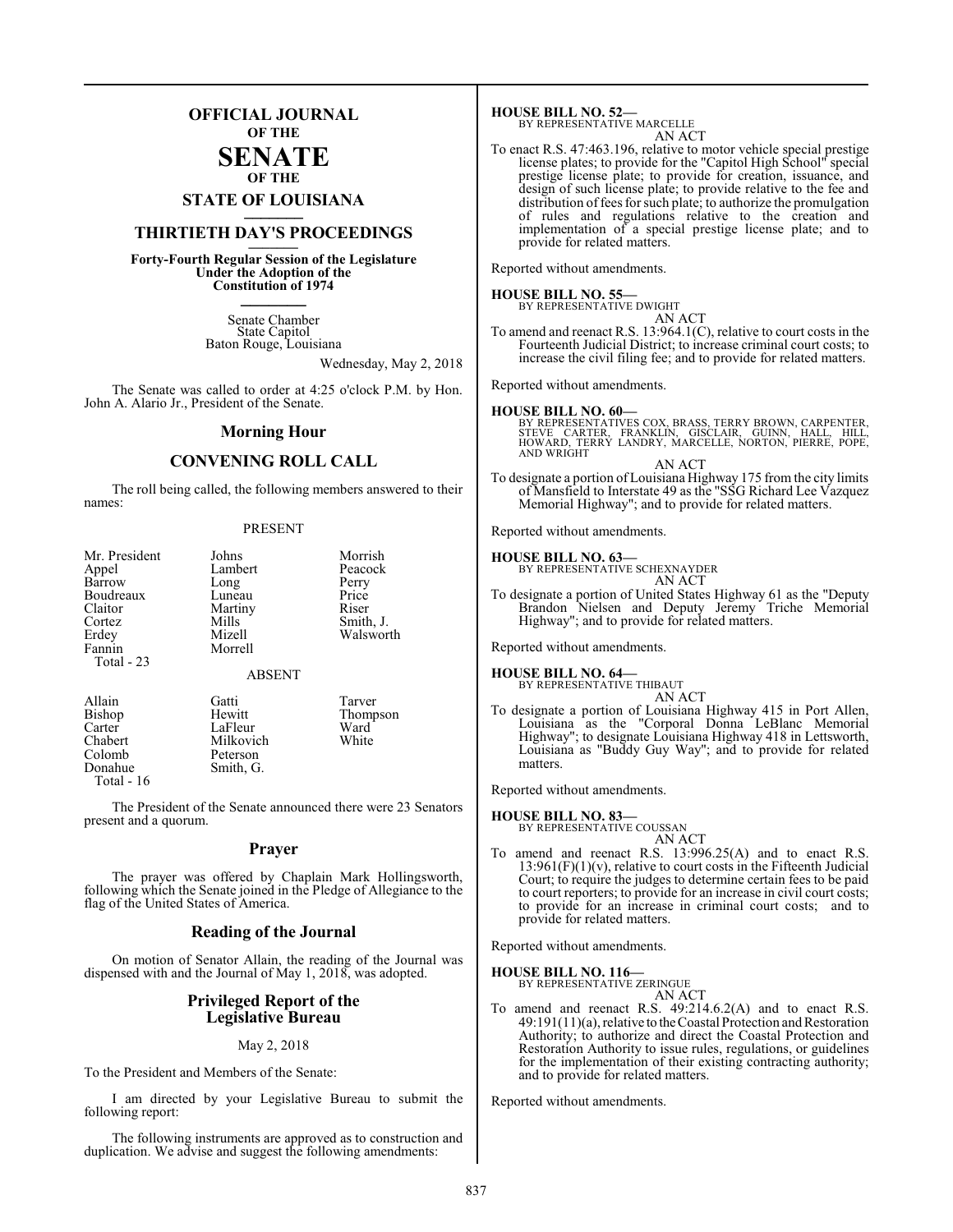### **HOUSE BILL NO. 118—**

BY REPRESENTATIVE BILLIOT AN ACT

To amend and reenact R.S. 56:700.2(A)(4) and 700.6, relative to the Fishermen's Gear Compensation Fund; to extend the existence of such fund; to extend payments into the Underwater Obstruction Removal Fund; and to provide for related matters.

Reported without amendments.

**HOUSE BILL NO. 127—** BY REPRESENTATIVE MACK

AN ACT

To repeal R.S. 32:398.1(C), relative to the issuance of warning citations for violations of motor vehicle laws; to repeal the prohibition on the issuance of warning citations for violations of motor vehicle laws.

Reported without amendments.

**HOUSE BILL NO. 148—**<br>BY REPRESENTATIVES FALCONER, ANDERS, BACALA, BAGLEY,<br>BAGNERIS, BILLIOT, BRASS, TERRY BROWN, CARMODY, GARY<br>CARTER, CHANEY, COX, DEVILLIER, EDMONDS, EMERSON, FOIL,<br>GISCLAIR, HENRY, HODGES, HORTON, JACKS

AN ACT

To enact Chapter 12 of Title 28 of the Louisiana Revised Statutes of 1950, to be comprised of R.S. 28:801 through 813, relative to suicide prevention; to create and provide for a program to be known as the zero suicide initiative; to provide for administration of the program by the office of behavioral health of the Louisiana Department of Health; to provide for creation of the Louisiana suicide prevention plan; to provide for legislative findings and intent; to provide for promulgation of administrative rules; and to provide for related matters.

Reported with amendments.

#### **LEGISLATIVE BUREAU AMENDMENTS**

Amendments proposed by Legislative Bureau to Reengrossed House Bill No. 148 by Representative Falconer

AMENDMENT NO. 1 On page 2, line 28, change "is" to "are"

AMENDMENT NO. 2 On page 3, line 6, change "bills" to "acts"

AMENDMENT NO. 3 On page 3, line 7, change "House Bill No. 452" to "Act 86"

AMENDMENT NO. 4 On page 3, line 11, change "Senate Bill No. 539" to "Act 582"

# **HOUSE BILL NO. 177—** BY REPRESENTATIVE ZERINGUE

AN ACT

To amend and reenact R.S. 38:2212(C)(3)(b), relative to the termination date applicable to restoring or rehabilitating a levee; to provide for an extension of the termination date for restoring or rehabilitating a levee not maintained with federal funds and not publicly bid; and to provide for related matters.

Reported without amendments.

**HOUSE BILL NO. 193—** BY REPRESENTATIVE COUSSAN

AN ACT To amend and reenact R.S. 17:350.21, relative to funding of laboratory schools; to provide relative to inclusion of University of Louisiana at Lafayette as a public postsecondary education

## **Page 2 SENATE 30th DAY'S PROCEEDINGS**

institution eligible to receive state funding for a laboratory school; to provide for the allocation of funds attributable to such inclusion; and to provide for related matters.

Reported without amendments.

# **HOUSE BILL NO. 198—** BY REPRESENTATIVE SIMON

AN ACT

To amend and reenact R.S. 46:2635(A), relative to the Traumatic Head and Spinal Cord Injury Trust Fund; to provide for the distribution of funding; to ensure that the fund is used as a funding source of last resort; to specify that Medicare and Medicaid sources shall be expended before using monies in the fund; and to provide for related matters.

Reported without amendments.

#### **HOUSE BILL NO. 199—**

- BY REPRESENTATIVES SMITH, AMEDEE, ANDERS, BACALA, BACANERIS, BARRAS, BERTHELOT, BULIOT, BOUJE, BRASS, CHAD BROWN, TERRY BROWN, CARMODY, CARPENTER, GARY CARTER, STEVE CARTER, COX, DAVIS, DEVILLIER, EDMONDS, EMERSON, FALCONE
- To enact R.S. 17:1960.1 and R.S. 36:651(G)(6) and to repeal R.S.  $17:1960.1$  and R.S.  $36:651(G)(6)$ , relative to the development of children who are deaf or hard of hearing; to establish the Language Equality and Acquisition for Deaf Kids (LEAD-K) Task Force; to provide relative to the purpose, membership, and meetings of the task force; to require the task force to study and make recommendations relative to specific matters; to require the task force to submit a report to the legislature; to require the state Department of Education and the Louisiana Department of Health to provide a response to such report to the legislature; to provide for termination of the task force; and to provide for related matters.

Reported without amendments.

#### **HOUSE BILL NO. 208—**

BY REPRESENTATIVE FALCONER

AN ACT To amend and reenact R.S. 38:2225.2.4(A)(3), relative to public contracts; to reduce the monetary threshold for the use of the construction management at risk project delivery method; to provide submission and notification guidelines; and to provide for related matters.

Reported without amendments.

# **HOUSE BILL NO. 213—** BY REPRESENTATIVE JACKSON

AN ACT

To enact R.S. 13:3049(B)(1)(e)(vii) and R.S. 15:255(T), relative to costs of court; to provide relative to witness fees for off-duty law enforcement officers; to provide relative to juror compensation; to authorize the transfer of witness fee surplus funds and juror compensation surplus funds within the Fourth Judicial District; to provide for the transfer procedures and use of funds; and to provide for related matters.

Reported without amendments.

#### **HOUSE BILL NO. 225—**

BY REPRESENTATIVE STAGNI

AN ACT To enact R.S. 17:270 and 3996(B)(45), relative to required instruction; to require public high schools to provide instruction in the recognition and prevention ofshaken baby syndrome; and to provide for related matters.

Reported without amendments.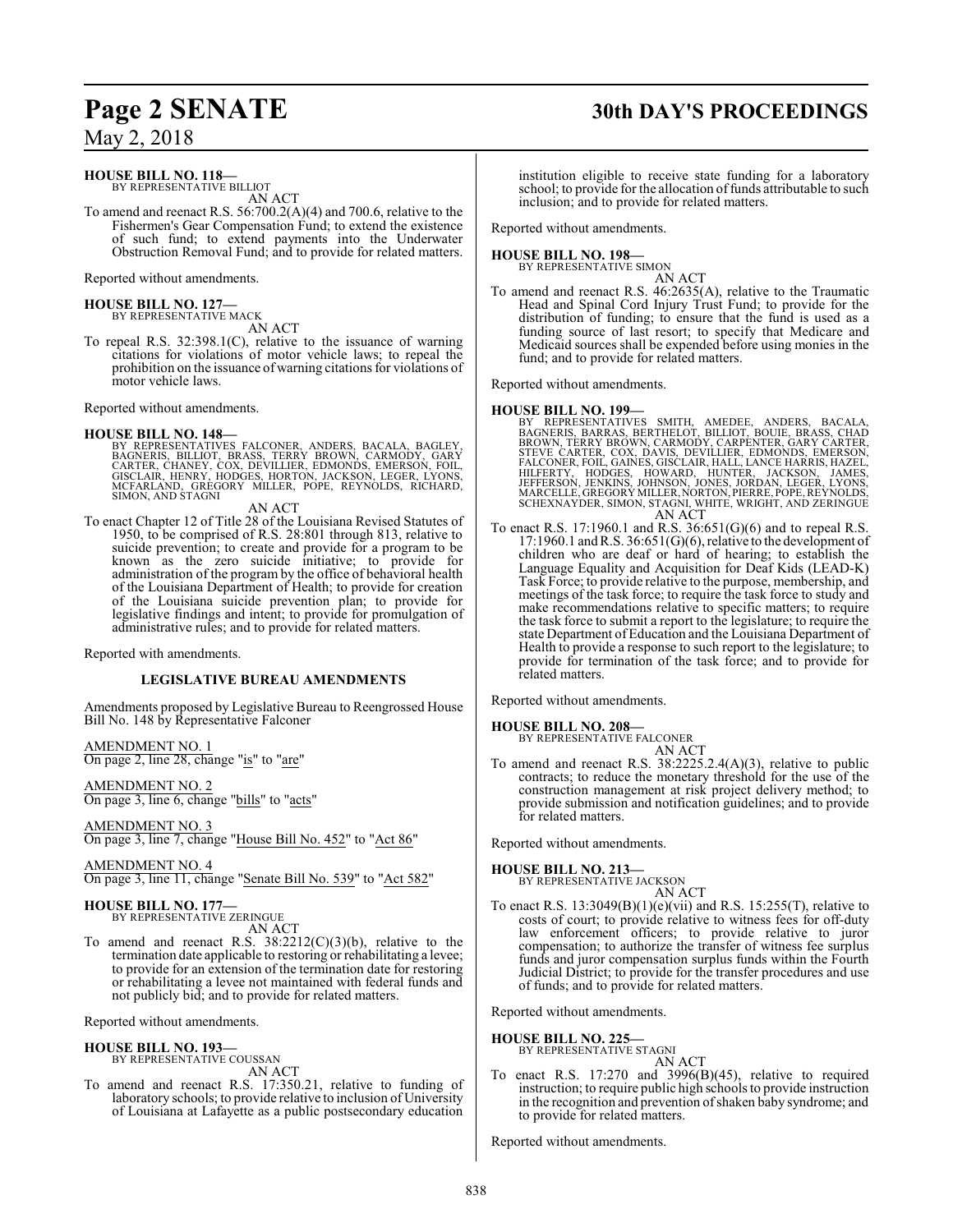## **30th DAY'S PROCEEDINGS Page 3 SENATE**

# May 2, 2018

**HOUSE BILL NO. 303—**

BY REPRESENTATIVE GISCLAIR AN ACT

To amend and reenact R.S.  $32:408(A)(5)(b)(i)$ , relative to certain military personnel obtaining a commercial driver's license; to increase the time period of employment in a specific military position permitted to waive the skills test required for a commercial driver's license; and to provide for related matters.

Reported without amendments.

#### **HOUSE BILL NO. 308—**

BY REPRESENTATIVE HAVARD AND SENATOR CORTEZ AN ACT

To amend and reenact R.S. 32:81(B) and (C) and to enact R.S. 32:1(95) and 81(D), (E), and (F), relative to vehicle platooning; to authorize non-lead motor vehicles in a platoon to follow other motor vehicles in a platoon closely; to exempt non-lead motor vehicles in a platoon from operating such vehicle in a manner that allows sufficient space to enable any other vehicle to enter and occupy the space between any motor vehicle in a platoon; to authorize platoon operation upon approval of an operational plan by the Department of Public Safety and Corrections and the Department of Transportation and Development; to provide for rulemaking authority; to provide for a prohibition against platoon operation; to provide for definitions; and to provide for related matters.

Reported without amendments.

### **HOUSE BILL NO. 319—**

BY REPRESENTATIVES DAVIS AND THIBAUT

AN ACT

To amend and reenact R.S. 32:388(B)(1)(b)(iv) and to enact R.S. 32:387.20, relative to trucks hauling concrete or construction aggregates; to authorize the issuance of special permits for vehicles transporting ready-mixed concrete under certain circumstances; to provide that such authorization to exceed the maximum gross vehicle weight shall not apply in certain circumstances; to provide for weight limits under the special permit for ready-mixed concrete trucks; to establish a fee for the special permit for ready-mixed concrete trucks; to provide for the design and placement of the special permit; to provide for exceptions; to provide for deposit of fees; and to provide for related matters.

Reported without amendments.

#### **HOUSE BILL NO. 411—**

BY REPRESENTATIVE SCHEXNAYDER AN ACT

To amend and reenact R.S. 56:1855(O), relative to the Louisiana Scenic Rivers Act; to provide an exception for certain uses on the Tickfaw River and Blind River; to provide terms, conditions, and procedures; and to provide for related matters.

Reported without amendments.

#### **HOUSE BILL NO. 425—**

BY REPRESENTATIVE ZERINGUE AN ACT

To amend and reenact R.S. 56:303(E), relative to charter boat guide fishing; provides for certification of a licensed charter boat captain as earning more than fifty percent of his income from charter fishing activities; and to provide with respect thereto.

Reported without amendments.

#### **HOUSE BILL NO. 441—**

BY REPRESENTATIVE STOKES AN ACT

To enact R.S. 47:463.47.1, relative to motor vehicle special prestige license plates; to provide for the "Military Order of the Purple Heart First Responder Program" special prestige license plate; to provide for the creation, issuance, design, fees, distribution, and rule promulgation applicable to such license plates; and to provide for related matters.

Reported without amendments.

#### **HOUSE BILL NO. 450—** BY REPRESENTATIVE JAMES

AN ACT

To amend and reenact R.S. 32:401(introductory paragraph) and (14) and  $411(F)(1)$  and  $(3)(a)$  and R.S.  $40:1321(B)$ , relative to the possession of driver's licenses and special identification cards; to authorize a digitized format of a driver's license and special identification card that complies with the standards of REAL ID; to provide for the issuance of a digitized special identification card; to establish a fee to install the application to display a digitized driver's license; to provide for definitions; and to provide for related matters.

Reported with amendments.

#### **LEGISLATIVE BUREAU AMENDMENTS**

Amendments proposed by Legislative Bureau to Reengrossed House Bill No. 450 by Representative James

AMENDMENT NO. 1

On page 4, line 13, following "adopted" insert "the"

#### **HOUSE BILL NO. 496—**

BY REPRESENTATIVES HAZEL, ABRAMSON, AMEDEE, ANDERS, ARMES, BAGLEY, BERTHELOT, BILLIOT, BRASS, TERRY BROWN,<br>CARMODY, CARPENTER, STEVE CARTER, CHANEY, COX, DAVIS,<br>EDMONDS, FOIL, FRANKLIN, GISCLAIR, GLOVER, GUINN, HALL,<br>HILL, HOFFMANN, HOWARD, JACKSON, JEFFERSON, JENKINS, LEBAS, LEGER, MARCELLE, NORTON, PIERRE, POPE, REYNOLDS, RICHARD, SCHEXNAYDER, SMITH, STOKES, THIBAUT, THOMAS, AND WRIGHT

AN ACT

To enact R.S. 32:412(A)(8), relative to driver's license fees; to provide for a voluntary donation to the Louisiana Military Family Assistance Fund; and to provide for related matters.

Reported without amendments.

#### **HOUSE BILL NO. 498—**

BY REPRESENTATIVE JORDAN AN ACT

To amend and reenact R.S. 17:416.16(A)(3), relative to school crisis management and response plans; to require plans to provide for parental notification in the event of a shooting or other violent incident or emergency situation; and to provide for related matters.

Reported without amendments.

#### **HOUSE BILL NO. 549—**

BY REPRESENTATIVE WHITE AN ACT

To amend and reenact R.S. 34:851.19, 851.20(A)(1)(introductory paragraph),  $(2)$ ,  $(3)$ , and  $(4)$  and  $(B)$ ,  $(C)$ ,  $(D)$ ,  $(G)$ , and  $(J)$ , 851.21(A) and (B)(2), (3), and (4) and 851.32 and to enact R.S. 34:851.2(13) and R.S. 56:10(B)(17), relative to houseboats; to provide for the registration and numbering of houseboats; to create the derelict houseboat account in the Conservation Fund;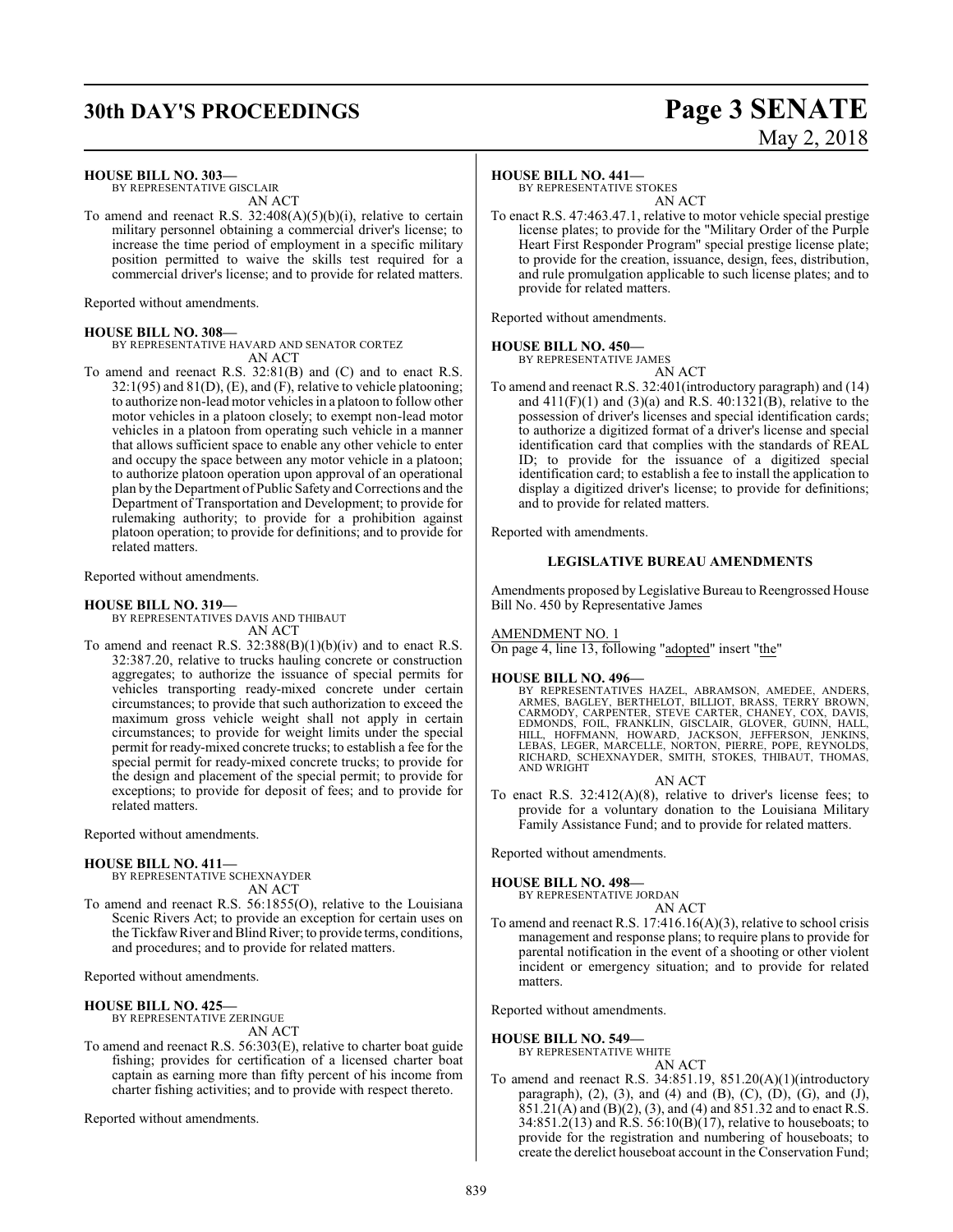## **Page 4 SENATE 30th DAY'S PROCEEDINGS**

to provide for the issuance of a certificate of number; to provide for registration fees; to provide for notices oftransfer; to provide for a numbering system; to provide for the distribution of funds; and to provide for related matters.

#### Reported with amendments.

#### **LEGISLATIVE BUREAU AMENDMENTS**

Amendments proposed by Legislative Bureau to Reengrossed House Bill No. 549 by Representative White

#### AMENDMENT NO. 1

In Senate Committee Amendment No. 5 proposed by the Senate Committee on Finance and adopted by the Senate on May 1, 2018, on page 1, line 11, following "change" change ""account" to "fund"" to ""houseboat account" to "Houseboat Fund""

#### AMENDMENT NO. 2

In Senate Committee Amendment No. 6 proposed by the Senate Committee on Finance and adopted by the Senate on May 1, 2018, on page 1, line 13, following "change" and before "to" change  $\frac{1}{10}$  = 56:10(B)(17)"" to "R.S. 56:10(B)(17)" and insert "AMENDMENT NO. 7" between lines 14 and 15

#### AMENDMENT NO. 3

In the set of Senate Committee Amendments proposed by the Senate Committee on Finance and adopted by the Senate on May 1, 2018, on page 1, line 17, change "AMENDMENT NO. 7" to "AMENDMENT NO. 8"

#### AMENDMENT NO. 4

In the set of Senate Committee Amendments proposed by the Senate Committee on Finance and adopted by the Senate on May 1, 2018, on page 1, line 19, change "AMENDMENT NO. 8" to "AMENDMENT NO. 9"

#### AMENDMENT NO. 5

In the set of Senate Committee Amendments proposed by the Senate Committee on Finance and adopted by the Senate on May 1, 2018, on page 1, line 21, change "AMENDMENT NO. 9" to "AMENDMENT NO. 10"

#### AMENDMENT NO. 6

In the set of Senate Committee Amendments proposed by the Senate Committee on Finance and adopted by the Senate on May 1, 2018, on<br>page 1, line 23, change "AMENDMENT NO. 10" to "AMENDMENT NO. 10" to 'AMENDMENT NO. 11'

#### AMENDMENT NO. 7

On page 6, line 4, change "derelict" to "Derelict"

#### **HOUSE BILL NO. 573**—

BY REPRESENTATIVE ZERINGUE AN ACT

To enact Part XI of Chapter 10 of Title 38 of the Louisiana Revised Statutes of 1950, to be comprised of R.S. 38:2320.1, relative to contracting for integrated coastal protection projects; to authorize political subdivisions to use outcome-based performance contracts for integrated coastal protection projects; and to provide for related matters.

Reported without amendments.

#### **HOUSE BILL NO. 589—**

BY REPRESENTATIVE ABRAMSON AN ACT

To amend and reenact R.S. 13:1213.2 and R.S. 44:181.4, relative to the collection and application of court fees and costs; to provide relative to the authority to collect fees and costs of the Civil District Court; to provide for the allocation of such costs and fees; provides relative to fees for recordation of other documents; and to provide for related matters.

Reported without amendments.

#### **HOUSE BILL NO. 598—**

BY REPRESENTATIVE HAVARD AN ACT

To enact R.S. 47:2138, to provide with respect to ad valorem tax; to authorize a local taxing authority to enter into certain agreements concerning payment of ad valorem taxes; to require notification of the Board of Commerce and Industry of advance tax payment agreements; to establish requirements for the agreements and taxpayers who may participate in agreements; to provide for the use of monies paid under an agreement; to authorize a local taxing authority to issue ad valorem tax credits under certain circumstances; to provide with respect to the application of certain tax credits; to authorize the payment of interest; to provide for effectiveness; and to provide for related matters.

Reported without amendments.

#### **HOUSE BILL NO. 648—**

BY REPRESENTATIVE LEGER AN ACT

To enact Part XI of Chapter 10 of Title 38 of the Louisiana Revised Statutes of 1950, to be comprised of R.S. 38:2320.1, relative to the purchase of port-related specialized cranes and replacement parts; to authorize all port commissions and port, harbor, and terminal districtsto purchase specialized cranes and replacement parts through methods of procurement; to establish requirements for requests for qualifications and requests for proposals; to provide for definitions; to provide for an effective date; and to provide for related matters.

Reported without amendments.

#### **HOUSE BILL NO. 653—**

BY REPRESENTATIVE SIMON

- AN ACT
- To amend and reenact R.S. 40:1646(A) through (C), 1664.3(introductory paragraph), (4), and (37), 1664.5, 1664.9(A), (C)(introductory paragraph), and (D) through (J), 1664.11(A)(introductory paragraph), (1)(a), and (D), and 1664.12(introductory paragraph) and (3) and to enact R.S. 40:1646(E) and (F), 1664.3(62) through (67), 1664.9(C)(11), (K), and (L), 1664.10(9), and 1664.17, relative to life safety systems and equipment under the authority of the state fire marshal; to provide for the inclusion of conveyance devices and related regulatory provisions; to add and expand with respect to certain definitions; to provide with respect to certain license endorsements and related fees; to amend relative to a certain board; to require certifications; to provide exemptions relative to local governing authorities; to provide for effectiveness; and to provide for related matters.

Reported without amendments.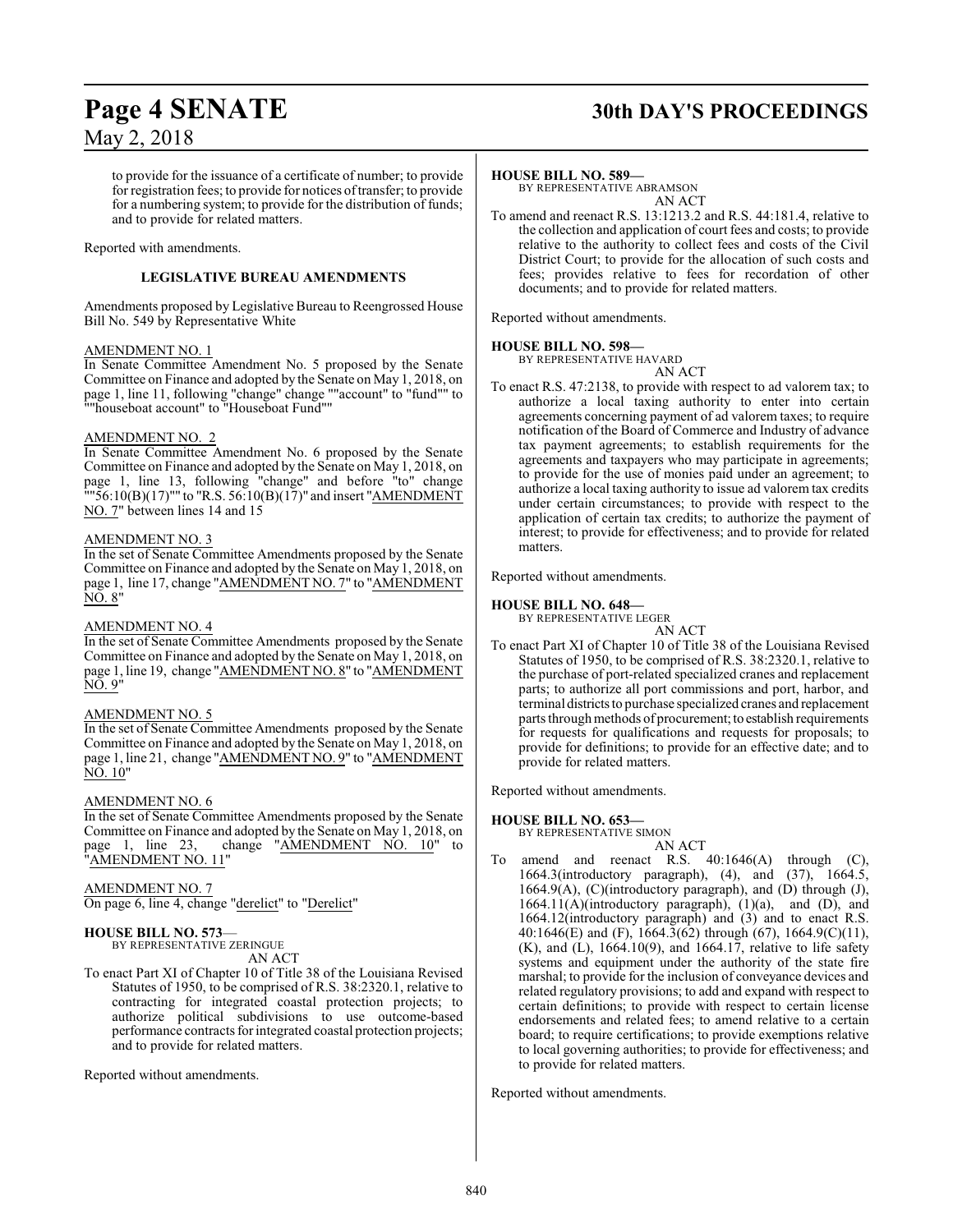## **30th DAY'S PROCEEDINGS Page 5 SENATE**

# May 2, 2018

#### **HOUSE BILL NO. 676—**

BY REPRESENTATIVES HILFERTY, ANDERS, BACALA, BAGNERIS, BERTHELOT, BILLIOT, BOUIE, BRASS, CHAD BROWN, GERY CARTER, ROBBY CARTER, STEVE CARTER, CONNICK, COX, DAVIS, EDMONDS, FALCONER, FOIL, GAROFALO, GISCLAIR, GICOVER, HALL,

To amend and reenact R.S. 17:407.51(H), to enact R.S. 17:407.23(B)(6) and (D) and Part X-F of Chapter 1 of Title 17 of the Louisiana Revised Statutes of 1950, to be comprised of R.S. 17:407.101, and R.S. 36:651(G)(6), and to repeal R.S. 17:407.23(D)(3) and Part X-F of Chapter 1 of Title 17 of the Louisiana Revised Statutes of 1950, comprised of R.S.  $17:407.101$ , and R.S.  $36:651(G)(6)$ , relative to the development of early childhood care and education; to establish the Early Childhood Care and Education Commission; to provide relative to the purpose, membership, and meetings of the commission; to require the commission to study and make recommendations relative to specific matters; to require the commission report to the legislature; to provide for termination of the commission; to provide for an early childhood care and education pilot program within the Department of Education; to provide for program funding; to provide for the authority and responsibilities of the State Board of Elementary and Secondary Education; to provide for participation in pilot programs; to provide for the powers and duties of the Advisory Council on Early Childhood Care and Education; and to provide for related matters.

Reported without amendments.

#### **HOUSE BILL NO. 678—**

BY REPRESENTATIVE TALBOT AN ACT

To provide relative to the naming of a proposed roadway or ramp; to designate a proposed airport flyover road for the Louis Armstrong International Airport as the "Francis E. 'Hank' Lauricella Memorial Road"; and to provide for related matters.

Reported with amendments.

#### **LEGISLATIVE BUREAU AMENDMENTS**

Amendments proposed by Legislative Bureau to Engrossed House Bill No. 678 by Representative Talbot

#### AMENDMENT NO. 1

In Senate Committee Amendment No. 3 proposed by the Senate Committee on Transportation, Highways and Public Works and adopted by the Senate on May 1, 2018, on page 1, line 31, change "only take effect" to "take effect only"

#### **HOUSE BILL NO. 706—**

BY REPRESENTATIVE ZERINGUE AN ACT

To amend and reenact R.S. 56:325.1(A)(3), relative to recreational saltwater finfish; to provide for possession limits of certain filleted saltwater finfish on board a vessel while on the water; and to provide for related matters.

Reported with amendments.

#### **LEGISLATIVE BUREAU AMENDMENTS**

Amendments proposed by Legislative Bureau to Engrossed House Bill No. 706 by Representative Zeringue

#### AMENDMENT NO. 1

In Senate Committee Amendment No. 1 proposed by the Senate Committee on Natural Resources and adopted by the Senate on May 1, 2018, on page 1, line 15, delete "only"

#### AMENDMENT NO. 2

In Senate Committee Amendment No. 1 proposed by the Senate Committee on Natural Resources and adopted by the Senate on May 1, 2018, on page 1, line 16, following "possession" insert "only"

#### **HOUSE BILL NO. 716—** BY REPRESENTATIVE LEGER

AN ACT

To amend and reenact R.S. 17:3914(C)(2)(introductory paragraph) and (b), relative to student information; to authorize the state Department of Education to share student information with certain postsecondary education institutions including those located out-of-state; to provide for the use of information for academic research; to provide conditions; and to provide for related matters.

Reported without amendments.

#### **HOUSE BILL NO. 764—**

BY REPRESENTATIVE BOUIE

AN ACT

To enact R.S.  $32:415.3(A)(5)$ , relative to the issuance of an exoffender provisional driver's license; to provide for a definition; and to provide for related matters.

Reported without amendments.

## **HOUSE BILL NO. 777—** BY REPRESENTATIVE FALCONER

AN ACT

To enact R.S. 47:463.196, relative to motor vehicle special prestige license plates; to establish the "Seymore D'Fair Foundation One Hundred Percent Me Drug Free" special prestige plate; to provide for creation, issuance, design, fees, distribution, and rule promulgation applicable to such license plates; and to provide for related matters.

Reported without amendments.

## **HOUSE BILL NO. 794—** BY REPRESENTATIVE HALL

AN ACT

To amend and reenact R.S. 48:221(A)(4)(introductory paragraph) and (b), relative to excess immovable property not purchased at public or private sale; to change the governmental entity to which the Department of Transportation and Development may convey excess land that is not purchased at public or private sale; to provide for an effective date; and to provide for related matters.

Reported without amendments.

#### **HOUSE BILL NO. 797—**

BY REPRESENTATIVES ZERINGUE AND JIM MORRIS AN ACT

To amend and reenact R.S. 49:214.41(B), relative to mitigation of coastal wetlands; to require consultation with the Coastal Protection and Restoration Authority in determination of mitigation that is required for projects contained in the coastal master plan; and to provide for related matters.

Reported without amendments.

#### **HOUSE BILL NO. 798—**

BY REPRESENTATIVE WRIGHT AN ACT

To amend and reenact R.S. 47:463.73(G), relative to motor vehicle special prestige license plates; to provide for the "Covington High School" special prestige license plate; to provide for the creation, issuance, design, fees, distribution, and rule promulgation applicable to such license plates; and to provide for related matters.

Reported without amendments.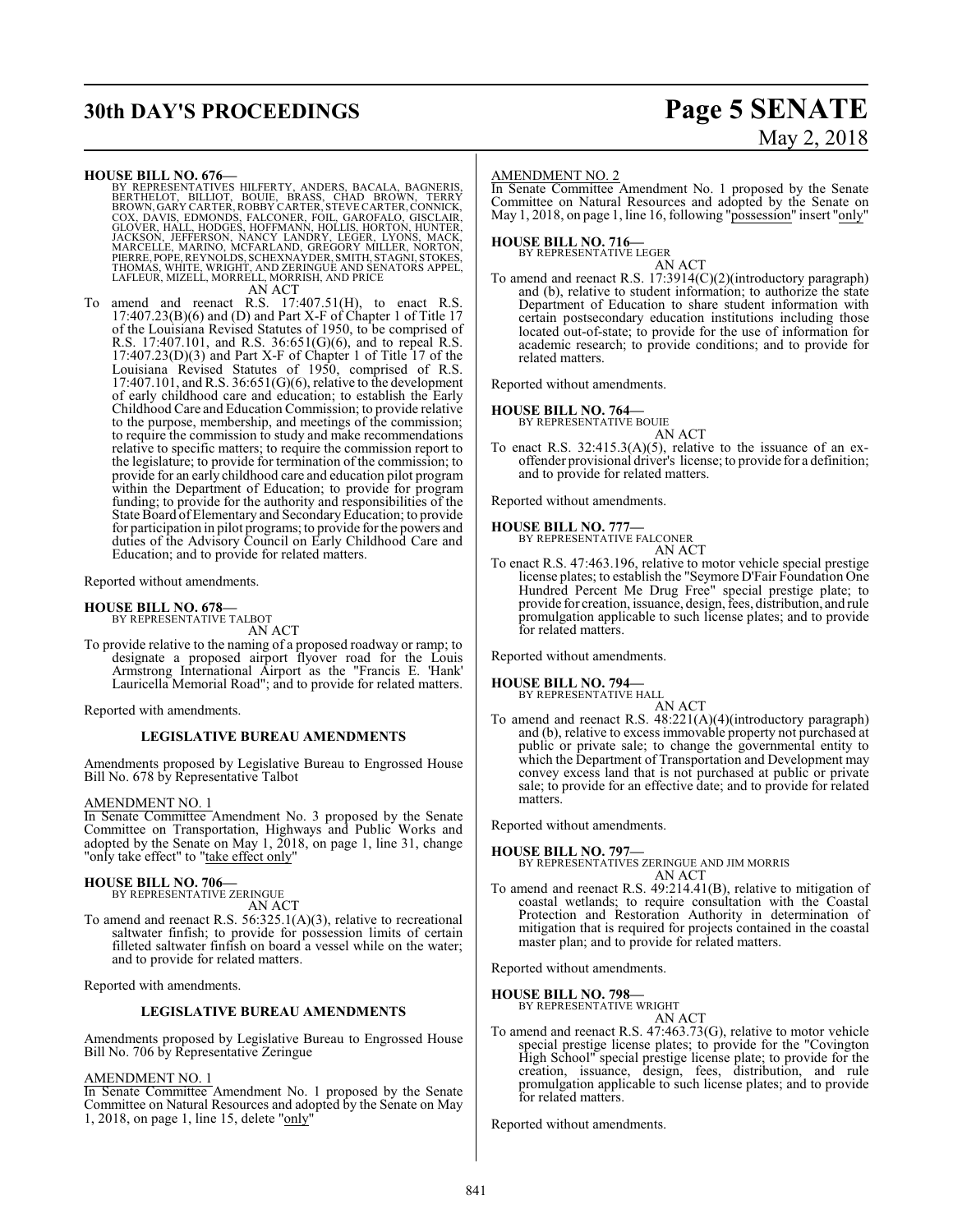#### **HOUSE BILL NO. 800—**

BY REPRESENTATIVES ABRAMSON AND JIM MORRIS AN ACT

To enact R.S. 47:1508(B)(42), relative to the confidentiality of tax records; to authorize the disclosure of certain information to the Department of the Treasury; to provide for certain limitations; and to provide for related matters.

Reported without amendments.

#### **HOUSE BILL NO. 804—** BY REPRESENTATIVE THIBAUT

AN ACT

To amend and reenact R.S. 34:340.11, relative to leases and subleases of land and buildings; to provide for leasing or subleasing of land or buildings owned by ports, harbors, or terminal districts for processing, manufacturing, or commercial business purposes; to provide for a maximum term for the lease or sublease; to provide for an extension of the term upon expiration of the original term; to provide for the ratification, confirmation, and approval of a lease orsublease; and to provide for related matters.

Reported without amendments.

#### **HOUSE BILL NO. 819—**

BY REPRESENTATIVE BERTHELOT AN ACT

To amend and reenact R.S. 38:2212.1(A)(1)(b), relative to bid submission for public contracts for materials and supplies of a certain value; to provide for additional methods of bid submission; to provide for an effective date; and to provide for related matters.

Reported without amendments.

**HOUSE BILL NO. 832—** BY REPRESENTATIVE GISCLAIR AN ACT

To amend and reenact R.S.  $32:387.1(B)(1)$  and  $(2)(b)$ , relative to escort vehicles; to modify requirements for the registration of escort vehicles to require proof of general liability insurance, motor vehicle liability insurance, and workers' compensation coverage; and to provide for related matters.

Reported without amendments.

## **HOUSE BILL NO. 890— (Substitute for House Bill No. 637 by Representative Hunter)** BY REPRESENTATIVE HUNTER

AN ACT To amend and reenact R.S. 32:667(A)(introductory paragraph) and (2), relative to the seizure of licenses for persons cited for driving while intoxicated; to provide for an extension ofthe time for which to appeal to the district court; and to provide for related matters.

Reported without amendments.

#### **HOUSE BILL NO. 893— (Substitute for House Bill No. 382 by Representative Connick)** BY REPRESENTATIVE CONNICK

AN ACT

To amend and reenact R.S. 47:1853(B)(3) and 1855(E), relative to ad valorem property tax assessments for public service properties; to require the retention of certain information relative to appraisals and allocations of value; and to provide for related matters.

Reported without amendments.

Respectfully submitted, DANIEL R. MARTINY Chairman

## **Page 6 SENATE 30th DAY'S PROCEEDINGS**

#### **Adoption of Legislative Bureau Report**

On motion of Senator Martiny, the Legislative Bureau amendments were adopted and the Bills and Joint Resolutions were read by title and passed to a third reading.

#### **Introduction of Senate Resolutions**

Senator Morrell asked for and obtained a suspension of the rules to read Senate Resolutions a first and second time.

#### **SENATE RESOLUTION NO. 179—**

BY SENATOR MORRELL A RESOLUTION

To commend the Honorable Ernest Nathan "Dutch" Morial for being the first African American to be elected to the Louisiana State Legislature since Reconstruction.

On motion of Senator Morrell the resolution was read by title and adopted.

#### **Senate Resolutions on Second Reading**

#### **SENATE RESOLUTION NO. 169—** BY SENATOR BISHOP

A RESOLUTION

To recognize the lives and legacies of Denver Smith and Leonard Brown and to honor them, posthumously, as casualties of the civil rights movement.

On motion of Senator Morrell the resolution was read by title and adopted.

#### **SENATE RESOLUTION NO. 171—**

BY SENATOR BARROW A RESOLUTION

To commend the Madison Preparatory Academy boys' basketball team on winning the 2018 Louisiana High School Athletic Association Class 3A championship.

On motion of Senator Barrow the resolution was read by title and adopted.

#### **SENATE RESOLUTION NO. 172—** BY SENATOR CORTEZ

A RESOLUTION

To commend the Louisiana Motor Transport Association and to welcome trucking industry professionals for the 2018 Truck Day at the capitol.

On motion of Senator Cortez the resolution was read by title and adopted.

#### **SENATE RESOLUTION NO. 177—**

BY SENATOR BARROW A RESOLUTION A RESOLUTION

To recognize May as "Grandparents Raising Grandchildren" month in Louisiana.

On motion of Senator Barrow the resolution was read by title and adopted.

## **SENATE RESOLUTION NO. 178—** BY SENATOR DONAHUE

#### A RESOLUTION

To present a budget plan that reflects the reduction of Louisiana's sales taxes and includes funding established by a standstill budget and priority programs.

The resolution was read by title and referred by the President to the Committee on Finance.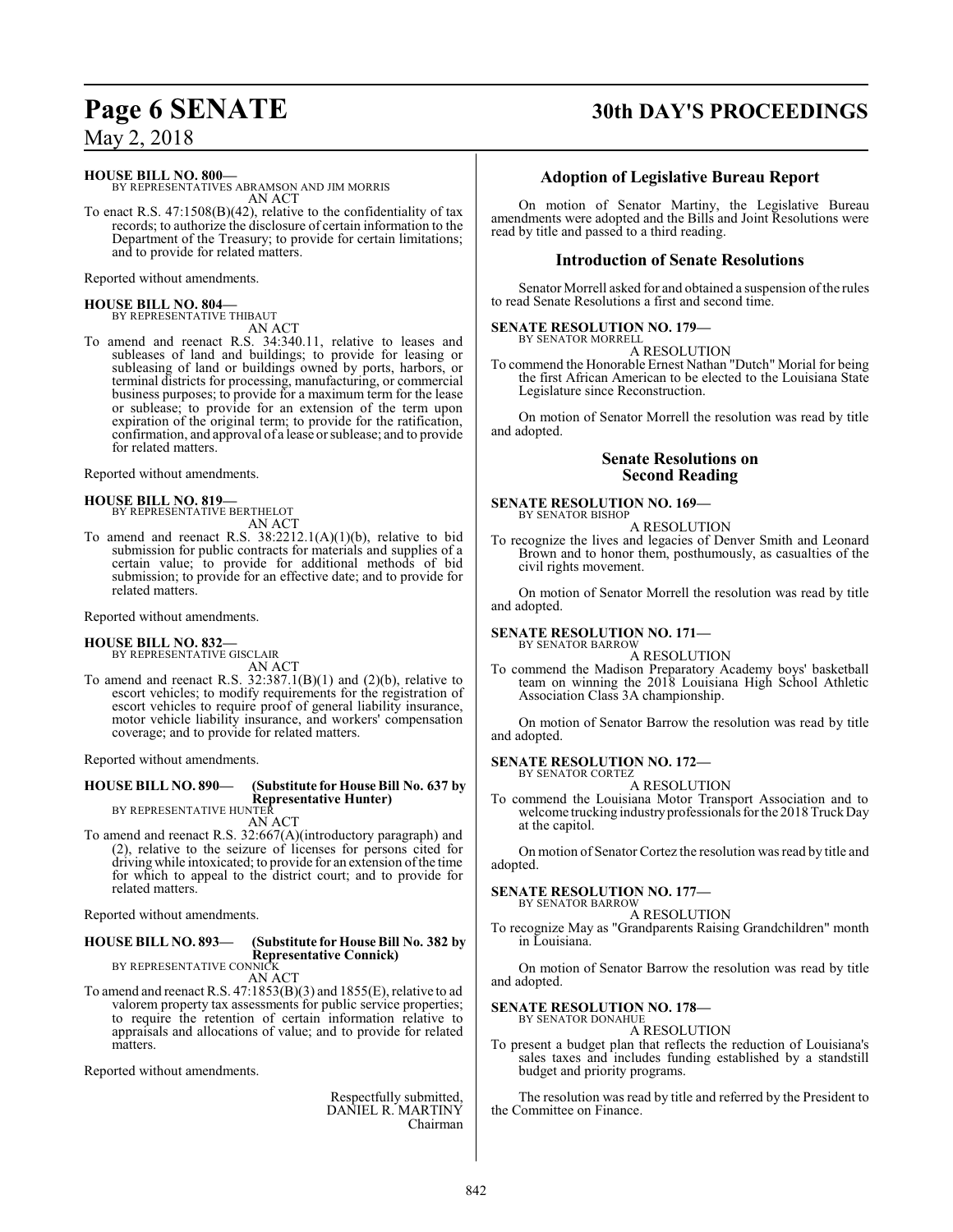# **30th DAY'S PROCEEDINGS Page 7 SENATE**

### **Senate Concurrent Resolutions on Second Reading**

#### **SENATE CONCURRENT RESOLUTION NO. 100—** BY SENATORS WARD AND WHITE

A CONCURRENT RESOLUTION

To express the heartfelt condolences of the Legislature of Louisiana upon the untimely death of Christopher Michael "Chris" Lawton, Zachary Fire Department Deputy Chief and Zachary Police Department Reserve Officer and to commend the legacy of public service he leaves to his community and state.

The concurrent resolution was read by title. Senator Luneau moved to adopt the Senate Concurrent Resolution.

### **ROLL CALL**

The roll was called with the following result:

#### YEAS

| Mr. President | Fannin      | Morrish   |
|---------------|-------------|-----------|
| Allain        | Hewitt      | Peacock   |
| Appel         | Johns       | Perry     |
| Barrow        | Lambert     | Price     |
| Boudreaux     | Long        | Riser     |
| Chabert       | Luneau      | Smith, J. |
| Claitor       | Martiny     | Tarver    |
| Cortez        | Mills       | Thompson  |
| Donahue       | Mizell      | Walsworth |
| Erdey         | Morrell     | White     |
| Total - 30    |             |           |
|               | <b>NAYS</b> |           |
| Total - 0     |             |           |

#### **ABSENT**

| Bishop    | Gatti     | Peterson  |
|-----------|-----------|-----------|
| Carter    | LaFleur   | Smith, G. |
| Colomb    | Milkovich | Ward      |
| Total - 9 |           |           |

The Chair declared the Senate adopted the Senate Concurrent Resolution and ordered it sent to the House.

#### **SENATE CONCURRENT RESOLUTION NO. 101—** BY SENATOR DONAHUE

A CONCURRENT RESOLUTION

To present a budget plan that reflects the reduction of Louisiana's sales taxes and includes funding established by a standstill budget and priority programs.

The resolution was read by title and referred by the President to the Committee on Finance.

### **Message from the House**

#### **ASKING CONCURRENCE IN HOUSE BILLS AND JOINT RESOLUTIONS**

#### May 2, 2018

To the Honorable President and Members of the Senate:

I am directed to inform your honorable body that the House of Representatives has finally passed and asks your concurrence in the following House Bills and Joint Resolutions:

# May 2, 2018

HB No. 528 HB No. 793 HB No. 900

Respectfully submitted, ALFRED W. SPEER Clerk of the House of Representatives

### **House Bills and Joint Resolutions on First Reading**

#### **HOUSE BILL NO. 528—** BY REPRESENTATIVE HENRY

AN ACT

To enact R.S. 39:1557.2; relative to contracts; to provide for access to records and files; to provide for requirements and limitations; to provide for an effective date; and to provide for related matters.

The bill was read by title and placed on the Calendar for a second reading.

#### **HOUSE BILL NO. 793—**

BY REPRESENTATIVES STEVE CARTER AND LEGER AN ACT

To enact R.S. 17:1801(C) and (D) and 1801.1, relative to hazing at postsecondary education institutions; to provide relative to a prohibition against hazing; to require the Board of Regents to develop and adopt a uniform hazing policy; to require postsecondary education institutions to adopt such policy; to authorize institutions to amend such policy with limitations; to require institutions to provide information relative to hazing at orientation; to require campus organizations to provide information relative to hazing; to provide definitions; and to provide for related matters.

The bill was read by title and placed on the Calendar for a second reading.

#### **HOUSE BILL NO. 900— (Substitute for House Bill No. 884 by Representative Abramson)** BY REPRESENTATIVE ABRAMSON

AN ACT

To enact Chapter 3-C of Subtitle I of Title 39 of the Louisiana Revised Statutes of 1950, to be comprised of R.S. 39:462.1 through 462.6, and  $1367(E)(2)(b)(vii)$ , relative to capital outlay finance; to provide a funding source for certain capital outlay expenditures by local government and other political subdivisions; to establish the Louisiana Capital Outlay Revolving Loan Bank; to provide for a board of directors to govern the bank; to provide for membership, duties, and authority of the board; to provide for the adoption of bylaws, rules, and regulations by the board; to provide for the capitalization, administration, investment, and disposition of monies received by the bank; to authorize the bank to incur debt and issue bonds, notes, or other evidences of indebtedness and to guarantee the debt of other certain entities; to authorize loans from the bank to non-state public entities for certain capital outlay projects; to provide procedures for local governments and political subdivisions to enter into such indebtedness and provide for repayment; to exempt interest on such indebtedness from taxation; to provide with respect to loan forgiveness; to provide for effectiveness; and to provide for related matters.

The bill was read by title and placed on the Calendar for a second reading.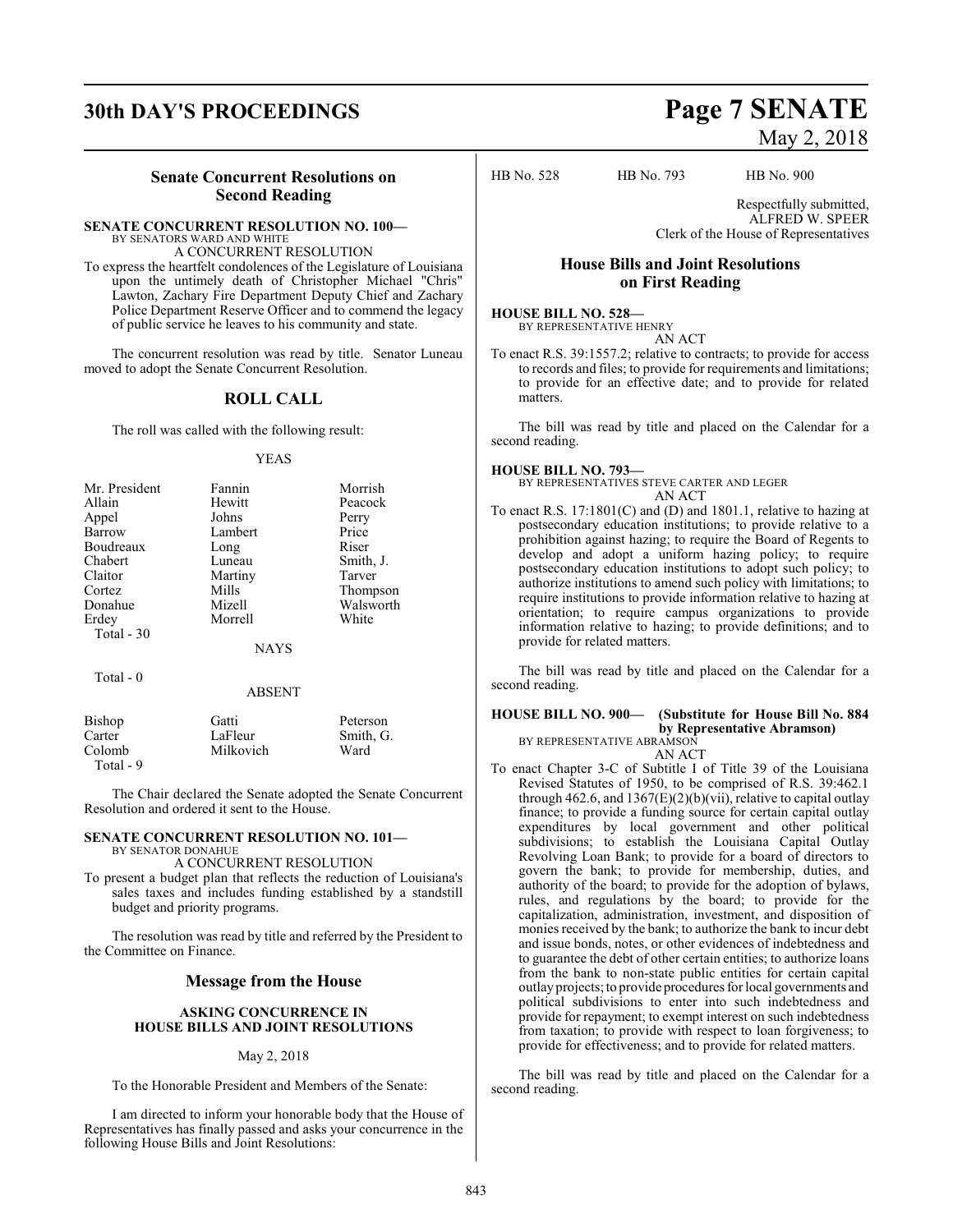#### **Message from the House**

#### **ASKING CONCURRENCE IN HOUSE CONCURRENT RESOLUTIONS**

#### May 2, 2018

To the Honorable President and Members of the Senate:

I am directed to inform your honorable body that the House of Representatives has finally passed and asks your concurrence in the following House Concurrent Resolutions:

HCR No. 36 HCR No. 42 HCR No. 44

HCR No. 5

Respectfully submitted, ALFRED W. SPEER Clerk of the House of Representatives

### **House Concurrent Resolutions on First Reading**

#### **HOUSE CONCURRENT RESOLUTION NO. 5—** BY REPRESENTATIVE BARRAS

A CONCURRENT RESOLUTION

To direct the commissioner of administration to change the expenditure limit for Fiscal Year 2018-2019.

The resolution was read by title and placed on the Calendar for a second reading.

#### **HOUSE CONCURRENT RESOLUTION NO. 36—**

BY REPRESENTATIVE HUVAL A CONCURRENT RESOLUTION

To designate the city of St. Martinville as the Louisiana Pepper Capital of the world.

The resolution was read by title and placed on the Calendar for a second reading.

#### **HOUSE CONCURRENT RESOLUTION NO. 42—**

BY REPRESENTATIVE HILL

A CONCURRENT RESOLUTION

To urge and request the Department of Agriculture and Forestry to study the feasibility of creating a lumber grading training program under the office of forestry.

The resolution was read by title and placed on the Calendar for a second reading.

#### **HOUSE CONCURRENT RESOLUTION NO. 44—** BY REPRESENTATIVE FOIL

A CONCURRENT RESOLUTION

To urge and request local governmental subdivisions to adopt ordinances to provide definitions for what constitutes proper shelters for animals and provide for penalties for leaving animals outside without proper shelter.

The resolution was read by title and placed on the Calendar for a second reading.

## **Page 8 SENATE 30th DAY'S PROCEEDINGS**

#### **House Bills and Joint Resolutions on Second Reading**

**HOUSE BILL NO. 2—**

BY REPRESENTATIVE ABRAMSON AN ACT

To provide with respect to the capital outlay budget and the capital outlay programforstate government, state institutions, and other public entities; to provide for the designation of projects and improvements; to provide for the financing thereof making appropriations from certain sources; and to provide for related matters.

The bill was read by title and referred by the President to the Committee on Revenue and Fiscal Affairs.

#### **HOUSE BILL NO. 144—**

BY REPRESENTATIVE ABRAHAM AN ACT

To enact R.S. 17:3138.7, relative to special treasury funds; to establish the Louisiana Jobs Now Fund as a special fund in the state treasury; to provide for deposits into the fund; to provide for uses of the fund; to provide for certain limitations; to require certain reports; to provide for an effective date; and to provide for related matters.

The bill was read by title and referred by the President to the Committee on Finance.

#### **HOUSE BILL NO. 207—**

BY REPRESENTATIVE BAGLEY

AN ACT To amend and reenact Code of Civil Procedure Article 1292, R.S.  $14:79(A)(1)(b)$ , and R.S.  $46:2136.2(A)$  and to enact Code of Civil Procedure Article 1293(D), relative to temporary restraining orders and protective orders; to require the transmission of proof of service of certain temporary restraining orders, protective orders, preliminary injunctions, permanent injunctions, and consent agreements to the Louisiana Protective Order Registry; to provide for the method of transmission and the time period within which transmission must be made; and to provide for related matters.

The bill was read by title and referred by the President to the Committee on Judiciary C.

#### **HOUSE BILL NO. 229—**

BY REPRESENTATIVE BACALA AN ACT

To amend and reenact R.S. 39:57.1(B) and to enact R.S. 39:57.1(C), relative to state expenditures; to provide for initial expenditure allocations of the operating budget; to provide for approval of certain changes to the allocation of expenditures for personal services; to require electronic posting of certain information; to provide for an effective date; and to provide for related matters.

The bill was read by title and referred by the President to the Committee on Finance.

**HOUSE BILL NO. 253—**

BY REPRESENTATIVE CONNICK

AN ACT

To enact R.S. 15:529.1(K), relative to the habitual offender law; to provide relative to the application of the habitual offender law; and to provide for related matters.

The bill was read by title and referred by the President to the Committee on Judiciary C.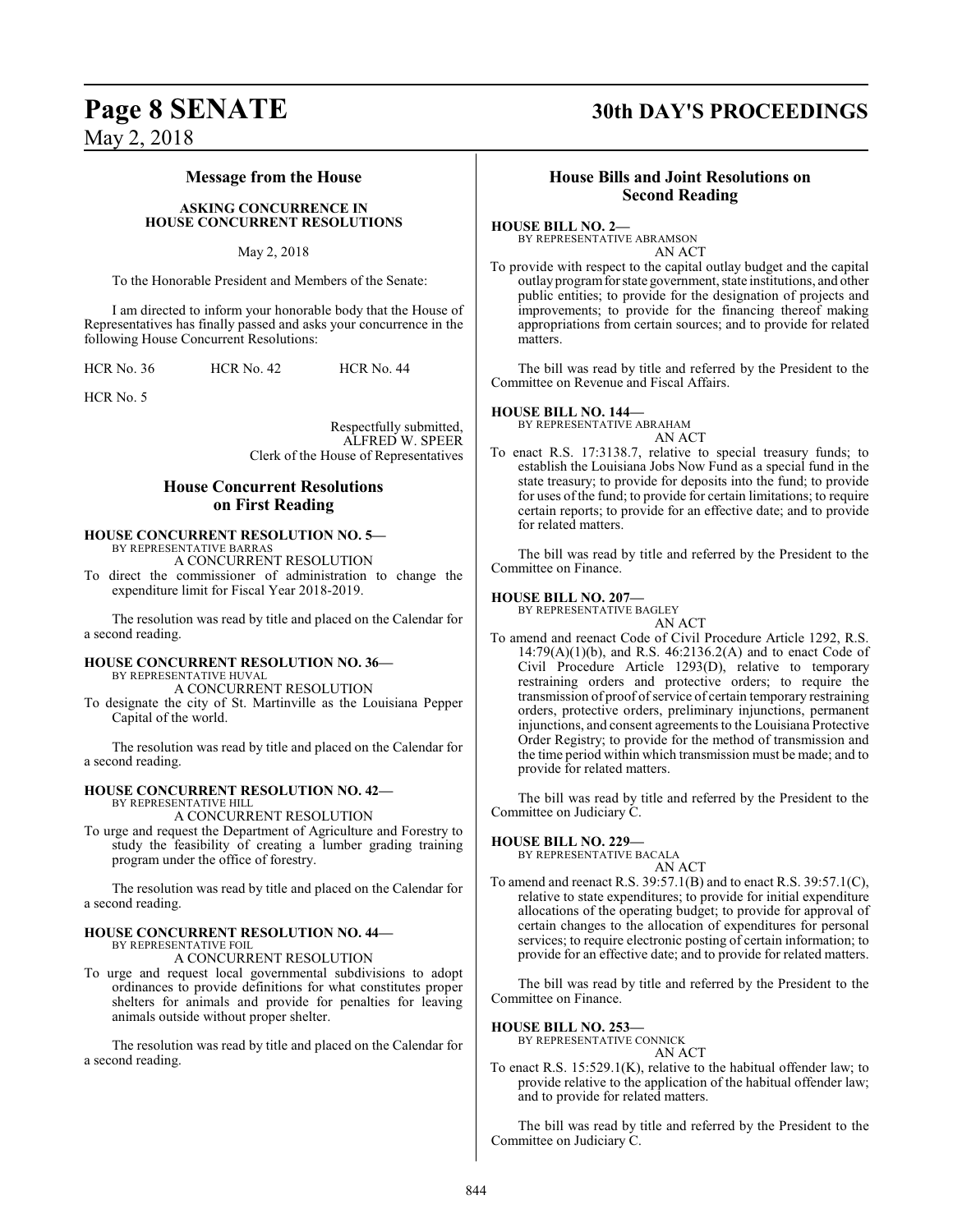## **30th DAY'S PROCEEDINGS Page 9 SENATE**

# May 2, 2018

#### **HOUSE BILL NO. 256—**

BY REPRESENTATIVE FOIL AN ACT

To enact R.S. 17:5069, relative to special treasury funds; to establish the TOPS Income Fund as a special treasury fund; to provide for the deposit, use, and investment of monies in the fund; to provide for an effective date; and to provide for related matters.

The bill was read by title and referred by the President to the Committee on Finance.

**HOUSE BILL NO. 513—**<br>BY REPRESENTATIVES STEVE CARTER, BACALA, BAGLEY,<br>BAGNERIS, BERTHELOT, BILLIOT, BOUIE, BRASS, TERRY BROWN,<br>CARMODY, GARY CARTER, DAVIS, DEVILLIER, DUPLESSIS, DWIGHT,<br>FALCONER, FOIL, GISCLAIR, HALL, HIL

AN ACT

To amend and reenact R.S. 17:407.30(B) and (D) and to enact R.S. 9:165(D) and R.S. 17:407.30(H), relative to the Louisiana Early Childhood Education Fund; to provide for the uses of the fund; to provide for the deposit of the proceeds of the sale of unclaimed property into the fund; to require the State Board of Elementary and Secondary Education to submit a written report on the status and effectiveness of the fund; to provide for effectiveness; and to provide for related matters.

The bill was read by title and referred by the President to the Committee on Finance.

#### **HOUSE BILL NO. 650—**

BY REPRESENTATIVES FOIL, STEVE CARTER, EDMONDS, AND HAZEL

AN ACT To amend and reenact R.S. 9:154(A)(15), R.S. 17:3129.4(C), R.S. 44:4.1(B)(9), and R.S. 47:1508(B)(17) and to enact Chapter 22-B of Title 17 of the Louisiana Revised Statutes of 1950, to be comprised of R.S. 17:3100.1 through 3100.10, and R.S. 42:456.2, relative to the Louisiana Student Tuition Assistance and Revenue Trust Kindergarten Through Grade Twelve Program; to create the program and provide for program purpose and definitions; to provide relative to programadministration by the Louisiana Tuition Trust Authority and for powers and duties of the authority; to provide for adoption by the authority of certain rules pursuant to the Administrative Procedure Act; to provide relative to education savings accounts; to provide relative to the Louisiana Education and Tuition Savings Fund; to provide for the powers and duties of the office of the state treasurer with regard to the program; to apply laws pertaining to abandoned property to certain program account funds; to provide a public records exception for certain records of the authority pertaining to program accounts; to provide relative to payroll withholdings; to provide an exception to the confidentiality of the records of the secretary of the Department of Revenue relative to the program; to authorize, with limitations, disbursements from education savings accounts established pursuant to the Louisiana Student Tuition Assistance and Revenue Trust Program for elementary and secondary school tuition expenses; and to provide for related matters.

The bill was read by title and referred by the President to the Committee on Education.

#### **HOUSE BILL NO. 743—** BY REPRESENTATIVE HENRY

AN ACT

To provide with respect to the Revenue Sharing Fund and the allocation and distribution thereof for Fiscal Year 2018-2019; and to provide for related matters.

The bill was read by title and referred by the President to the Committee on Finance.

#### **HOUSE BILL NO. 784—**

BY REPRESENTATIVES MCFARLAND, BISHOP, AND REYNOLDS AN ACT

To amend and reenact R.S. 34:851.20(A)(1) and 851.32 and R.S. 56:10.1(C), relative to motorboats and sailboats; to provide for boat registration and numbering; to provide for fees; to provide for the dedication of revenue; to provide for the Aquatic Plant Control Fund; and to provide for related matters.

The bill was read by title and referred by the President to the Committee on Natural Resources.

#### **HOUSE BILL NO. 803—**

BY REPRESENTATIVE ARMES AN ACT

To amend and reenact R.S. 17:493.1(A)(1)(a), relative to school bus operators; to require public school boards to notify certain operators of route vacancies by certified mail; and to provide for related matters.

The bill was read by title and referred by the President to the Committee on Education.

## **HOUSE BILL NO. 874—** BY REPRESENTATIVE HENRY

AN ACT

To appropriate funds and to make certain reductions from certain sources to be allocated to designated agencies and purposes in specific amounts for the making of supplemental appropriations and reductions for said agencies and purposes for Fiscal Year 2017-2018; to provide for an effective date; and to provide for related matters.

The bill was read by title and referred by the President to the Committee on Finance.

#### **Reports of Committees**

The following reports of committees were received and read:

#### **REPORT OF COMMITTEE ON**

#### **HEALTH AND WELFARE**

Senator Fred H. Mills Jr., Chairman on behalf of the Committee on Health and Welfare, submitted the following report:

#### May 2, 2018

To the President and Members of the Senate:

I am directed by your Committee on Health and Welfare to submit the following report:

**HOUSE CONCURRENT RESOLUTION NO. 19—** BY REPRESENTATIVES FOIL, BAGLEY, CHANEY, COX, HENSGENS, HOFFMANN, HORTON, JACKSON, JOHNSON, LEBAS, POPE, AND STAGNI

#### A CONCURRENT RESOLUTION

To urge and request the Louisiana Department of Health to take such actions as are necessary to add Severe Combined Immunodeficiency to the newborn screening panel of this state.

Reported favorably.

# **HOUSE BILL NO. 45—** BY REPRESENTATIVE CONNICK

AN ACT

To amend and reenact R.S. 40:972(B)(7) through (14) and 973(A)(1) and to enact R.S. 40:961(41) and  $972(B)(15)$ , relative to entities required to obtain a controlled dangerous substance license issued by the Louisiana Board of Pharmacy; to establish within the Uniform Controlled Dangerous Substances Law a definition of "third-party logistics provider"; to require such providers to obtain controlled dangerous substance licenses; to provide relative to fees collected by the Louisiana Board of Pharmacy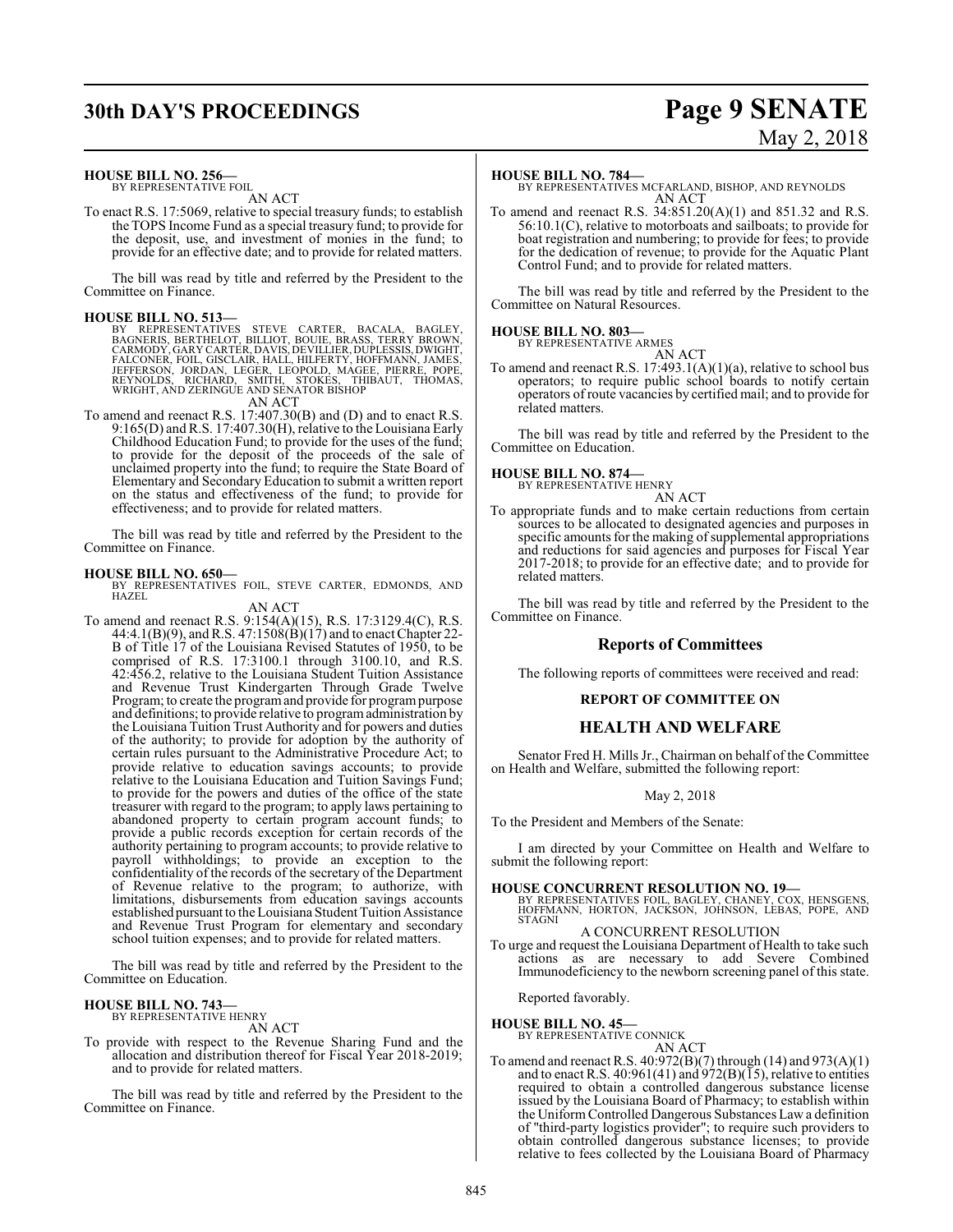## **Page 10 SENATE 30th DAY'S PROCEEDINGS**

for registration and licensing; to establish the fee for a controlled dangerous substance license for third-party logistics providers; and to provide for related matters.

Reported favorably.

**HOUSE BILL NO. 110—** BY REPRESENTATIVES HORTON AND STEFANSKI AN ACT

To amend and reenact Children's Code Article 672(A), relative to the placement of children in custody of the Department of Children and Family Services; to provide relative to placement authority; to provide for the duties of the Department of Children and Family Services; to provide for the duties of judges in child custody cases; and to provide for related matters.

Reported favorably.

#### **HOUSE BILL NO. 154—**

BY REPRESENTATIVE MAGEE AN ACT

To amend and reenact R.S. 46:236.15(C)(introductory paragraph) and (9), relative to child support enforcement; to provide relative to paternity and child support actions; to authorize access to certain information of electronic communications and Internet service providers; and to provide for related matters.

Reported favorably.

#### **HOUSE BILL NO. 445—**

BY REPRESENTATIVE STOKES AN ACT

To amend and reenact R.S. 37:3444(A) through (C) and 3445(D), relative to the Louisiana Licensed Professional Vocational Rehabilitation Counselors Board of Examiners; to revise the name of a professional association referred to in laws relative to the board; to provide for the adoption of a code of professional ethics; and to provide for related matters.

Reported with amendments.

#### **HOUSE BILL NO. 579—**

BY REPRESENTATIVES JAMES AND COX AN ACT

To amend and reenact R.S.  $40:1046(A)$ , (G), and (J) and R.S. 40:1046(A), (G), and (J) as amended and reenacted by Section 2 of Act No. 96 of the 2016 Regular Session of the Legislature of Louisiana and to enact R.S. 40:1046(K) and R.S.  $40:1046(K)$  of Section 2 of Act No. 96 of the 2016 Regular Session of the Legislature of Louisiana, relative to the authorization ofmarijuana for therapeutic use; to provide for the duties and authorization of the Louisiana State Board of Medical Examiners and the Louisiana Board of Pharmacy with respect to the therapeutic use of marijuana; to provide for definitions; and to provide for related matters.

Reported with amendments.

#### **HOUSE BILL NO. 627—**

BY REPRESENTATIVES LYONS, ARMES, BAGNERIS, BILLIOT, BOUIE,<br>BRASS, CHAD BROWN, CARPENTER, GARY CARTER, COX,<br>FALCONER, GAINES, GLOVER, HALL, JIMMY HARRIS, HUNTER,<br>JACKSON, JAMES, JEFFERSON, JENKINS, JORDAN, AN ACT

To amend and reenact R.S. 40:1046(A)(2) and R.S. 40:1046(A)(2) as amended and reenacted by Section 2 of Act No. 96 of the 2016 Regular Session of the Legislature of Louisiana, relative to health conditions for which a recommendation or prescription of medical marijuana is authorized; to authorize the recommendation of or prescription for medical marijuana in treating certain conditions associated with autism spectrum disorder; and to provide for related matters.

Reported with amendments.

#### **HOUSE BILL NO. 661—**

BY REPRESENTATIVE JAMES AN ACT

To amend and reenact R.S. 40:1021(A)(5) and 1024(C) and to enact R.S. 40:1024(D), relative to drug paraphernalia; to provide for definitions; to provide for the creation of a needle exchange program; to provide for the purpose and duties of the program; to provide for exceptions; and to provide for related matters.

Reported favorably.

## **HOUSE BILL NO. 750—** BY REPRESENTATIVE STAGNI

AN ACT To amend and reenact R.S.  $37:2805(A)$  and  $(B)(1)(d)$ , relative to requirements for licensure by the Louisiana Board of Chiropractic Examiners; to provide relative to educational qualifications of applicants to the board; to provide for technical corrections; and to provide for related matters.

Reported favorably.

#### **HOUSE BILL NO. 753— (Substitute for House Bill No. 584 by Representative Stokes)** BY REPRESENTATIVE STOKES

AN ACT

To enact Part VIII of Chapter 15 of Title 37 of the Louisiana Revised Statutes of 1950, to be comprised of R.S. 37:1360.101 through 1360.111, relative to health professions; to provide relative to the profession of genetic counseling; to require state licensure of genetic counselors; to provide for licensure of genetic counselors by the Louisiana State Board of Medical Examiners; to authorize the Louisiana State Board of Medical Examiners to assess certain fees; to establish qualifications for licensure as a genetic counselor; to provide for unprofessional conduct and unlawful practice; to create and provide for duties of the Louisiana Genetic Counselor Advisory Committee; to provide for limitations of liability; to provide for administrative rulemaking; and to provide for related matters.

Reported favorably.

### **HOUSE BILL NO. 780—**

BY REPRESENTATIVE MAGEE

- AN ACT
- To amend and reenact R.S. 46:460.82(introductory paragraph), 460.84(A), and 460.85(A)(introductory paragraph), to enact R.S. 46:460.51(14), 460.84(C), 460.85.1, and 460.90, and to repeal R.S. 46:460.89, relative to the Medicaid managed care program; to provide for duties of the Louisiana Department of Health in administering the program; to establish a process for review of dental provider claims submitted to dental coordinated care networks; to provide for reviews of claim payment determinations which are adverse to dental providers; to establish a panel for selection of independent dental claims reviewers; to provide for membership of the panel; to provide for independent dental claims review procedures; to provide relative to fees for dental claims review services; and to provide for related matters.

Reported favorably.

**HOUSE BILL NO. 783—**

BY REPRESENTATIVE HUVAL AN ACT

To amend and reenact R.S. 46:2626(F)(5) and to repeal R.S. 46:2626(F)(6), relative to emergency ground ambulance service providers; to provide for maximum fees on emergency ground ambulance service providers; to provide for the duties of the Louisiana Department of Health in fee assessment; to repeal the requirement that the department publish certain information regarding the fee assessment; and to provide for related matters.

Reported favorably.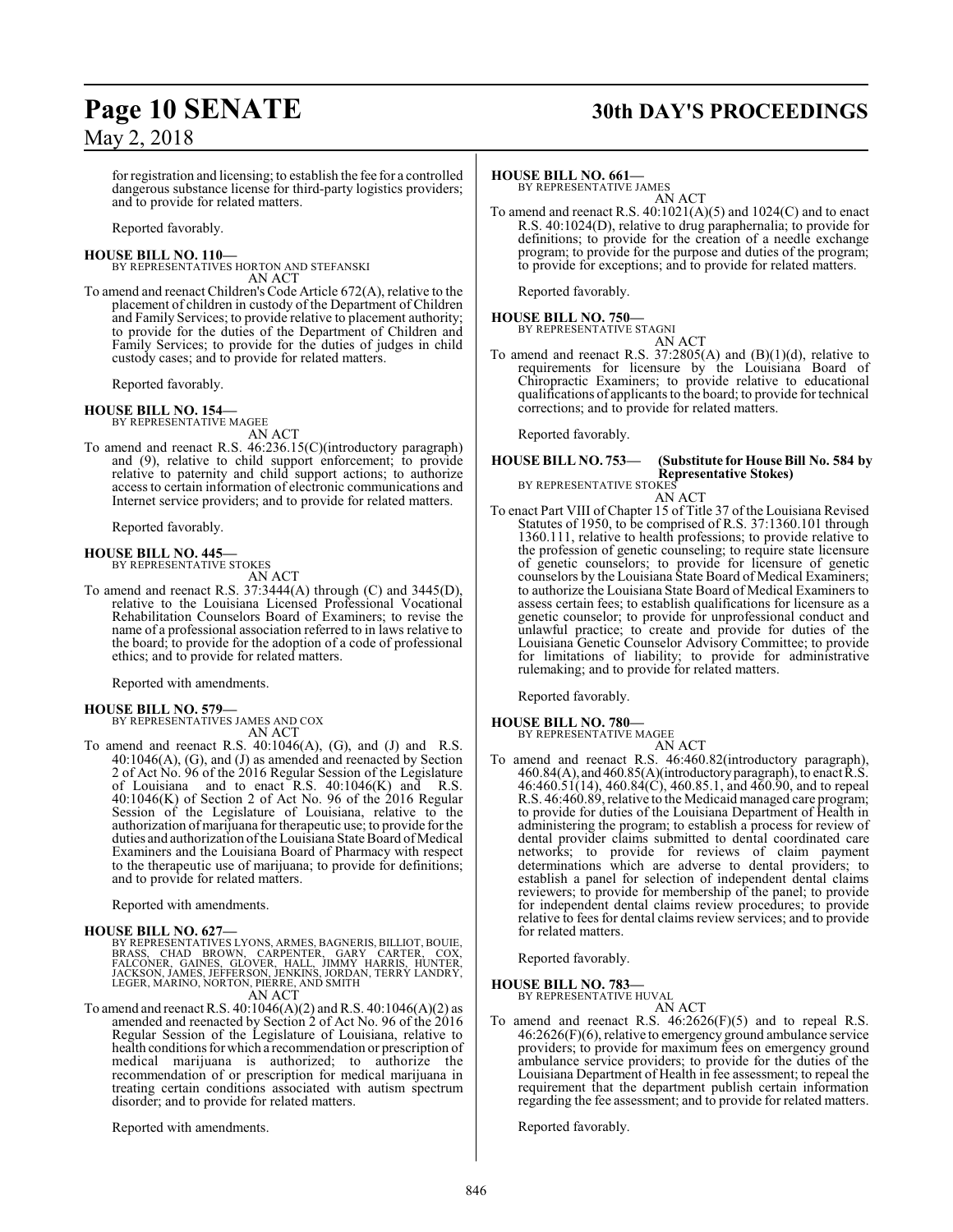## **30th DAY'S PROCEEDINGS Page 11 SENATE**

#### **HOUSE BILL NO. 818—**

BY REPRESENTATIVE HILFERTY AN ACT

To amend and reenact R.S.  $44:4.1(B)(26)$  and to enact R.S. 36:259(I)(1) and R.S. 40:2018.5, relative to maternal and child health; to establish the Healthy Moms, Healthy Babies Advisory Council; to provide for placement of the council within the executive branch of government; to provide for the composition and duties of the council; to provide for duties of the Louisiana Department of Health with respect to the council; to provide for a public records exception; to provide for a termination date; and to provide for related matters.

Reported with amendments.

**HOUSE BILL NO. 821—** BY REPRESENTATIVES REYNOLDS, BAGLEY, COX, HENSGENS, HOFFMANN, HORTON, LEBAS, AND POPE AN ACT

To amend and reenact R.S. 40:1157.3(B) and (C) and to repeal R.S.  $40:1157.3(F)$ , relative to procedures for human immunodeficiency virus testing; to provide for an exception to obtaining informed consent in testing for human immunodeficiency virus and other infectious agents; to provide for the duties of the hospital infection control committee; to provide for the duties ofthe infectious disease control officer; to provide for Good Samaritans; to provide for definitions; and to provide for related matters.

Reported with amendments.

#### **HOUSE BILL NO. 823—**

BY REPRESENTATIVE PIERRE AN ACT

To repeal R.S. 40:1046(J) and R.S. 40:1046(J) as amended and reenacted by Section 2 of Act No. 96 of the 2016 Regular Session of the Legislature of Louisiana, relative to medical marijuana; to repeal the termination date for recommending or prescribing marijuana for therapeutic use; and to provide for related matters.

Reported with amendments.

## **HOUSE BILL NO. 846—** BY REPRESENTATIVE SIMON

AN ACT

To amend and reenact R.S.  $40:4(A)(1)(c)$ , relative to the state sanitary code; to provide relative to retail food establishments regulated by the state health officer; to provide limitations on water system testing requirements for certain retail food establishments; and to provide for related matters.

Reported with amendments.

## **HOUSE BILL NO. 894— (Substitute for House Bill No. 517 by Representative Schexnayder)** BY REPRESENTATIVE SCHEXNAYDER

AN ACT

To enact R.S. 40:1281.12, relative to community water systems; to require community water systems to establish and maintain records of complaints; to require training in compliance and management in certain instances; to provide for duties of the state health officer with respect to regulation of community water systems; and to provide for related matters.

Reported favorably.

Respectfully submitted, FRED H. MILLS JR. Chairman

# May 2, 2018

#### **REPORT OF COMMITTEE ON**

#### **INSURANCE**

Senator John Smith, Chairman on behalf of the Committee on Insurance, submitted the following report:

May 2, 2018

To the President and Members of the Senate:

I am directed by your Committee on Insurance to submit the following report:

#### **SENATE RESOLUTION NO. 145—** BY SENATOR BISHOP

A RESOLUTION

To urge and request the Louisiana Department of Insurance to research statistics and the ten year history of insurer's coverage of diabetes-related medication.

Reported favorably.

#### **HOUSE BILL NO. 408—**

BY REPRESENTATIVE JENKINS AN ACT

To amend and reenact R.S. 33:4791.1(B)(2), relative to local governing authorities; to provide relative to regulation of ambulance services, emergency medical services, and aspects attendant to ambulance operation; to provide relative to rates charged for such services; and to provide for related matters.

Reported favorably.

- **HOUSE BILL NO. 460—**<br>BY REPRESENTATIVES STOKES, AMEDEE, ANDERS, ARMES,<br>BAGLEY, BAGNERIS, BILLIOT, BOUIE, BRASS, CHAD BROWN, TERRY<br>BROWN, CARPENTER, GARY CARTER, CHANEY, CONNICK, COX,<br>CROMER, DAVIS, FRANKLIN, GISCLAIR, GLO
- To amend and reenact R.S. 22:1028(A)(2)(introductory paragraph) and (4) and (D), R.S. 40:1105.13(B), and R.S.  $46:975(B)$ (introductory paragraph),(C)(1), and (D), to enact R.S. 46:975(E) and 975.1, and to repeal R.S. 22:1028(B)(3), relative to mandatory coverage for breast cancer screening services; to define minimum mammography examination for health plan benefits; to define digital breast tomosynthesis; to define mammography examination for state cancer control and prevention programs; to designate certain breast cancer screening services as Medicaid covered services; to repeal outdated provisions; to provide for an effective date; and to provide for related matters.

Reported favorably.

**HOUSE BILL NO. 690—**

BY REPRESENTATIVE STOKES AN ACT

To enact R.S. 22:1077.1 and R.S. 46:975.1, relative to mandatory coverage for subsequent cancer screening services for individuals who received a bilateral mastectomy; to require health insurance coverage for cancer screening services for certain individuals; to require notice of coverage; to prohibit certain acts by health insurance issuers; to designate certain cancer screening services as Medicaid covered services; to provide for applicability; to provide for an effect date; and to provide for related matters.

Reported with amendments.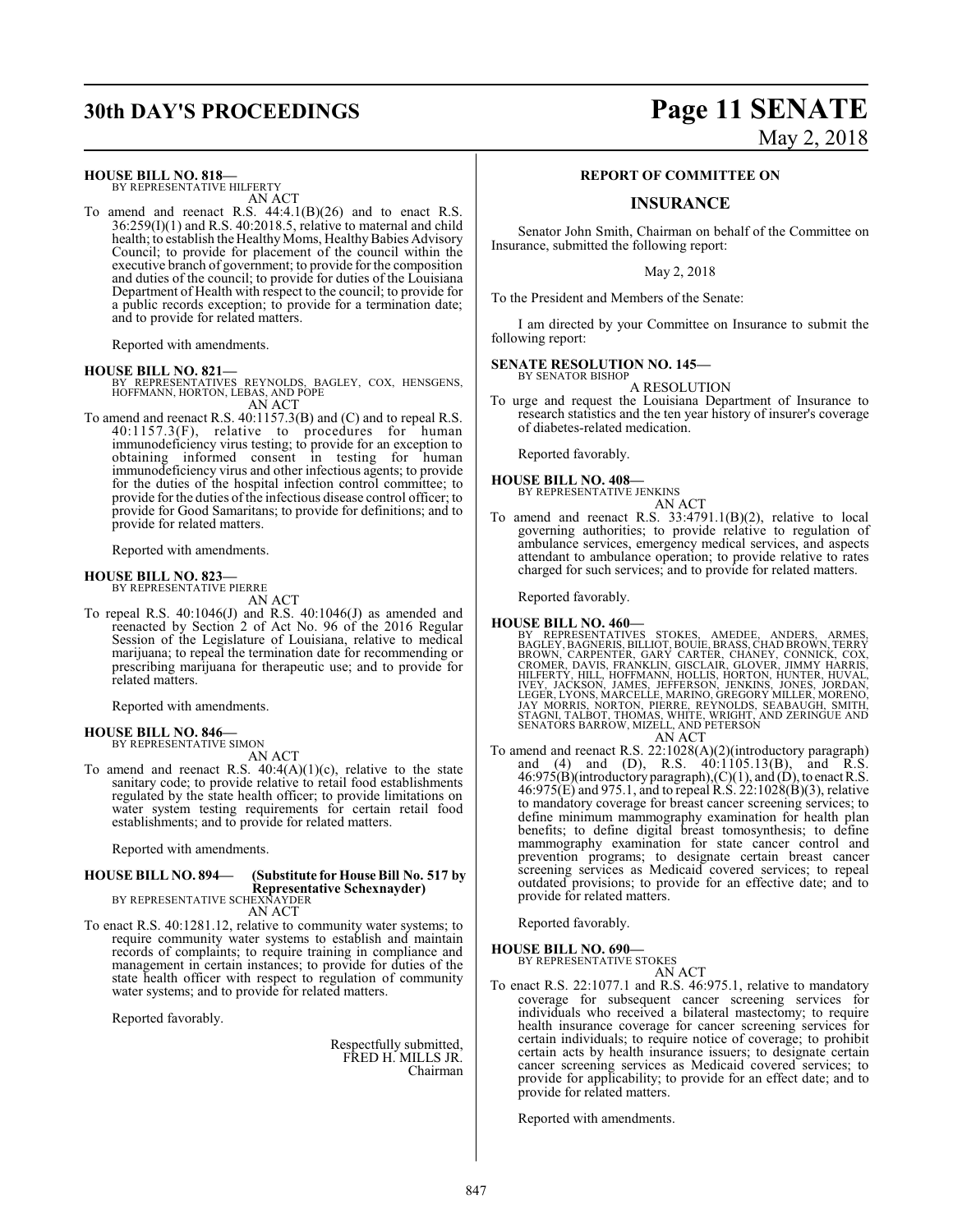## **HOUSE BILL NO. 752—**

BY REPRESENTATIVE HUVAL AN ACT

To amend and reenact R.S. 22:855(B)(2)(d) and to enact R.S.  $22:855(B)(2)(e)$ , relative to requests for automobile insurance premiumquotes; to provide for motor vehicle reports; to provide for payment of costs; and to provide for related matters.

Reported favorably.

#### **HOUSE BILL NO. 756—** BY REPRESENTATIVE DWIGHT

AN ACT

To amend and reenact R.S. 22:2062(A)(1) and (2), relative to claims paid by the Louisiana Insurance Guaranty Association; to require the exhaustion of coverage under an uninsured or underinsured motorist policy; to provide for a reduction in the amount payable on a claim; to provide for applicability; to provide for an effective date; and to provide for related matters.

Reported favorably.

#### **HOUSE BILL NO. 757—**

BY REPRESENTATIVE ABRAHAM AN ACT

To enact R.S.13:5554(II), relative to the payment of group insurance premiums for retirees from the Jefferson Davis Parish Sheriff's Office; to provide for qualifications and payment of certain insurance premiums; and to provide for related matters.

Reported favorably.

#### **HOUSE BILL NO. 775—**

BY REPRESENTATIVE DAVIS AN ACT

To amend and reenact R.S. 22:1874(A)(5)and R.S. 46:460.62, relative to the reimbursement of contracted healthcare providers; to provide for payment to a new provider in a contracted network of providers; to provide for recovery of certain amounts upon denial of an application for credentialing; and to provide for related matters.

Reported favorably.

#### **HOUSE BILL NO. 824—**

BY REPRESENTATIVE TALBOT

AN ACT To amend and reenact R.S. 22:1880(C)(introductory paragraph) and (1)(introductory paragraph), to enact R.S. 22:1880.1, and to repeal R.S. 22:1880( $\bar{C}$ )(4), relative to balance billing facility disclosure requirements; to require a healthcare facility to provide a notice to insureds of possible balance billing for services provided at a healthcare facility; to require the posting of potential facility charges; to provide for an effective date; and to provide for related matters.

Reported favorably.

#### **HOUSE BILL NO. 875—**

BY REPRESENTATIVE TALBOT

AN ACT

To amend and reenact R.S. 22:1873(B)(4) and 1879(B)(3), to enact Subpart A-2 of Part III of Chapter 4 of the Louisiana Revised Statutes of 1950, to be comprised of R.S. 22:1020.1 through 1020.6, and to repeal R.S. 22:1019.2(B)(4), relative to health insurance network provider directories; to provide for the content of a directory; to require the directory to be electronically searchable and publicly accessible; to require continuous review and updating; to set a time period for updates

## **Page 12 SENATE 30th DAY'S PROCEEDINGS**

after certain events; to provide for the reporting of inaccurate information; to provide for investigations for compliance; to authorize an assessment on investigated insurers to pay for the costs ofinvestigations; to provide for penalties; to limit liability; to provide for applicability; to provide for an effective date; and to provide for related matters.

Reported favorably.

Respectfully submitted, JOHN SMITH Chairman

#### **REPORT OF COMMITTEE ON**

### **SENATE AND GOVERNMENTAL AFFAIRS**

Senator Karen Carter Peterson, Chairman on behalf of the Committee on Senate and Governmental Affairs, submitted the following report:

May 2, 2018

To the President and Members of the Senate:

I am directed by your Committee on Senate and Governmental Affairs to submit the following report:

#### **SENATE CONCURRENT RESOLUTION NO. 87—** BY SENATOR CARTER

A CONCURRENT RESOLUTION

To memorialize the Congress of the United States to call a limited national convention of states for the exclusive purpose of proposing an amendment to the United States Constitution that will restore elections strong in individual participation and engagement.

Reported favorably.

**SENATE BILL NO. 270—** BY SENATOR CARTER

AN ACT

To amend and reenact R.S. 18:49.1(A), relative to the Louisiana Election Code; to provide with respect to powers and duties of the elections compliance unit; to provide with respect to filing a false public record with an election official; and to provide for related matters.

Reported with amendments.

#### **HOUSE CONCURRENT RESOLUTION NO. 4—**

BY REPRESENTATIVE ABRAHAM A CONCURRENT RESOLUTION

To provide for the selection and authority of commissioners to attend an Article V Convention called for proposing amendments to the U.S. Constitution, as provided for in Article V of that Constitution.

Reported favorably.

#### **HOUSE BILL NO. 7—**

BY REPRESENTATIVE GREGORY MILLER AN ACT

To amend and reenact R.S.  $42:1111(E)(2)$ , relative to certain required statements filed by elected officials regarding certain transactions with their governmental entity or its officials or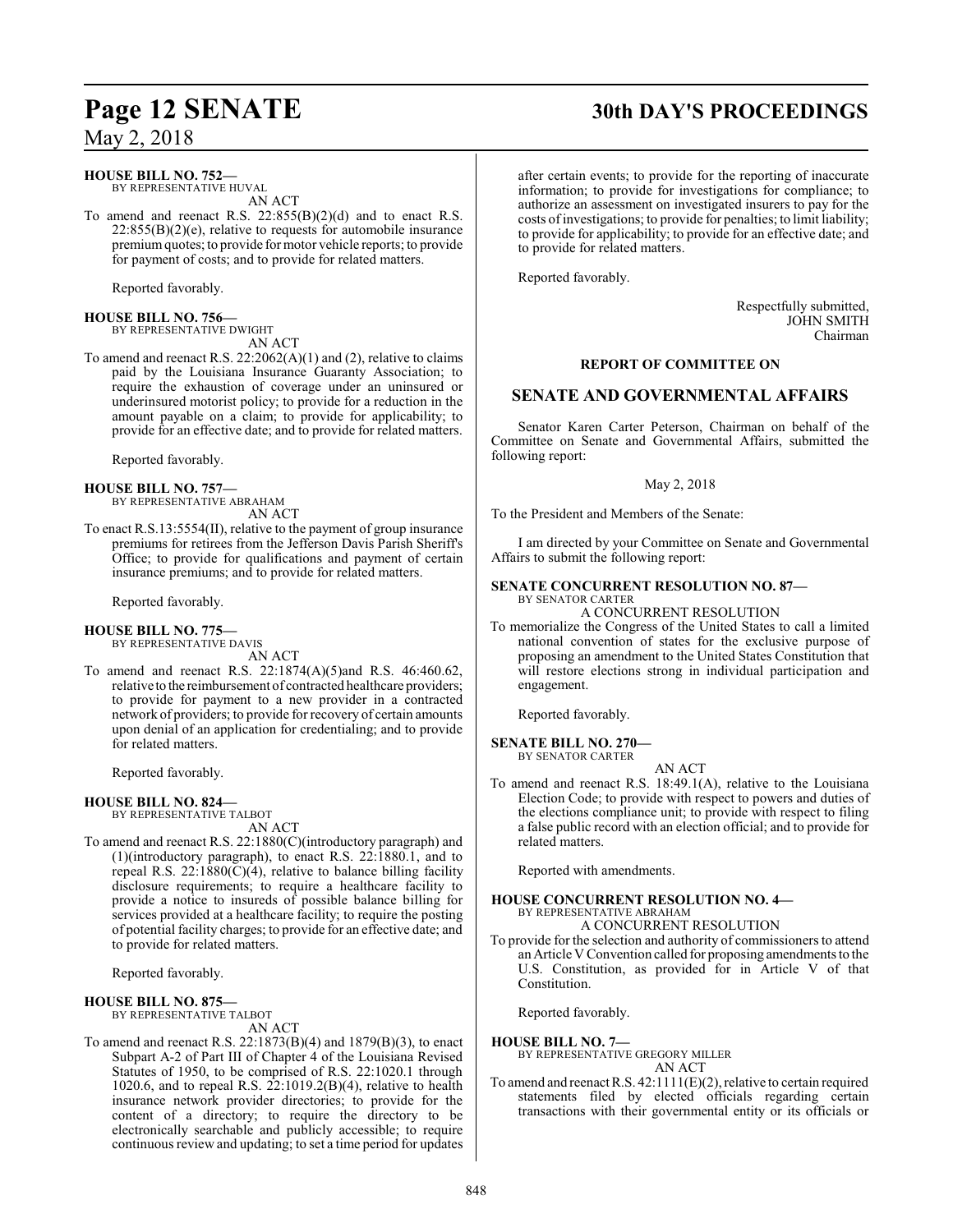# **30th DAY'S PROCEEDINGS Page 13 SENATE** May 2, 2018

agencies; to remove the requirement for a sworn statement; to provide for a certification by the elected official; and to provide for related matters.

Reported favorably.

#### **HOUSE BILL NO. 54—**

BY REPRESENTATIVE HOLLIS AN ACT

To amend and reenact R.S. 18:1300.2(B) and to enact R.S. 18:1300.6, relative to recall elections; to provide for the number ofsignatures required to call a recall election; to provide for the content of a recall petition; and to provide for related matters.

Reported favorably.

**HOUSE BILL NO. 160—** BY REPRESENTATIVE FOIL AND SENATOR CLAITOR

AN ACT

To amend and reenact R.S.  $13:5713(C)(1)(c)$ ,  $(E)(1)$ ,  $(I)$ , and  $(J)$  and R.S. 44:19(A)(3), to enact R.S. 44:19(E), and to repeal R.S.  $13:5713(K)$ ,  $(L)$ , and  $(M)$  and  $5714(C)$ , relative to coroners; to provide for requirements of certain death investigation documents; to provide relative to autopsy reports; to provide relative to notification requirements; to provide relative to public records; to provide relative to duties of coroners; and to provide for related matters.

Reported favorably.

#### **HOUSE BILL NO. 188—**

BY REPRESENTATIVE GREGORY MILLER AND SENATOR MORRELL AN ACT

To enact R.S. 42:1115.2 and to repeal R.S. 42:1123(41), relative to the acceptance of things of economic value by public servants; to provide for the circumstances under which a public servant may accept complimentary admission, transportation, and lodging from a third party; and to provide for related matters.

Reported favorably.

**HOUSE BILL NO. 189—** BY REPRESENTATIVE WRIGHT

AN ACT

To amend and reenact R.S. 49:953(C) and 968(K) and (L), relative to administrative procedure; to provide for processes to review agency rules; to require agencies to conduct periodic hearings to have public comment on rules; and to require reports to the appropriate committees of the legislature regarding such comment; and to provide for related matters.

Reported favorably.

#### **HOUSE BILL NO. 263—**

BY REPRESENTATIVE GREGORY MILLER AN ACT

To amend and reenact R.S. 18:1374, relative to elections; to provide relative to voting equipment; to provide relative to procedures for voting; to provide relative to the duties of election officials; and to provide for related matters.

Reported favorably.

#### **HOUSE BILL NO. 270—** BY REPRESENTATIVE FOIL

AN ACT

To enact R.S. 44:4(55), relative to public records; to exempt specified personally identifiable information related to violations of student codes of conduct and other policies of postsecondary education institutions and management boards fromthe Public Records Law; and to provide for related matters.

Reported favorably.

**HOUSE BILL NO. 409—** BY REPRESENTATIVE GREGORY MILLER AN ACT

To amend and reenact R.S. 18:532(A) and (B)(5) and 532.1(B)(2), (C)(3), and (D)(1) and (2)(a), and to repeal R.S. 18:1903, relative to precincts; to provide relative to changes to precinct boundaries; to provide certain limitations on changes to precinct boundaries during certain time periods; to remove certain provisions relative to changes to precinct boundaries; to provide for the duties of the secretary of state relative to mergers of precincts; and to provide for related matters.

Reported favorably.

#### **HOUSE BILL NO. 552—**

BY REPRESENTATIVE EDMONDS AN ACT

To amend and reenact R.S. 18:154(B), relative to records of the registrar of voters; to provide relative to copying of the records of the registrar; to provide relative to requests to copy the records of the registrar; to provide for the duties of the registrar relative to requests to copy records; and to provide for related matters.

Reported favorably.

#### **HOUSE BILL NO. 601—**

BY REPRESENTATIVE SHADOIN AN ACT

To enact R.S.  $18:154(G)(4)$  and (5), relative to election officials; to prohibit the disclosure of specified information by specified election officials relating to the security and integrity of the state voter registration computer system and election management systemand voting equipment; and to provide for related matters.

Reported favorably.

#### **HOUSE BILL NO. 615—**

BY REPRESENTATIVE JORDAN

AN ACT To amend and reenact R.S. 22:2191(B), relative to hearings before the division of administrative law regarding acts of the commissioner of insurance and matters arising under the Louisiana Insurance Code; to require a demand for hearing be filed with the commissioner of insurance; to provide for the notification of a demand for hearing from the commissioner of insurance to the division of administrative law; to make technical changes; to provide for an effective date; and to provide for related matters.

Reported favorably.

#### **HOUSE BILL NO. 665—**

BY REPRESENTATIVE GREGORY MILLER AN ACT

To enact R.S. 44:22.1, relative to public records; to provide an exception for certain documents related to port economic development negotiations; to require certain procedures and notices; to provide a limitation on the amount of time certain information regarding the negotiations mayremain confidential; and to provide for related matters.

Reported favorably.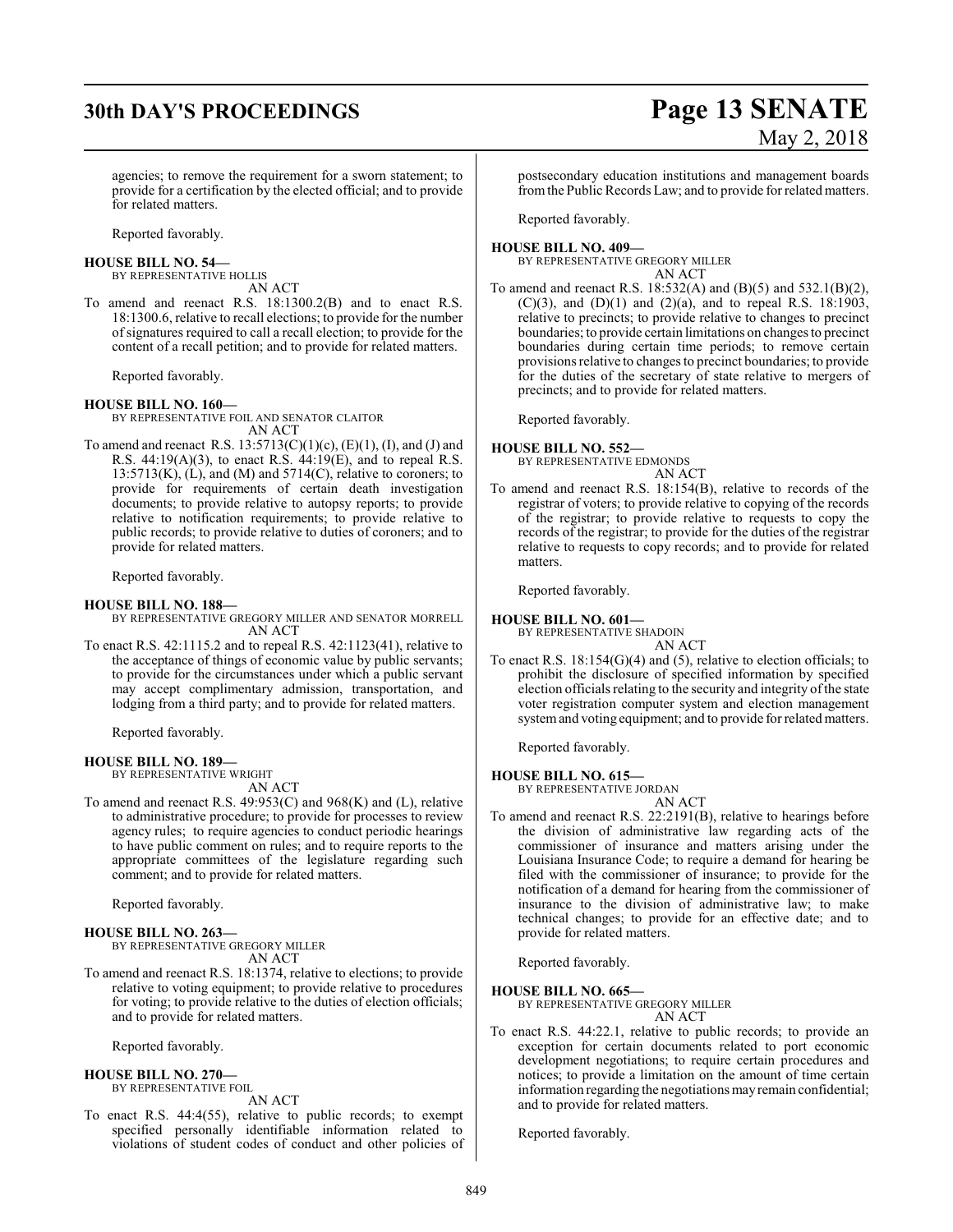#### **HOUSE BILL NO. 682—**

BY REPRESENTATIVE SHADOIN AN ACT

To amend and reenact R.S. 26:587(C), 588(B), 589, 590, 591, and 594 and to repeal R.S. 26:592 and 593, relative to elections held to determine whether the sale of alcoholic beverages will be conducted and licensed in an area; to provide relative to procedures and requirements for conducting such elections; to provide for the date of such elections; to provide relative to procedures for ordering an election; to provide relative to a proposition ordering an election; to provide for notice of the election; to provide for the ballot in such elections; to provide for actions objecting to calling an election or contesting an election; to provide deadlines; to provide relative to recounts; to provide relative to the duties and authority of the parish board of election supervisors concerning such elections; to provide relative to the duties and authority of the governing authority concerning such elections; to require such elections to be conducted in accordance with the Louisiana Election Code; and to provide for related matters.

Reported favorably.

**HOUSE BILL NO. 692—** BY REPRESENTATIVES SHADOIN, DANAHAY, AND GREGORY MILLER

AN ACT

To amend and reenact R.S. 18:3(A)(3), 23(A)(8), 423(C)(2), 433(A)(5), 463(A)(2)(a)(iii), 464(B)(3), 467(3), 495(A) and (E), 533(D) and (E), 553, 562(B), 563(C) and (D)(1), 566(A) and (C), 571(A)(3) through (10), 572(A), 573(A)(2) and (3), (B), (C), and (E)(1) and (3),  $574(A)(3)$  and (B), (D)(1), (E), and (F), 1333(F)(2) and (G)(6)(b), 1354(B)(5), 1355, and 1361(A), to enact R.S.  $18:23(E)(3), 571(A)(11), 573(E)(4),$  and  $1303(K)$  and (L), and to repeal R.S. 18:514, relative to the Louisiana Election Code; to revise the system of laws comprising the Louisiana Election Code; to provide relative to elections procedures and requirements, including petitions submitted to registrars of voters for certification, membership of the State Board of Election Supervisors and parish boards of election supervisors, the duties of the clerk of court, qualifying fees, establishment and location of polling places, persons entitled to vote absentee by mail, duties of registrars of voters, the nursing home early voting program, voting machines and equipment, provisional voting for federal office, duties of commissioners on election day, compilation and promulgation of election returns, the qualifying period for candidates, and procedures for voting; to provide for effectiveness; and to provide for related matters.

Reported favorably.

#### **HOUSE BILL NO. 723— (Substitute for House Bill No. 123 by Representative Garofalo)** BY REPRESENTATIVE GAROFALO

AN ACT

To amend and reenact R.S. 44:35(D), relative to public records; to provide relative to suits brought pursuant to the provisions ofthe Public Records Law; to provide for the award of attorneys fees in such a suit to a person who has made a public records request under certain circumstances; and to provide for related matters.

Reported favorably.

#### **HOUSE BILL NO. 739—**

BY REPRESENTATIVE GREGORY MILLER AN ACT

To amend and reenact R.S. 42:1123(16)(a), relative to disclosures filed by legislators for the acceptance of certain things of value in relation to making a speech; to change the requirement from

## **Page 14 SENATE 30th DAY'S PROCEEDINGS**

an affidavit to a statement including a certification for the disclosure; and to provide for related matters.

Reported favorably.

**HOUSE BILL NO. 740—** BY REPRESENTATIVE GREGORY MILLER

AN ACT

To amend and reenact R.S. 24:516(A), relative to legislative auditor reports; to provide for internet access to audit reports; to remove certain filing requirements and filing timelines; and to provide for related matters.

Reported favorably.

Respectfully submitted, KAREN CARTER PETERSON Chairman

### **Senate Bills and Joint Resolutions on Second Reading Reported by Committees**

### **SENATE BILL NO. 537—**

BY SENATOR LUNEAU AN ACT

To enact Code of Civil Procedure Art. 4269.2, relative to placement of a minor's funds from settlements or judgments; to provide for court order and approval concerning payment into the court registry, structured agreements, investments, trusts and other actions for funds fromsuch judgments or settlements; to provide certain terms, conditions, procedures, requirements and effects; and to provide for related matters.

Reported with amendments by the Committee on Judiciary A.

#### **SENATE COMMITTEE AMENDMENTS**

Amendments proposed by Senate Committee on Judiciary A to Original Senate Bill No. 537 by Senator Luneau

#### AMENDMENT NO. 1

On page 1, line 2, after "relative to" delete the remainder of the line and delete line 3 and insert "placement of a minor's funds from settlements or judgments; to provide for court order and approval concerning payment into the court registry, structured agreements, investments, trusts and other actions for funds from such judgments or"

#### AMENDMENT NO. 2

On page 1, line 8, after "**minor's**" delete the remainder of the line and insert "**funds from settlement or judgment**"

#### AMENDMENT NO. 3

On page 1, line 9, after "**Upon**" insert "**a**"and after "**judgment**" delete the remainder of the line and lines 10 through 17 and insert "**that results in funds to be paid to a minor, the court may enter an order pursuant to Articles 4272 and 4521 that the money be:**

**(1) Paid directly into the registry of the court for the minor's account, to be withdrawn and invested directly in an investment as approved by the court.**

**(2) Paid under a structured settlement agreement as approved by the court.**

**(3) Invested directly in an interest-bearing investment as approved by the court.**

**(4) Placed in trust in accordance with the Louisiana Trust Code to be administered by an individual or corporate trustee.**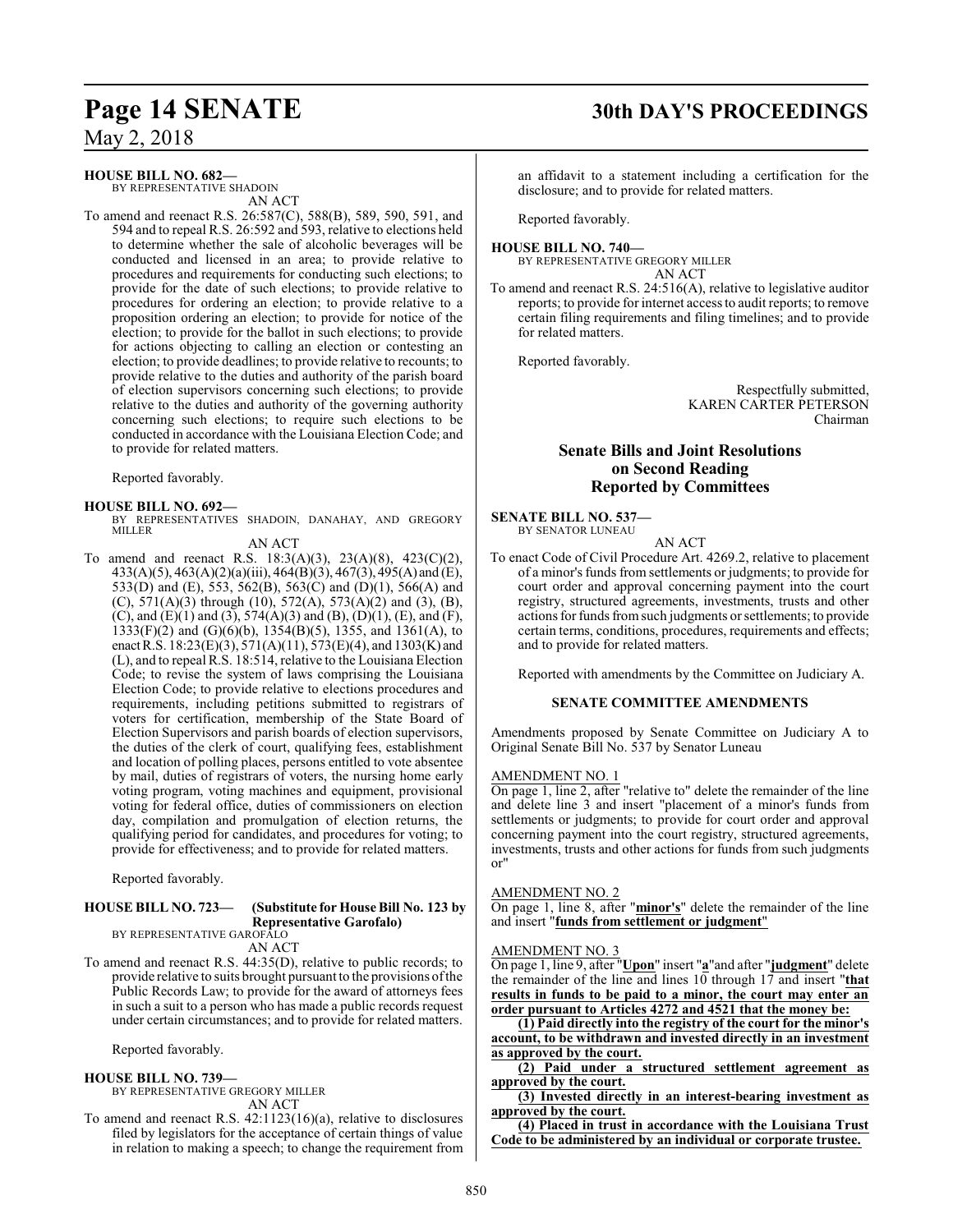# **30th DAY'S PROCEEDINGS Page 15 SENATE**

# May 2, 2018

**(5) Any combination of Paragraphs (1) through (4) of this Article.**"

AMENDMENT NO. 4 On page 2, delete lines 1 and 2

On motion of Senator Luneau, the committee amendment was adopted. The amended bill was read by title, ordered engrossed and passed to a third reading.

### **House Bills and Joint Resolutions on Second Reading Reported by Committees**

#### **HOUSE BILL NO. 5—**

BY REPRESENTATIVE CONNICK AN ACT

To amend and reenact Civil Code Article 3463, relative to prescription; to provide for the effect of dismissal of a party in certain circumstances; and to provide for related matters.

Reported favorably by the Committee on Judiciary A. The bill was read by title and referred to the Legislative Bureau.

#### **HOUSE BILL NO. 6—**

BY REPRESENTATIVE CONNICK AN ACT

To enact Code of Civil Procedure Article 1551(D), relative to pretrial procedure; to provide for the setting of a pretrial conference in certain circumstances; to provide for the method of conducting the pretrial conference; and to provide for related matters.

Reported favorably by the Committee on Judiciary A. The bill was read by title and referred to the Legislative Bureau.

#### **HOUSE BILL NO. 16—**

BY REPRESENTATIVES DANAHAY AND DWIGHT AN ACT

To amend and reenact Code of Civil Procedure Article 1392, relative to proof of statutes; to provide for the taking of judicial notice of statutes; and to provide for related matters.

Reported favorably by the Committee on Judiciary A. The bill was read by title and referred to the Legislative Bureau.

#### **HOUSE BILL NO. 56—**

BY REPRESENTATIVE HOFFMANN AN ACT

To amend and reenact R.S. 14:91.8(C), (D), and (G)(1)(c), (d), and (e) and (7), relative to the unlawful sale, purchase, or possession of tobacco, alternative nicotine product, or vapor product; to provide relative to the signs required to be displayed at the point of purchase or on the vending machine of any tobacco product, alternative nicotine product, or vapor product; to require the displayed sign to include information about the Louisiana TobaccoQuitline; tomake technical corrections to citations; and to provide for related matters.

Reported favorably by the Committee on Judiciary B. The bill was read by title and referred to the Legislative Bureau.

#### **HOUSE BILL NO. 91—**

BY REPRESENTATIVE THIBAUT

- AN ACT
- To amend and reenact R.S. 27:372(A), relative to slot machine gaming area limitations in live horse racing facilities; to provide for a maximum number of gaming positions authorized within

the designated gaming area; to provide for exceptions; and to provide for related matters.

Reported with amendments by the Committee on Judiciary B.

#### **SENATE COMMITTEE AMENDMENTS**

Amendments proposed by Senate Committee on Judiciary B to Reengrossed House Bill No. 91 by Representative Thibaut

#### AMENDMENT NO. 1

On page 1, line 2, after "R.S." delete "27:273(A)," and insert "4:183(B)(3) and 214.1(B) and 27:372(A) and to enact R.S. 27:372(C),"

#### AMENDMENT NO. 2

On page 1, line 4, after "area;" insert "to provide for definitions; to provide for facilities limited by law to a certain expressly stated number of slot machines;"

#### AMENDMENT NO. 3

On page 1, between lines 6 and 7, insert the following:

"Section 1. R.S. 4:183(B)(3) and 214.1(B) are hereby amended and reenacted to read as follows:

§183. Contracts between licensees and permittees licensed to race horses at race meetings conducted in the state

\* \* \* B. Monies due as purses to persons licensed to race horses at race meetings conducted in the state as a result of conditions outlined in R.S. 4:183(A) and the monies due to the Horsemen's Benevolent and Protective Association pursuant to the provisions of R.S. 4:183(A)(4)(b) shall be allocated and distributed during the race meeting at which earned.

\* \* \* (3) Notwithstanding the provisions of Paragraph (2) of this Subsection, the provisions of this Paragraph shall only apply to thoroughbred race meetings at any facility where the purse revenue derived from slot machines is limited by law to a certain expressly stated number of slot machines subject to the provisions of R.S. 27:372.1(A). For such facilities, in the event the amount distributed as purses to persons licensed to race horses at thoroughbred race meetings conducted in the state is less than the amount required by Subsection A of this Section, and more than an amount equal to two times the average daily purse distribution at the race meeting at which such amount is generated, it shall be delivered to the Horsemen's Benevolent and Protective Association for further distribution to persons having earned monies during the meeting, in the direct proportion that the underpayment is to the monies earned by that person at that meeting. In the event the underpayment is less than an amount equal to two times the average daily purse distribution at that meeting, it shall be retained by the association in an interest-bearing account to be used for purses at the next thoroughbred race meeting conducted by that association. Interest earned on the account shall be added to the purse paid over and above the amount required to be paid as purses by Subsection A of this Section.

\* \* \* §214.1. Minimum live racing dates; offtrack and other authorized wagering

\* \* \* B. Notwithstanding any provision of law to the contrary, at any facility where the purse revenue derived from slot machines is limited by law to a certain expressly stated number of slot machines subject to the provisions of R.S. 27:372.1(A), such facility shall maintain a minimum of eighty thoroughbred horse racing days conducted during twenty consecutive weeks and not less than ten days of quarter horse racing conducted during three consecutive weeks. The racing days provided for in this Subsection shall be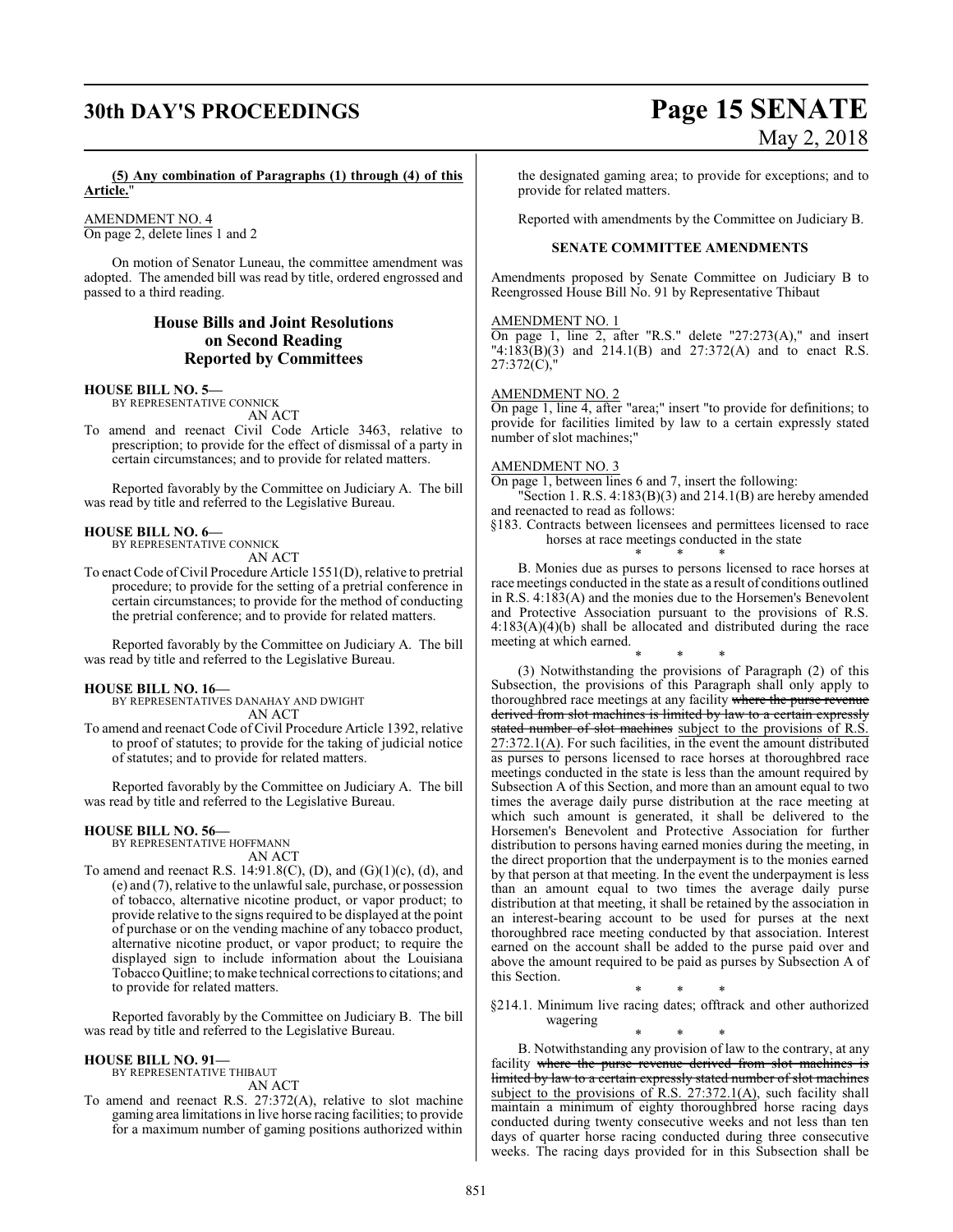## **Page 16 SENATE 30th DAY'S PROCEEDINGS**

conducted within a fifty-two week period. The foregoing minimum racing requirements are mandatory unless the association is prevented from live racing as a result of a natural disaster, an act of God, force majeure, a catastrophe, or such other occurrence over which the association has no control. When a pari-mutuel wagering facility and a related offtrack betting facility are sold, the purchaser shall conduct the minimum number of live racing days, including the minimum quarter horse racing days, required by this Section as a condition of operating the offtrack betting facility."

#### AMENDMENT NO. 4

On page 1, line 7, change "Section 1." to "Section 2." and after "reenacted" insert "and R.S. 27:372(C) is hereby enacted"

#### AMENDMENT NO. 5

On page 1, after line 12, insert the following:

"C. As used in this Section, "gaming position" means a slot machine seat. Each slot machine seat shall be counted as one position, subject to the rules and regulations of the board. The board shall specifically provide by rule for the counting of gaming positions for devices and games where seats and spaces are not readily countable."

On motion of Senator Johns, the committee amendment was adopted. The amended bill was read by title and referred to the Legislative Bureau.

#### **HOUSE BILL NO. 100—**

BY REPRESENTATIVE WHITE AN ACT

To amend and reenact Civil Code Articles 2315.8(B) and 2362.1(B), Children's Code Article 1570.1(A), R.S. 9:367, and R.S. 46:2136.1(A), and to enact R.S. 9:314, relative to the award of costs and attorney fees; to provide for the assessment of costs and attorney fees in the Domestic Abuse Assistance Act and the Post-Separation Family Violence Relief Act; and to provide for related matters.

Reported favorably by the Committee on Judiciary A. The bill was read by title and referred to the Legislative Bureau.

#### **HOUSE BILL NO. 121—**

BY REPRESENTATIVE COUSSAN

AN ACT

To amend and reenact R.S. 14:102.26(B), relative to the crime of unlawful restraint of a dog; to provide relative to the elements of the criminal offense; to provide specific prohibitions relative to the tying, tethering, or restraining of a dog under certain conditions; and to provide for related matters.

Reported favorably by the Committee on Judiciary B. The bill was read by title and referred to the Legislative Bureau.

#### **HOUSE BILL NO. 125—**

BY REPRESENTATIVE JEFFERSON AN ACT

To amend and reenact Civil Code Articles 103(5), 112, 113, 114, and 115, and to repeal Civil Code Article 118, relative to marriage; to provide for grounds for divorce; to provide for interim spousal support; to provide for final periodic support; to provide for modification of support; to provide for extinguishment of support; and to provide for related matters.

Reported favorably by the Committee on Judiciary A. The bill was read by title and referred to the Legislative Bureau.

#### **HOUSE BILL NO. 135—**

BY REPRESENTATIVE DWIGHT AN ACT

To amend and reenact R.S. 26:79 and 279, relative to application for state and local alcohol permits; to provide relative to permits not issued; to provide relative to the waiving of state application fees or credits for such fees; and to provide for related matters.

Reported with amendments by the Committee on Judiciary B.

#### **SENATE COMMITTEE AMENDMENTS**

Amendments proposed by Senate Committee on Judiciary B to Engrossed House Bill No. 135 by Representative Dwight

AMENDMENT NO. 1 On page 1, line 2, delete "26:79" and insert "26:2(9), 79,"

AMENDMENT NO. 2 On page 1, line 4, after "fees;" insert "to provide for definitions;"

#### AMENDMENT NO. 3

On page 1, line 6, delete "26:79" and insert "26:2(9), 79,"

#### AMENDMENT NO. 4

On page 1, between lines 6 and 7 insert the following: "§2. Definitions

For purposes of this Chapter, the following terms have the respective meanings ascribed to them in this Section, unless a different meaning clearly appears from the context:

\* \* \* (9) "Liquor retail distribution center" means <del>any liquor retailer</del> who has continuously maintained a distribution center or centers for distribution to its wholly owned retail permittees on or prior to January 1, 1961, in this state, or any commercial airline that stores alcoholic beverages in sealed containers of any size at any airport regularly served by the permittee. Such possession for retail sale or distribution therefrom shall be limited to alcohol of high volume content in any quantity. \* \* \*"

On motion of Senator Johns, the committee amendment was adopted. The amended bill was read by title and referred to the Legislative Bureau.

#### **HOUSE BILL NO. 140—**

BY REPRESENTATIVE LEGER

- AN ACT
- To amend and reenact R.S. 15:571.21(B), 574.4.2(A)(2)(e) and (F), and 574.4.5(B) and Code of Criminal Procedure Article 895.1(C), relative to probation and parole; to provide relative to the supervision fees paid by offenders placed on probation or parole; to provide relative to the fee assessed by the division of probation and parole for collection of certain monetary assessments imposed as a condition of probation or parole; to provide relative to the processing fee for each case file opened by a probation and parole officer; to provide relative to the use of such fees; and to provide for related matters.

Reported favorably by the Committee on Judiciary C. The bill was read by title and referred to the Legislative Bureau.

#### **HOUSE BILL NO. 152—**

BY REPRESENTATIVE LEGER AN ACT

To amend and reenact R.S. 27:27.2(A) and 27.4(A), relative to gaming; to provide for the exclusion or ejection of certain persons from gaming establishments; to prohibit the exclusion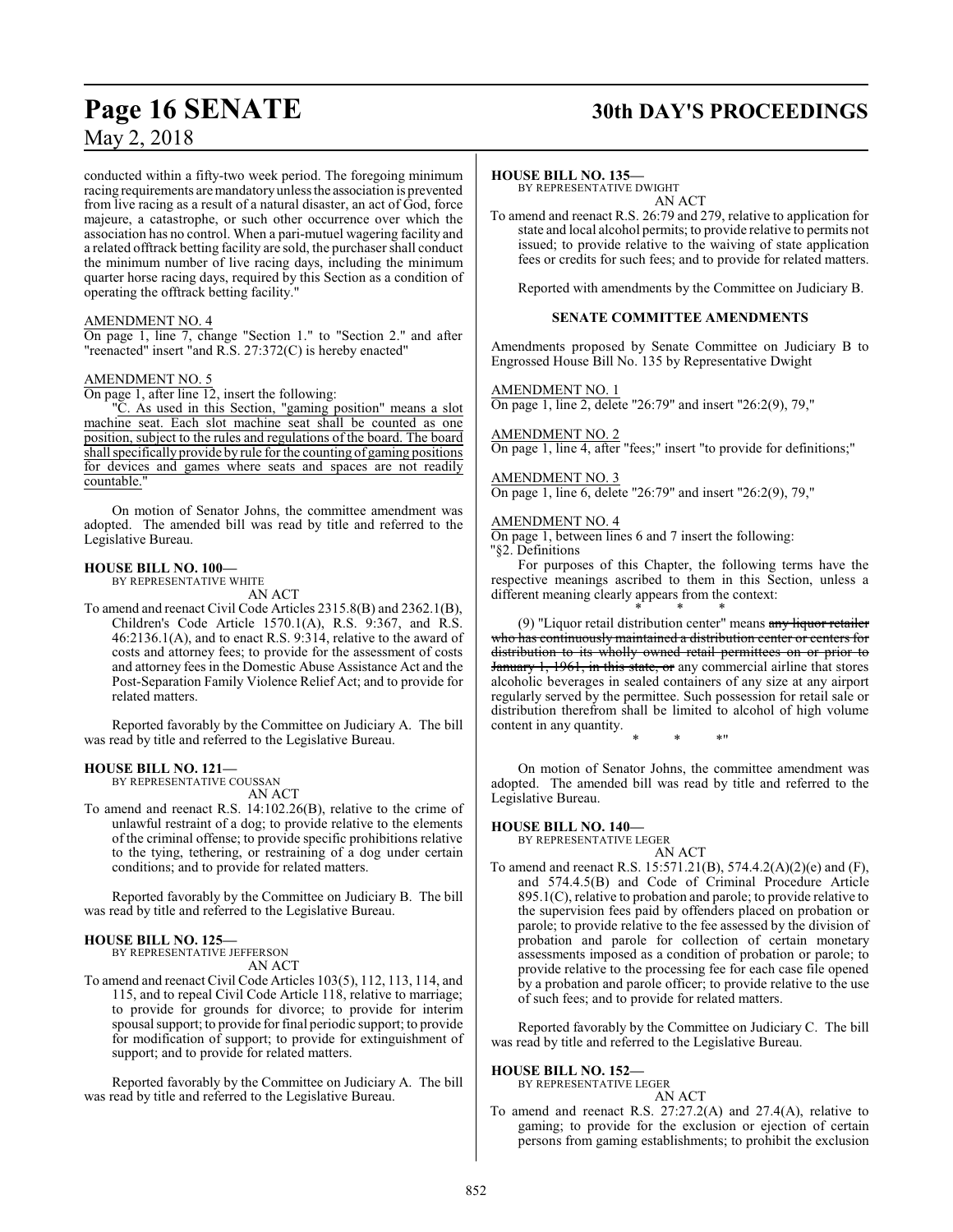# **30th DAY'S PROCEEDINGS Page 17 SENATE** May 2, 2018

or ejection of persons based upon certain factors; and to provide for related matters.

Reported with amendments by the Committee on Judiciary B.

#### **SENATE COMMITTEE AMENDMENTS**

Amendments proposed by Senate Committee on Judiciary B to Engrossed House Bill No. 152 by Representative Leger

#### AMENDMENT NO. 1

On page 2, line 22, after "person" insert "from a gaming establishment"

On motion of Senator Johns, the committee amendment was adopted. The amended bill was read by title and referred to the Legislative Bureau.

#### **HOUSE BILL NO. 172—**

BY REPRESENTATIVE GAROFALO AN ACT

To amend and reenact Code of Civil Procedure Article 2376 and to enact R.S. 13:4368, relative to the cancellation of privileges, liens, and mortgages; to provide for the cancellation or partial release of inferior privileges, liens, and mortgages on property sold at sheriff's sale; to provide for the procedures for cancelling or partially releasing inferior privileges, liens, and mortgages; to provide for the required information for the filing of an affidavit; to provide the duties, effect, and liability for the filing of an affidavit; to provide for exceptions; and to provide for related matters.

Reported with amendments by the Committee on Judiciary A.

#### **SENATE COMMITTEE AMENDMENTS**

Amendments proposed by Senate Committee on Judiciary A to Engrossed House Bill No. 172 by Representative Garofalo

#### AMENDMENT NO. 1

On page 2, line 5, change "agent" to "attorney of record"

AMENDMENT NO. 2 On page 2, line 13, change "agent" to "attorney of record"

AMENDMENT NO. 3 On page 2, line 17, change "agent" to "attorney of record"

AMENDMENT NO. 4

On page 2, line 21, change "agent" to "attorney of record"

#### AMENDMENT NO. 5

On page 3, after line 17, insert the following:

"H. For the purposes of this Section "attorney of record" means the attorney of record in the seizing creditor's suit that results in the judicial sale of the immovable property."

On motion of Senator Luneau, the committee amendment was adopted. The amended bill was read by title and referred to the Legislative Bureau.

#### **HOUSE BILL NO. 182—**

BY REPRESENTATIVE JOHNSON AN ACT

To amend and reenact Children's Code Articles 612(A)(2), 624(D), (E), (F), and (G), 634(A), 749(A) and (B), 1019(A) and (B),  $1122(A)(3)$ , and  $1515(B)$ , to enact Children's Code Articles 103.1, 116(6.1) and (6.2), 624(H), 624.1, 661.1, 767.1, 767.2, 1034.1, 1034.2, 1515(A)(8) and (C) and 1518(C), and to provide Comments to Children's Code Article 680, relative to the Indian Child Welfare Act; to provide for the applicability of the Indian Child Welfare Act; to provide definitions; to provide for an

inquiry; to provide for the standard for determining whether a child is an Indian child; to provide for procedures and effects; and to provide for related matters.

Reported favorably by the Committee on Judiciary A. The bill was read by title and referred to the Legislative Bureau.

**HOUSE BILL NO. 186—** BY REPRESENTATIVES MARINO AND BACALA AN ACT

To amend and reenact R.S. 40:979, relative to the attempt or conspiracy to commit violations of the Uniform Controlled Dangerous Substances Law; to provide relative to the penalties imposed for the attempt or conspiracy to distribute or possess with intent to distribute certain Schedule I controlled dangerous substances; and to provide for related matters.

Reported favorably by the Committee on Judiciary C. The bill was read by title and referred to the Legislative Bureau.

# **HOUSE BILL NO. 187—** BY REPRESENTATIVE MARINO

AN ACT To amend and reenact Children's Code Article 408, relative to juvenile court proceedings; to provide for the use of restraints upon a determination of necessity; to provide the procedure for such a determination; to provide notice; and to provide for related matters.

Reported with amendments by the Committee on Judiciary A.

#### **SENATE COMMITTEE AMENDMENTS**

Amendments proposed by Senate Committee on Judiciary A to Reengrossed House Bill No. 187 by Representative Marino

#### AMENDMENT NO. 1

On page 2, after line 11, insert the following:

"(5) This Paragraph does not apply when the child is in a detention center, when the child is in transport from a detention center to the courthouse, or when the child is held in the courthouse outside of the room where the juvenile delinquency proceeding will occur.

On motion of Senator Luneau, the committee amendment was adopted. The amended bill was read by title and referred to the Legislative Bureau.

#### **HOUSE BILL NO. 210—** BY REPRESENTATIVE JACKSON

AN ACT

To amend and reenact R.S. 40:2405(J)(3), relative to revocation of P.O.S.T. certification; to require hearing notices to be provided to peace officers; and to provide for related matters.

Reported favorably by the Committee on Judiciary B. The bill was read by title and referred to the Legislative Bureau.

# **HOUSE BILL NO. 219—** BY REPRESENTATIVE JACKSON

AN ACT To amend and reenact R.S. 13:754(C), relative to clerks of court; to provide relative to the Louisiana Clerks' Remote Access Authority membership; to require a report to the legislature; to provide for the contents of the report; and to provide for related matters.

Reported favorably by the Committee on Judiciary B. The bill was read by title and referred to the Legislative Bureau.

## **HOUSE BILL NO. 223—** BY REPRESENTATIVE MARINO

AN ACT

To amend and reenact Code of Criminal Procedure Article 814(A) and (B), relative to responsive verdicts; to provide relative to responsive verdicts with regard to the crimes of theft, criminal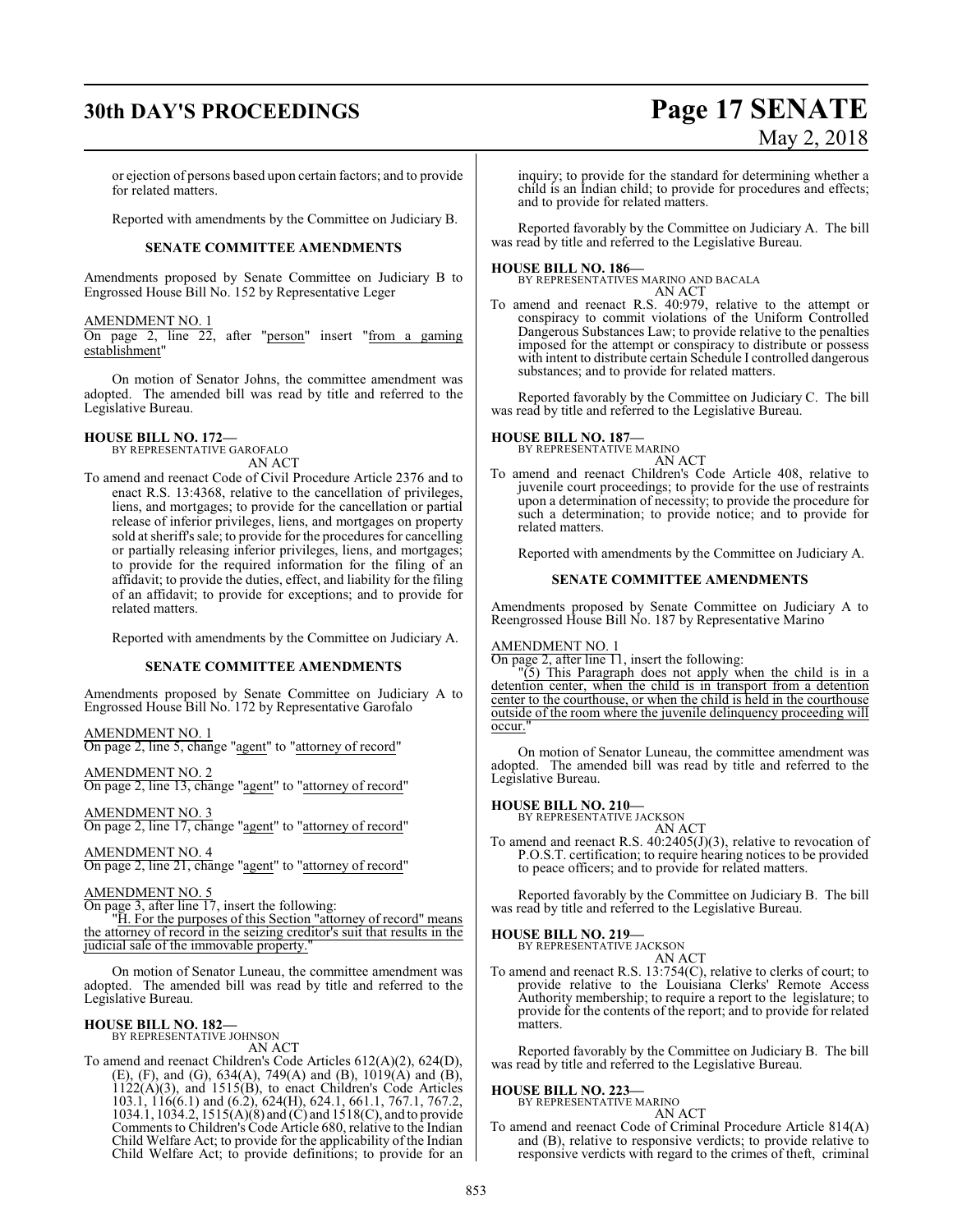## **Page 18 SENATE 30th DAY'S PROCEEDINGS**

May 2, 2018

damage to property, and the attempt to commit these offenses; to amend responsive verdicts to reflect existing penalty grades for the crimes of theft, simple criminal damage to property, and unauthorized use of a movable; to provide relative to responsive verdicts for violations of the Uniform Controlled Dangerous Substances Law; to provide relative to responsive verdicts for violations of the Uniform Controlled Dangerous Substances Law that are based upon the weight of the substance; and to provide for related matters.

Reported with amendments by the Committee on Judiciary C.

#### **SENATE COMMITTEE AMENDMENTS**

Amendments proposed by Senate Committee on Judiciary C to Reengrossed House Bill No. 223 by Representative Marino

#### AMENDMENT NO. 1

On page 5, delete line 10

On motion of Senator Claitor, the committee amendment was adopted. The amended bill was read by title and referred to the Legislative Bureau.

#### **HOUSE BILL NO. 224—**

BY REPRESENTATIVE MARINO

AN ACT

To amend and reenact R.S. 40:1060.13 and 1060.15(B), relative to criminal offenses involving legend drugs; to reduce criminal penalties for certain offenses involving legend drugs; and to provide for related matters.

Reported favorably by the Committee on Judiciary C. The bill was read by title and referred to the Legislative Bureau.

#### **HOUSE BILL NO. 234—**

BY REPRESENTATIVE EDMONDS AN ACT

To amend and reenact R.S. 9:1513, relative to deposited funds payable to a surviving spouse without court proceedings; to provide for an increase in the amount of funds released; to modify with respect to the description of financial institutions; to remove a reporting requirement with respect to funds released by a payor institution; and to provide for related matters.

Reported favorably by the Committee on Judiciary A. The bill was read by title and referred to the Legislative Bureau.

#### **HOUSE BILL NO. 237—**

BY REPRESENTATIVE LEOPOLD AN ACT

To amend and reenact R.S. 14:81.1(E)(1)(b), (2)(b), (3), and (4), relative to pornography involving juveniles; to provide relative to the crime of pornography involving juveniles; to provide relative to the criminal penalties for the crime of pornography involving juveniles; and to provide for related matters.

Reported favorably by the Committee on Judiciary C. The bill was read by title and referred to the Legislative Bureau.

#### **HOUSE BILL NO. 261—** BY REPRESENTATIVE MARINO

AN ACT

To amend and reenact R.S. 14:285(A)(1), (2), (4), and (5) and (B) and to enact R.S. 14:285(E), relative to unlawful telephone and telecommunications device communications; to prohibit the use of any telecommunications device to send certain types of communications; to provide for definitions; and to provide for related matters.

Reported with amendments by the Committee on Judiciary C.

#### **SENATE COMMITTEE AMENDMENTS**

Amendments proposed by Senate Committee on Judiciary C to Engrossed House Bill No. 261 by Representative Marino

#### AMENDMENT NO. 1

On page 1, line 15, after "person" insert "directly"

#### AMENDMENT NO. 2

On page 2, line 2, after "device" insert "directly to a person"

#### AMENDMENT NO. 3

On page 2, at the end of line 9, insert "directly to another person,"

On motion of Senator Claitor, the committee amendment was adopted. The amended bill was read by title and referred to the Legislative Bureau.

#### **HOUSE BILL NO. 268—**

BY REPRESENTATIVE FALCONER

AN ACT

To amend and reenact R.S. 15:440.2(C)(introductory paragraph) and to enact R.S. 15:440.2(C)(3), relative to videotaping statements of protected persons; to amend the definition of a protected person; and to provide for related matters.

Reported favorably by the Committee on Judiciary C. The bill was read by title and referred to the Legislative Bureau.

#### **HOUSE BILL NO. 275—**

BY REPRESENTATIVE JORDAN

- AN ACT To amend and reenact R.S. 14:43.5, relative to the crime of intentional exposure to the human immunodeficiency virus; to
	- provide for the elements of the offense; to provide for definitions; to provide for affirmative defenses; and to provide for related matters.

Reported with amendments by the Committee on Judiciary C.

#### **SENATE COMMITTEE AMENDMENTS**

Amendments proposed by Senate Committee on Judiciary C to Reengrossed House Bill No. 275 by Representative Jordan

#### AMENDMENT NO. 1

On page 1, line 17, delete "police officer" and insert "first responder"

#### AMENDMENT NO. 2

On page 1, line 19, and on page 2, line 1, delete "police officer" and insert "first responder"

#### AMENDMENT NO. 3

On page 2, delete line 7 and insert the following:

 $\sqrt{\frac{2}{2}}$  "Police officer" "first responder" includes a commissioned police officer, sheriff,"

#### AMENDMENT NO. 4

On page 2, line 9, after "officer" delete the remainder of the line and insert a comma ","

#### AMENDMENT NO. 5

On page 2, at the beginning of line 10, delete "include"

#### AMENDMENT NO. 6

On page 2, line 11, after "40:1131" insert a comma ","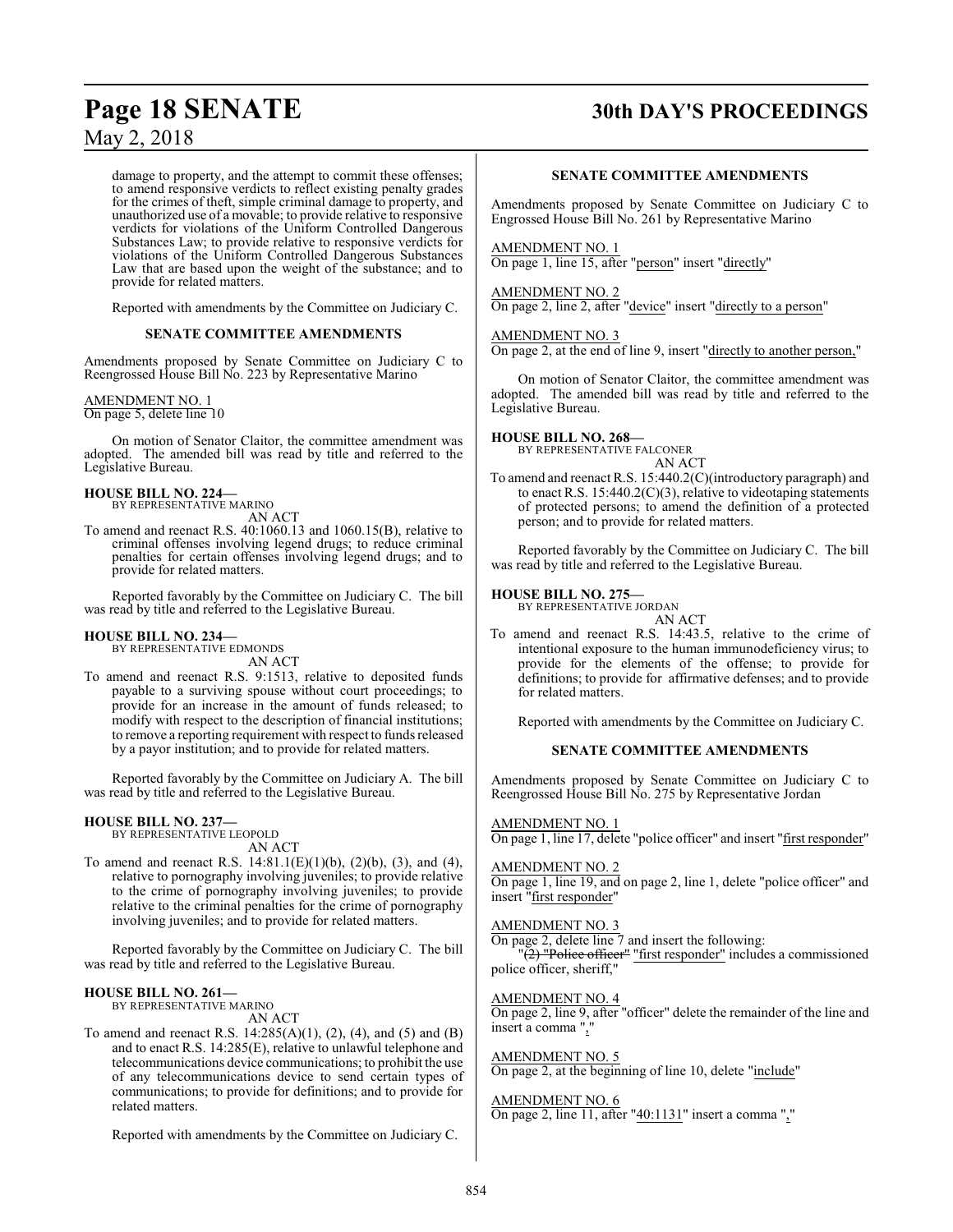## **30th DAY'S PROCEEDINGS Page 19 SENATE**

# May 2, 2018

#### AMENDMENT NO. 7

On page 2, line 18, delete "police officer" and insert "first responder"

On motion of Senator Claitor, the committee amendment was adopted. The amended bill was read by title and referred to the Legislative Bureau.

#### **HOUSE BILL NO. 307—**

BY REPRESENTATIVE THOMAS AN ACT

To amend and reenact R.S.  $46:1844(W)(1)(a)$  and (b) and (3), to enact R.S. 44:3(J) and R.S. 46:1844(W)(5), and to repeal R.S.  $44:3(A)(4)(d)$ , relative to privacy of crime victims; to prohibit the disclosure of contact information; to provide relative to the duties of certain public officials; to provide for definitions; and to provide for related matters.

Reported favorably by the Committee on Judiciary C. The bill was read by title and referred to the Legislative Bureau.

#### **HOUSE BILL NO. 348—**

BY REPRESENTATIVE HODGES AN ACT

To enact R.S. 15:827(A)(8), relative to the Department of Public Safety and Corrections; to provide for the collection of inmate data; to provide relative to veterans committed to the custody of the department; and to provide for related matters.

Reported favorably by the Committee on Judiciary B. The bill was read by title and referred to the Legislative Bureau.

#### **HOUSE BILL NO. 357—**

BY REPRESENTATIVE MARCELLE AN ACT

To enact R.S. 14:95.11, relative to the illegal carrying of weapons; to prohibit persons convicted of a hate crime under certain circumstances frompossessing a firearmor carrying a concealed weapon; to provide criminal penalties; to provide for exceptions; to define "firearm"; and to provide for related matters.

Reported with amendments by the Committee on Judiciary C.

#### **SENATE COMMITTEE AMENDMENTS**

Amendments proposed by Senate Committee on Judiciary C to Engrossed House Bill No. 357 by Representative Marcelle

AMENDMENT NO. 1 On page 1, at the end of line 13, change "shall" to "may"

AMENDMENT NO. 2 On page 1, line 14, delete "less than one year nor"

#### AMENDMENT NO. 3

On page 1, line 15, change "shall" to "may"

On motion of Senator Claitor, the committee amendment was adopted. The amended bill was read by title and referred to the Legislative Bureau.

#### **HOUSE BILL NO. 371—**

BY REPRESENTATIVE CHANEY AN ACT

To amend and reenact Children's Code Article 610(A) and (D), relative to reports of child abuse and neglect; to provide for the reporting procedure for permitted and mandatory reporters; and to provide for related matters.

Reported favorably by the Committee on Judiciary A. The bill was read by title and referred to the Legislative Bureau.

#### **HOUSE BILL NO. 393—**

BY REPRESENTATIVE TERRY BROWN AN ACT

To amend and reenact R.S. 3:563, 564, 734(A) and (B)(1), 735, 747, 748(A), 2092(B), and 2093(5) through (11) and to enact R.S.  $3:561(6)$  and  $2093(12)$  and  $(13)$ , relative to market agency and livestock dealer permits; to provide for permits; to provide for the authority of the Louisiana Board of Animal Health; to provide for criteria to deny, revoke, or suspend permits; to provide for records; to provide for inspectors; to provide for prohibited activities; to provide for violations and penalties; to provide for the authority of the commissioner of agriculture; and to provide for related matters.

Reported with amendments by the Committee on Agriculture, Forestry, Aquaculture, and Rural Development.

#### **SENATE COMMITTEE AMENDMENTS**

Amendments proposed by Senate Committee on Agriculture, Forestry, Aquaculture, and Rural Development to Reengrossed House Bill No. 393 by Representative Terry Brown

AMENDMENT NO. 1 On page 1, line 2, after "735," and before "2092(B)," delete "747,  $748(A)$ ,

AMENDMENT NO. 2 On page 1, line 11, after "735," and before "2092(B)," delete "747, 748(A),"

AMENDMENT NO. 3 On page 2, line 9, after "person" change "desiring" to "seeking"

AMENDMENT NO. 4 On page 2, line 11, after "permit" delete the remainder of the line

AMENDMENT NO. 5 On page 2, at the beginning of line 12, delete "or applied for in accordance with this Part"

AMENDMENT NO. 6 On page 2, line 13, between "application for" and "original" insert "the"

AMENDMENT NO. 7 On page 2, line 14, after "application"delete "for any reissue of" and insert "to reissue"

AMENDMENT NO. 8 On page 2, line 14, after "pursuant to this" change "Section" to "Part"

AMENDMENT NO. 9 On page 2, line 16, after "pursuant to this" change "Section" to "Part"

AMENDMENT NO. 10 On page 2, line 21, after "provision ofthis"change "Section" to "Part"

AMENDMENT NO. 11 On page 3, line 2, between "necessary" and "or" insert "for," and after "of" insert a comma "," and change "Section" to "Part"

AMENDMENT NO. 12 On page 3, line 4, after "penalties" change "issued" to "imposed"

AMENDMENT NO. 13 On page 4, line 13, after "enforce the" delete the remainder of the line and delete line 14 in its entirety and insert "rules and regulations pertaining to the Louisiana Board of Animal Health adopted pursuant to Part I of Chapter"

AMENDMENT NO. 14 On page 4, line 15, after "authorized in" change "R.S. 3:2091" to "R.S. 3:2093"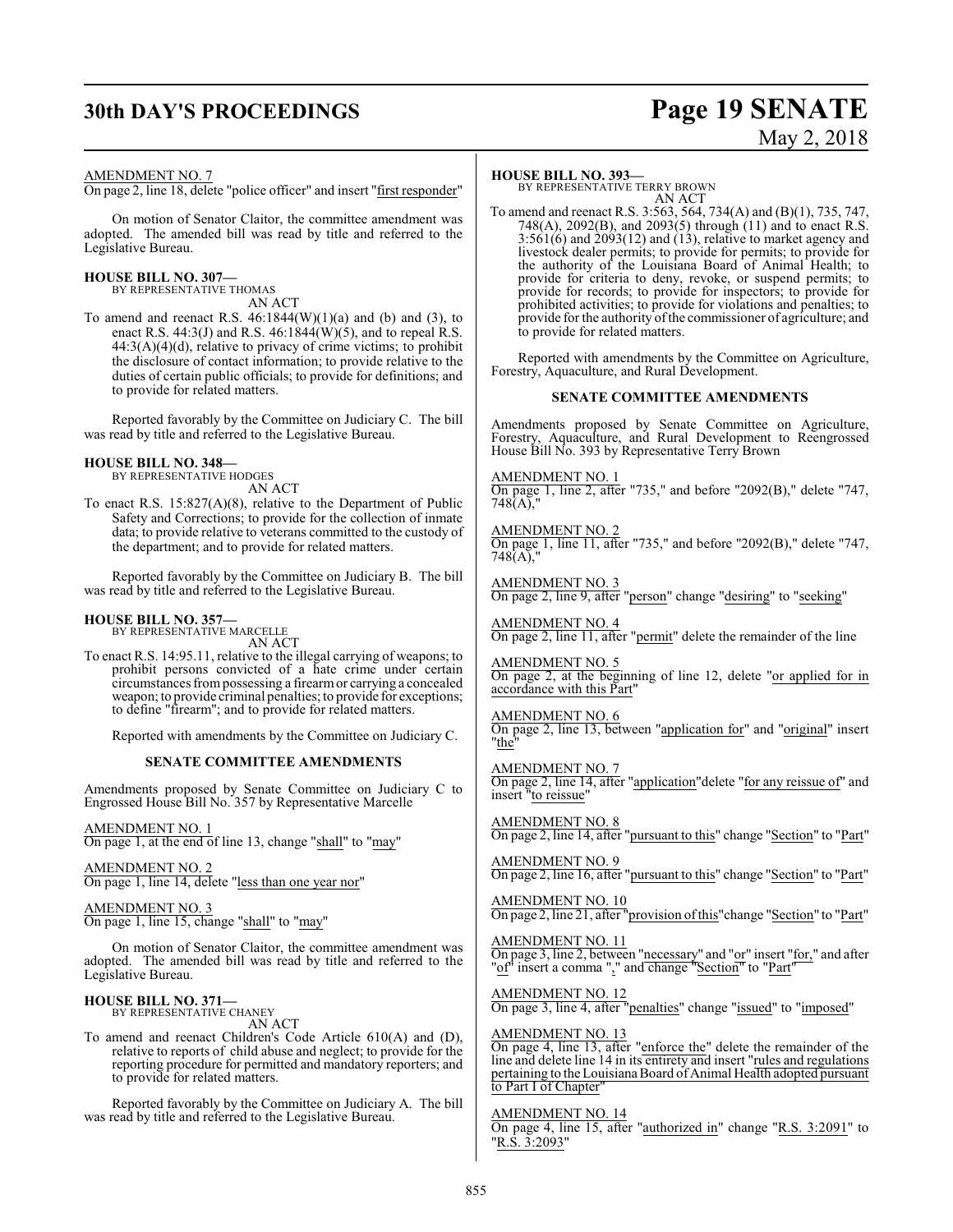## **Page 20 SENATE 30th DAY'S PROCEEDINGS**

AMENDMENT NO. 15

On page 5, delete lines  $\overline{1}$  through 10 in their entirety

AMENDMENT NO. 16 On page 6, line 17, after "penalties for" change "a violation" to "violations"

AMENDMENT NO. 17 On page 6, line 20, after "Each day" and before "a" insert "on which"

On motion of Senator Thompson, the committee amendment was adopted. The amended bill was read by title and referred to the Legislative Bureau.

#### **HOUSE BILL NO. 395—**

BY REPRESENTATIVE FOIL AN ACT

To amend and reenact Civil Code Articles 355, 359 and 361, relative to continuing tutorship; to provide for restrictions on legal capacity; to provide for modification or termination of decrees restricting legal capacity; to provide for prospective and retroactive application; and to provide for related matters.

Reported favorably by the Committee on Judiciary A. The bill was read by title and referred to the Legislative Bureau.

#### **HOUSE BILL NO. 424—** BY REPRESENTATIVE LEGER

AN ACT

To amend and reenact R.S.  $40:1472.3(E)(2)(c)$  and to enact R.S. 40:1472.3(A)(5), relative to the license to handle explosives; to provide for qualifications of applicants; to provide for the minimum age of certain license applicants; to provide for certain requirements when a licensed blaster is under a certain age; and to provide for related matters.

Reported favorably by the Committee on Judiciary B. The bill was read by title and referred to the Legislative Bureau.

#### **HOUSE BILL NO. 440—** BY REPRESENTATIVE HODGES

AN ACT

To amend and reenact Code of Criminal Procedure Articles 903(B) and  $(C)$  and  $903.2(A)(1)$  and  $(B)(1)$ , relative to the substance abuse probation program; to provide for counseling and treatment for defendants with substance abuse disorders and mental illness; and to provide for related matters.

Reported with amendments by the Committee on Judiciary C.

#### **SENATE COMMITTEE AMENDMENTS**

Amendments proposed by Senate Committee on Judiciary C to Engrossed House Bill No. 440 by Representative Hodges

#### AMENDMENT NO. 1

On page 1, line 16, after "entities" insert "or office of behavioral health"

On motion of Senator Claitor, the committee amendment was adopted. The amended bill was read by title and referred to the Legislative Bureau.

#### **HOUSE BILL NO. 447—**

BY REPRESENTATIVE JAY MORRIS AN ACT

To amend and reenact R.S. 36:701(D)(1) and 704, to enact R.S. 49:191(11), and to repeal R.S. 49:191(8)(k), relative to the Department of Justice, including provisions to provide for the re-creation of the Department of Justice and the statutory entities made a part of the department by law and for the structure of the department; to provide for a federalism division of the department; to provide for the effective termination date for all statutory authority for the existence of such statutory entities; and to provide for related matters.

Reported with amendments by the Committee on Judiciary B.

#### **SENATE COMMITTEE AMENDMENTS**

Amendments proposed by Senate Committee on Judiciary B to Engrossed House Bill No. 447 by Representative Jay Morris

AMENDMENT NO. 1 On page 1, line 2, delete "amend and reenact R.S. 36:701(D)(1) and 704, to"

AMENDMENT NO. 2 On page 1, lines 5 and 6, delete "to provide for a federalism division of the department;"

AMENDMENT NO. 3 On page 2, delete lines 13 through 29

AMENDMENT NO. 4 Delete page 3 in its entirety

AMENDMENT NO. 5 On page 4, delete lines 1 through 21

AMENDMENT NO. 6 On page 4, line 22, change "Section 6." to "Section 5."

AMENDMENT NO. 7

On page 4, line 23, change "Section 7." to "Section 6."

On motion of Senator Johns, the committee amendment was adopted. The amended bill was read by title and referred to the Legislative Bureau.

**HOUSE BILL NO. 482—**

BY REPRESENTATIVE LEGER AN ACT

To amend and reenact Children's Code Article 911(A), relative to release of a child from custody; to provide for the requirements relative to release of a child from the custody of the Department of Public Safety and Corrections; and to provide for related matters.

Reported favorably by the Committee on Judiciary B. The bill was read by title and referred to the Legislative Bureau.

#### **HOUSE BILL NO. 484—**

BY REPRESENTATIVE TALBOT AN ACT

To amend and reenact R.S. 27:15(B)(1) and to enact R.S. 14:90(D) and 90.3(J) and Chapter 6 of Title 27 of the Louisiana Revised Statutes of 1950, to be comprised of R.S. 27:301 through 305, relative to fantasy sports contests; to create the Louisiana Fantasy Sports Contests Act; to provide for a proposition election to authorize fantasy sports contests in a parish; to define "fantasy sports contest"; to provide for the duties and authority of the Louisiana Gaming Control Board with respect to the regulation of fantasy sports contests; to provide relative to effectiveness; and to provide for related matters.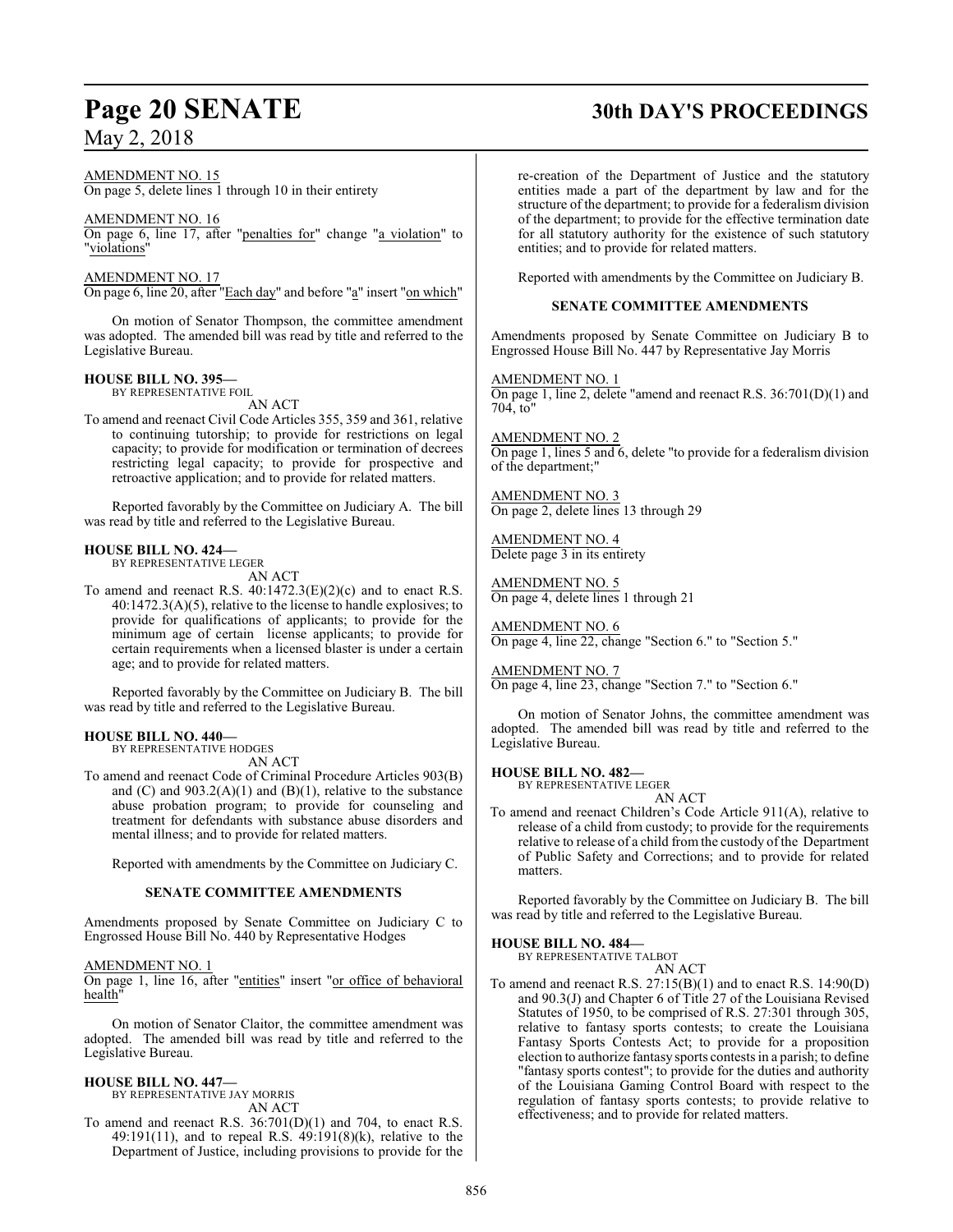## **30th DAY'S PROCEEDINGS Page 21 SENATE**

# May 2, 2018

Reported favorably by the Committee on Judiciary B. The bill was read by title and referred to the Legislative Bureau.

#### **HOUSE BILL NO. 488—**

BY REPRESENTATIVES AMEDEE, CARPENTER, JACKSON, NANCY LANDRY, AND SMITH AN ACT

To amend and reenact R.S. 14:403(A)(4)(b) and to enact Children's Code Articles  $502(1)(d)$  and  $4(r)$ ,  $603(2)(e)$ , and  $(12)(t)$ , and 606(A)(8), relative to mandatory reporting of crimes; to provide relative to the mandatory reporting of certain crimes of sexual abuse of a minor; to provide for definitions; and to provide for related matters.

Reported favorably by the Committee on Judiciary C. The bill was read by title and referred to the Legislative Bureau.

#### **HOUSE BILL NO. 490—**

BY REPRESENTATIVE GREGORY MILLER AN ACT

To amend and reenact R.S. 46:236.1.1(9), (10), (11), (12), (13), and (14) and 236.1.2(L) and to enact R.S. 46:236.1.1(15) and (16), relative to support; to provide definitions; to provide relative to health insurance; to provide for medical support; and to provide for related matters.

Reported favorably by the Committee on Judiciary A. The bill was read by title and referred to the Legislative Bureau.

#### **HOUSE BILL NO. 497—**

BY REPRESENTATIVE PEARSON AN ACT

To enact R.S. 9:1421, relative to successions; to authorize access to certain assets; to provide for definitions; to provide for the sale or transfer of securities under certain circumstances; to provide for payment to the surviving spouse pending the appointment of an executor or administrator; to provide for limitations; to provide a limitation of liability for brokers; to provide for the preservation of certain claims; to provide for applicability pending actions for divorce; and to provide for related matters.

Reported favorably by the Committee on Judiciary A. The bill was read by title and referred to the Legislative Bureau.

#### **HOUSE BILL NO. 520—**

BY REPRESENTATIVE JOHNSON

AN ACT

To amend and reenact Children's Code Article 616(B) and to repeal Children's Code Article 616(B) as amended and reenacted by Act No. 348 of the 2017 Regular Session of the Legislature, relative to child abuse cases; to provide relative to certain information in the state central registry of reports of child abuse and neglect; to provide for disclosure of certain information to the district attorney or court; and to provide for related matters.

Reported favorably by the Committee on Judiciary A. The bill was read by title and referred to the Legislative Bureau.

#### **HOUSE BILL NO. 521—**

BY REPRESENTATIVE HENRY

#### AN ACT

To enact R.S. 35:416, relative to ex officio notaries for coroners; to provide for the qualifications, appointment, and authority of ex officio notaries for coroners; to provide for bond requirements; to provide for limitations and termination of the authority of ex officio notaries; and to provide for related matters.

Reported favorably by the Committee on Judiciary A. The bill was read by title and referred to the Legislative Bureau.

#### **HOUSE BILL NO. 529—**

BY REPRESENTATIVE LEGER AN ACT

To amend and reenact R.S.  $26:90(A)(11)$  and  $286(A)(11)$ , relative to alcoholic beverages; to provide for prohibited activity on licensed premises; and to provide for related matters.

Reported favorably by the Committee on Judiciary B. The bill was read by title and referred to the Legislative Bureau.

**HOUSE BILL NO. 612—** BY REPRESENTATIVES STOKES, BACALA, BAGNERIS, TERRY BROWN, CARPENTER, CONNICK, FALCONER, LANCE HARRIS, HAZEL, HODGES, HOWARD, HUNTER, IVEY, JORDAN, MACK, MARCELLE, JAY MORRIS, NORTON, PYLANT, RICHARD, STAGNI, AND STEFANSKI

AN ACT

To amend and reenact R.S. 14:283(A)(1) and (G) and 283.2(A)(4), relative to offenses affecting public morals; to provide relative to the crimes of video voyeurism and nonconsensual disclosure of a private image; to provide for actions that constitute video voyeurism; to amend certain intent requirements for the crime of nonconsensual disclosure of a private image; to provide for applicability; and to provide for related matters.

Reported with amendments by the Committee on Judiciary C.

#### **SENATE COMMITTEE AMENDMENTS**

Amendments proposed by Senate Committee on Judiciary C to Reengrossed House Bill No. 612 by Representative Stokes

#### AMENDMENT NO. 1

On page 1, line 2, after "283.2(A)(1)" delete "and (G) and  $283.2(A)(4)$ " and insert "and to enact R.S. 14:283(H)"

#### AMENDMENT NO. 2

On page 1, line 5, after "voyeurism;" delete the remainder of the line and insert "and to"

#### AMENDMENT NO. 3

On page 1, delete line 6

### AMENDMENT NO. 4

On page 1, line 9, after "14:283(A)(1)" delete "and (G) and  $283.2(A)(4)$  are" and insert "is"

#### AMENDMENT NO. 5

On page 1, line 10, after "reenacted" insert "and R.S. 14:283(H) is hereby enacted"

#### AMENDMENT NO. 6

On page 1, line 14, at the beginning of the line before ", or" insert "unmanned aircraft system"

#### AMENDMENT NO. 7

On page 2, delete lines 5 through 7 and insert the following:

"G. For purposes of this Section, "unmanned aircraft system" means an unmanned, powered aircraft that does not carry a human operator, can be autonomous or remotely piloted or operated, and can be expendable or recoverable."

#### AMENDMENT NO. 8

On page 2, at the beginning of line 8 before "This" insert "H."

#### AMENDMENT NO. 9

On page 2, delete lines 12 through 20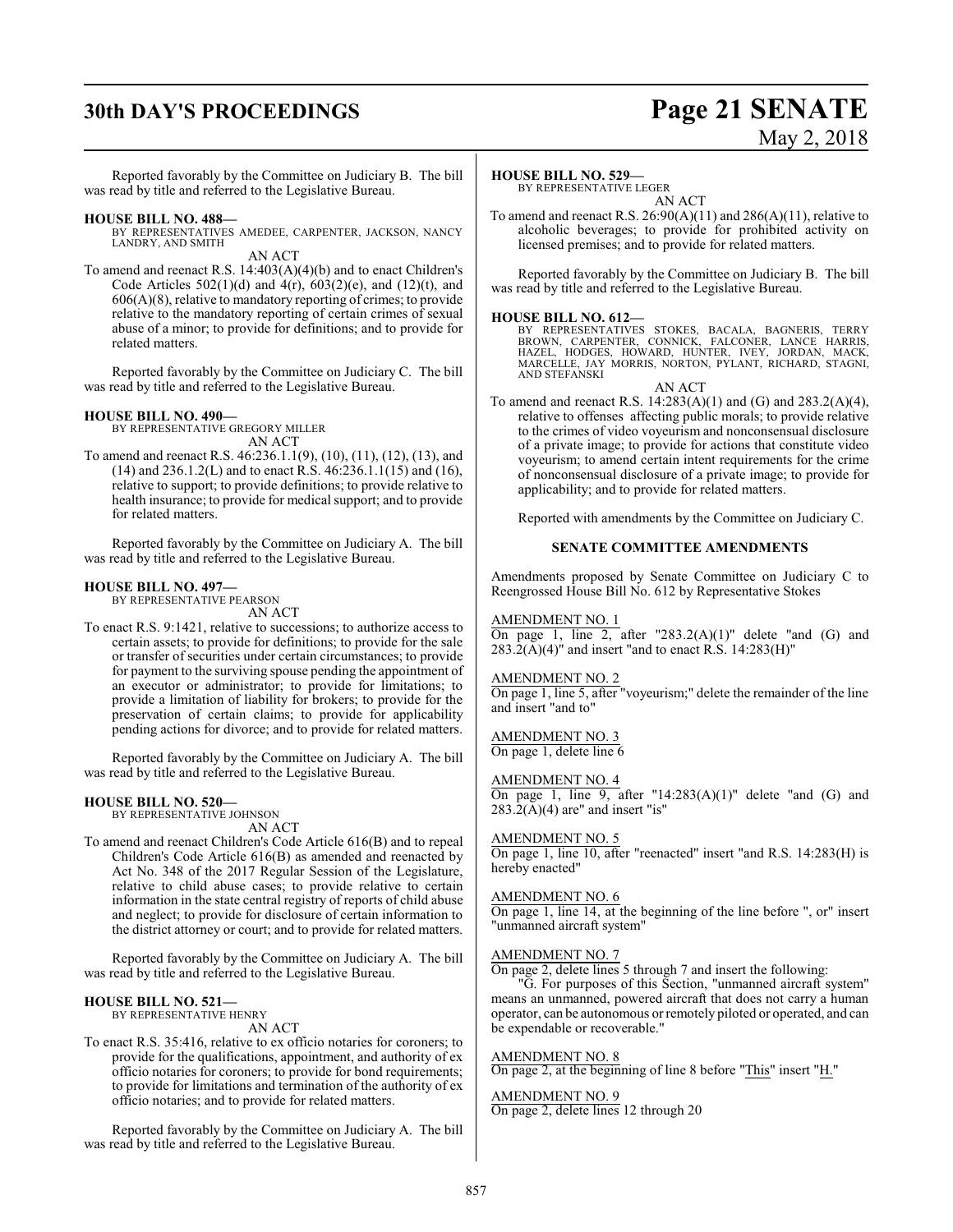## **Page 22 SENATE 30th DAY'S PROCEEDINGS**

On motion of Senator Claitor, the committee amendment was adopted. The amended bill was read by title and referred to the Legislative Bureau.

**HOUSE BILL NO. 617—** BY REPRESENTATIVE HILFERTY

AN ACT

To amend and reenact R.S. 9:3196(introductory paragraph) and (1)(c), 3197(A) and (B)(7), and 3198(A)(2)(b) and (c) and  $(E)(1)$ ; relative to the transfer of residential real property and property disclosure forms; to provide relative to definitions; to provide relative to instances in which a seller is not liable; to provide for technical changes; and to provide for relatedmatters.

Reported with amendments by the Committee on Judiciary A.

#### **SENATE COMMITTEE AMENDMENTS**

Amendments proposed by Senate Committee on Judiciary A to Engrossed House Bill No. 617 by Representative Hilferty

AMENDMENT NO. 1

On page 1, line 3, delete "and (E)(1)"

AMENDMENT NO. 2

On page 1, line 4, after "definitions;" delete "to provide" and delete line 5 and insert "to provide for technical changes;"

#### AMENDMENT NO. 3

On page 1, line 9, delete "and (E)(1)"

#### AMENDMENT NO. 4

On page 3, delete lines 1 through 7

On motion of Senator Luneau, the committee amendment was adopted. The amended bill was read by title and referred to the Legislative Bureau.

**HOUSE BILL NO. 643—** BY REPRESENTATIVES EDMONDS AND FOIL AN ACT

To amend and reenact Children's Code Articles 1131(A), 1200, 1201, 1223, and 1223.1 and R.S. 14:286, relative to adoption; to provide for the adoption of children; to provide for the crime of the sale of minor children; to provide for the filing of adoption fees and charges; to provide for the reimbursement of expenses; to provide a limit on living expenses; to provide a cause of action for prospective adoptive parents; to provide for the inclusion of expenses and receipts with the adoption disclosure affidavit; and to provide for related matters.

Reported favorably by the Committee on Judiciary A. The bill was read by title and referred to the Legislative Bureau.

#### **HOUSE BILL NO. 691—**

BY REPRESENTATIVE LEBAS AN ACT

To repeal R.S. 3:3544(A)(9), relative to assessments on rice production; to repeal the sunset on such assessments.

Reported favorably by the Committee on Agriculture, Forestry, Aquaculture, and Rural Development. The bill was read by title and referred to the Legislative Bureau.

#### **HOUSE BILL NO. 702—** BY REPRESENTATIVE BOUIE

AN ACT

To amend and reenact R.S. 14:95(K), relative to the carrying of concealed weapons; to provide relative to the crime of illegal carrying of weapons; to provide for exceptions for certain former members of the legislature; and to provide for related matters.

Reported favorably by the Committee on Judiciary C. The bill was read by title and referred to the Legislative Bureau.

#### **HOUSE BILL NO. 719—**

BY REPRESENTATIVE FOIL AN ACT

To amend and reenact R.S. 13:5106(B)(3)(c), relative to limitations on damages assessed in suits against the state, state agencies, or political subdivisions; to provide for the payment of future medical care and related benefits payable by the state or a state agency; and to provide for related matters.

Reported favorably by the Committee on Judiciary A. The bill was read by title and referred to the Legislative Bureau.

### **HOUSE BILL NO. 726—**

BY REPRESENTATIVE BOUIE AN ACT

To enact R.S. 46:2751(B)(1)(h), relative to the Juvenile Justice Reform Act Implementation Commission; to provide relative to the membership of commission; to add a representative of the Families and Friends of Louisiana's IncarceratedChildren to the commission membership; and to provide for related matters.

Reported favorably by the Committee on Judiciary B. The bill was read by title and referred to the Legislative Bureau.

#### **HOUSE BILL NO. 731—**

BY REPRESENTATIVE HUNTER

AN ACT To amend and reenact R.S. 13:4163(D), relative to legislative continuances; to provide for an exemption from the payment of court costs; and to provide for related matters.

Reported favorably by the Committee on Judiciary A. The bill was read by title and referred to the Legislative Bureau.

#### **HOUSE BILL NO. 732—**

BY REPRESENTATIVE TALBOT AN ACT

To amend and reenact R.S.  $13:753(A)(2)$  and  $(3)$ , relative to information reported to the Louisiana Supreme Court; to provide relative to information reported to the Louisiana Supreme Court for reporting to the National Instant Criminal Background Check System database; to provide for the reporting of verdicts of acquittal by reason of insanity; to provide for the reporting of a court's determination that a person does not have the mental capacity to proceed with a criminal trial; and to provide for related matters.

Reported favorably by the Committee on Judiciary B. The bill was read by title and referred to the Legislative Bureau.

## **HOUSE BILL NO. 744—** BY REPRESENTATIVE LEGER

AN ACT To enact Code of Civil Procedure Article 196.1, relative to the power of courts to act during emergencies or disasters; to provide for the authority to sign orders and judgments; to provide for the content of orders and judgments; and to provide for related matters.

Reported favorably by the Committee on Judiciary A. The bill was read by title and referred to the Legislative Bureau.

#### **HOUSE BILL NO. 747— (Substitute for House Bill No. 390 by Representative Emerson)** BY REPRESENTATIVE EMERSON AN ACT

To amend and reenact Subpart A of Part IV of Chapter 1 of Code Title IV of Code Book I of Title 9 of the Louisiana Revised Statutes of 1950, to be comprised of R.S. 9:241 through 243, relative to the performance of marriage ceremonies; to provide for the waiting period before conducting a marriage ceremony; and to provide for related matters.

Reported favorably by the Committee on Judiciary A. The bill was read by title and referred to the Legislative Bureau.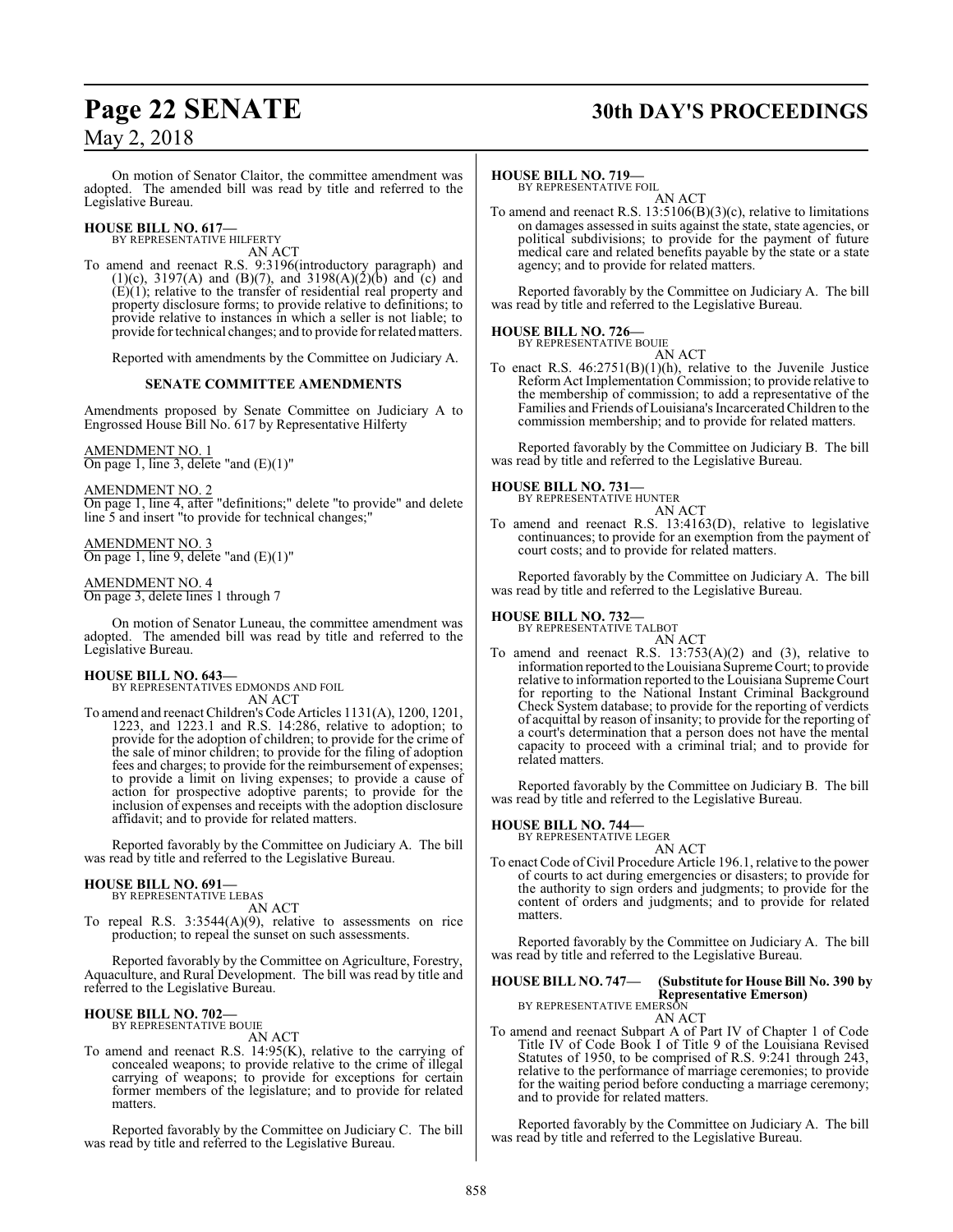## **30th DAY'S PROCEEDINGS Page 23 SENATE**

#### **HOUSE BILL NO. 769—**

BY REPRESENTATIVE HAVARD AN ACT

To amend and reenact R.S. 14:402(G) and to enact R.S. 15:1352(A)(66), relative to contraband at penal institutions; to increase penalties for the crime which prohibits persons from introducing, possessing, or sending contraband into or fromany state correctional institution or municipal or parish jail; to provide relative to the sentence imposed upon an offender who is incarcerated at the time of the offense; to provide relative to racketeering activity; to add the crime which prohibits persons from introducing, possessing, or sending contraband into or fromany state correctional institution or municipal or parish jail to the definition of "racketeering activity"; and to provide for related matters.

Reported with amendments by the Committee on Judiciary C.

#### **SENATE COMMITTEE AMENDMENTS**

Amendments proposed by Senate Committee on Judiciary C to Engrossed House Bill No. 769 by Representative Havard

#### AMENDMENT NO. 1

On page 1, delete lines 18 and 19 and insert the following: "dollars and shall be imprisoned with or without hard labor for not more than five ten years. Notwithstanding any other law to the contrary,

On motion of Senator Claitor, the committee amendment was adopted. The amended bill was read by title and referred to the Legislative Bureau.

#### **HOUSE BILL NO. 776—** BY REPRESENTATIVE SMITH

AN ACT

To enact R.S. 14:40.2(F)(5), relative to the crime of stalking; to provide for penalties; to provide relative to protective orders; to prohibit the possession of firearms under certain circumstances; and to provide for related matters.

Reported favorably by the Committee on Judiciary C. The bill was read by title and referred to the Legislative Bureau.

## **HOUSE BILL NO. 892— (Substitute for House Bill No. 200 by Representative Wright)**<br>BY REPRESENTATIVE WRIGHT

AN ACT

To amend and reenact R.S. 14:95(A)(4)(a) and to repeal R.S. 14:95(J), relative to the illegal carrying of knives; to repeal the prohibition on the manufacturing, ownership, possession, and custody of certain switchblade knives, spring knives, or other knives or similar instruments having a blade; to prohibit the intentional concealment on one's person of certain switchblade knives, spring knives, or other knives or similar instruments having a blade; to repeal the exception to this offense for rescue knives sold to or possessed, owned, or carried by law enforcement and the exception for merchants who own or possess rescue knives as inventory to be offered for sale to law enforcement officers; and to provide for related matters.

Reported favorably by the Committee on Judiciary C. The bill was read by title and referred to the Legislative Bureau.

## **HOUSE BILL NO. 896— (Substitute for House Bill No. 81 by Representative Smith)** BY REPRESENTATIVES SMITH AND GLOVER

AN ACT

To amend and reenact R.S.  $14:34.9(I)$ ,  $(J)$ ,  $(K)$ , and  $(L)$  and 35.3(G)(1), (I), (K), (L), and (M) and R.S. 46:1846(A), (C), and (E) and to enact R.S. 14:2(B)(48), (49), and (50), 34.9(M),  $35.3(N)$ , and  $79(A)(3)(d)$  and R.S.  $46:1846(F)$ , relative to domestic abuse; to provide relative to the crimes of domestic abuse, battery of a dating partner, and violations of protective orders; to provide relative to the penalties for battery of a dating partner and domestic abuse battery when the acts involve

burning, strangulation, or a pregnant victim, or are committed near a child who is thirteen years of age or younger; to provide that the crime of battery of a dating partner is a predicate offense for a second or subsequent offense of domestic abuse battery; to add certain violations of domestic abuse battery, battery of a dating partner, and violations of protective orders to the list of crimes of violence; to prohibit persons convicted of certain violations of domestic abuse battery and battery of a dating partner from communicating with the victim or the victim's family member; to provide for the issuance of a Uniform Abuse Prevention Order when certain persons are prohibited from communicating with the victim or the victim's family member; and to provide for related matters.

Reported favorably by the Committee on Judiciary C. The bill was read by title and referred to the Legislative Bureau.

#### **Reconsideration**

The vote by which Senate Bill No. 269 failed to pass on Tuesday, May 1, 2018, was reconsidered.

**SENATE BILL NO. 269—** BY SENATOR CARTER

AN ACT

To amend and reenact R.S. 14:64(B) andR.S. 15:574.4(A)(2), (B)(1), and the introductory paragraph of  $(B)(2)$ , and to enact R.S. 15:574.4(B)(3), relative to parole eligibility; to provide parole eligibility for persons serving life sentences for certain offenses upon reaching the age of fifty years, serving thirty years in prison, and meeting certain requirements; and to provide for related matters.

On motion of Senator Long, the bill was read by title and returned to the Calendar, subject to call.

#### **Reconsideration**

The vote by which House Bill No. 132 failed to pass on Tuesday, May 1, 2018, was reconsidered.

#### **HOUSE BILL NO. 132—**

BY REPRESENTATIVE ZERINGUE

AN ACT To amend and reenact R.S. 39:112(E)(2) and to enact R.S. 39:112(E)(3), relative to capital outlay; to provide with respect to the capital outlay process; to provide for the local match requirements for certain capital outlay projects; to add certain requirements to the exception to the local match requirement for certain nonstate entity projects; to repeal certain exceptions to the local match requirement; to provide for applicability; to provide for an effective date; and to provide for related matters.

On motion of Senator Morrell, the bill was read by title and returned to the Calendar, subject to call.

#### **Senate Concurrent Resolutions on Second Reading Reported by Committees**

#### **SENATE CONCURRENT RESOLUTION NO. 81—** BY SENATOR MILLS

#### A CONCURRENT RESOLUTION

To urge and request Attorney General Jeff Landry to prepare and file an amicus brief in federal court to support the state of Mississippi's litigation efforts to ban elective abortions after fifteen weeks.

Reported favorably by the Committee on Judiciary B.

On motion of Senator Mills the resolution was read by title and returned to the Calendar, subject to call.

# May 2, 2018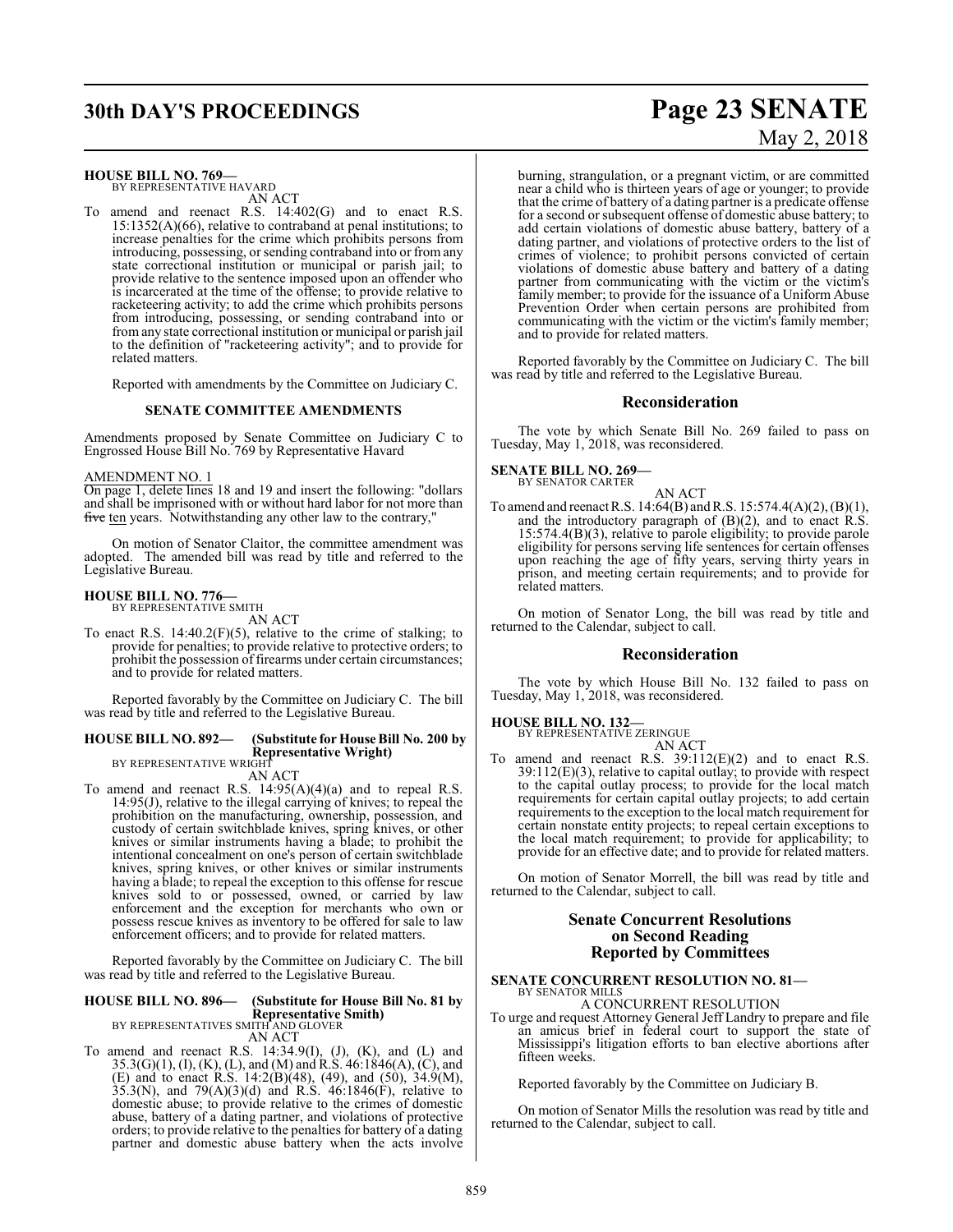#### **Senate Bills and Joint Resolutions on Third Reading and Final Passage**

#### **SENATE BILL NO. 391—** BY SENATOR MIZELL

AN ACT

To amend and reenact R.S.  $39:15.3(B)(1)(e)$  and to enact R.S. 39:249, relative to sexual harassment prevention; to require the division of administration to adopt certain policies regarding access by certain state employees to certain internet and online sites; to identity and require certain filters; to block certain internet content; to provide certain exceptions; to provide clarifications; and to provide for related matters.

#### **Floor Amendments**

Senator Martiny sent up floor amendments.

#### **SENATE FLOOR AMENDMENTS**

Amendments proposed by Senator Martiny to Reengrossed Senate Bill No. 391 by Senator Mizell

AMENDMENT NO. 1 On page 1, line 5, change "identity" to "identify"

AMENDMENT NO. 2 On page 2, line 6, following "services" and before "and" insert "**,**"

AMENDMENT NO. 3 On page 2, line 14, change "**state owned or state leased**" to "**stateowned or state-leased**"

On motion of Senator Martiny, the amendments were adopted.

The amended bill was read by title. Senator Mizell moved the final passage of the bill.

#### **ROLL CALL**

The roll was called with the following result:

#### YEAS

| Mr. President<br>Allain<br>Appel<br>Boudreaux<br>Chabert<br>Claitor<br>Cortez<br>Donahue<br>Erdey<br>Fannin<br>Hewitt<br>Total $-31$ | Johns<br>LaFleur<br>Lambert<br>Long<br>Luneau<br>Milkovich<br>Mills<br>Mizell<br>Morrell<br>Morrish<br>Peacock<br><b>NAYS</b> | Perry<br>Price<br>Riser<br>Smith, G.<br>Smith, J.<br>Tarver<br>Thompson<br>Walsworth<br>White |
|--------------------------------------------------------------------------------------------------------------------------------------|-------------------------------------------------------------------------------------------------------------------------------|-----------------------------------------------------------------------------------------------|
| Total - 0                                                                                                                            | <b>ABSENT</b>                                                                                                                 |                                                                                               |
| Barrow<br>Bishop<br>Carter<br>Total - 8                                                                                              | Colomb<br>Gatti<br>Martiny                                                                                                    | Peterson<br>Ward                                                                              |

The Chair declared the amended bill was passed, ordered rereengrossed and sent to the House. Senator Mizell moved to reconsider the vote by which the bill was passed and laid the motion on the table.

## **Page 24 SENATE 30th DAY'S PROCEEDINGS**

#### **SENATE BILL NO. 452—**

BY SENATORS MORRISH, APPEL, BOUDREAUX, MIZELL AND WALSWORTH

AN ACT To amend and reenact R.S. 17:183.3(B)(2)(c), 5025(3)(c), the introductory paragraph of  $5026(A)$  and  $(A)(3)(b)$ ,  $5061$ , the introductory paragraph of  $5062(C)$ ,  $(C)(1)$ , and  $(C)(4)$ , R.S. 39:98.3(D), and R.S. 47:1508(B)(17), relative to the Taylor Opportunity Program for Students; to provide relative to eligibility requirements; to provide relative to Board ofRegents' reporting requirements; to provide relative to sharing of certain taxpayer data to the administering agency; to provide for technical changes; and to provide for related matters.

#### **Floor Amendments**

Senator Martiny sent up floor amendments.

#### **SENATE FLOOR AMENDMENTS**

Amendments proposed by Senator Martiny on behalf of the Legislative Bureau to Reengrossed Senate Bill No. 452 by Senator Morrish

AMENDMENT NO. 1 On page 1, line 3, change ",  $(C)(1)$ , and" to "and  $(C)(1)$ ,"

AMENDMENT NO. 2 On page 1, line 4, delete " $(C)(4)$ ,"

AMENDMENT NO. 3 On page 1, line 4, following "(B)(17)" and before ", relative" insert "and to enact R.S. 17:5062 $\overline{(C)(5)}$ "

AMENDMENT NO. 4 On page 1, line 11, following "5062(C)" and before "are hereby" change ",  $(C)(1)$ , and  $(C)(4)$ " to "and  $(C)(1)$ "

AMENDMENT NO. 5 On page 1, line 12, following "reenacted" and before "hereby" change "are" to "and R.S.  $17:5062(C)(5)$  is"

On motion of Senator Martiny, the amendments were adopted.

#### **Floor Amendments**

Senator Morrish proposed the following amendments.

#### **SENATE FLOOR AMENDMENTS**

Amendments proposed by Senator Morrish to Reengrossed Senate Bill No. 452 by Senator Morrish

AMENDMENT NO. 1 On page 1, line 7, between "data" and "the" change "to" to "with"

AMENDMENT NO. 2 On page 3, line 1, delete "(a)"

AMENDMENT NO. 3 On page 3, line 29, delete "**procedures,**" and insert "**procedures by which**"

On motion of Senator Morrish, the amendments were adopted.

#### **Floor Amendments**

Senator Morrish proposed the following amendments.

#### **SENATE FLOOR AMENDMENTS**

Amendments proposed by Senator Morrish to Reengrossed Senate Bill No. 452 by Senator Morrish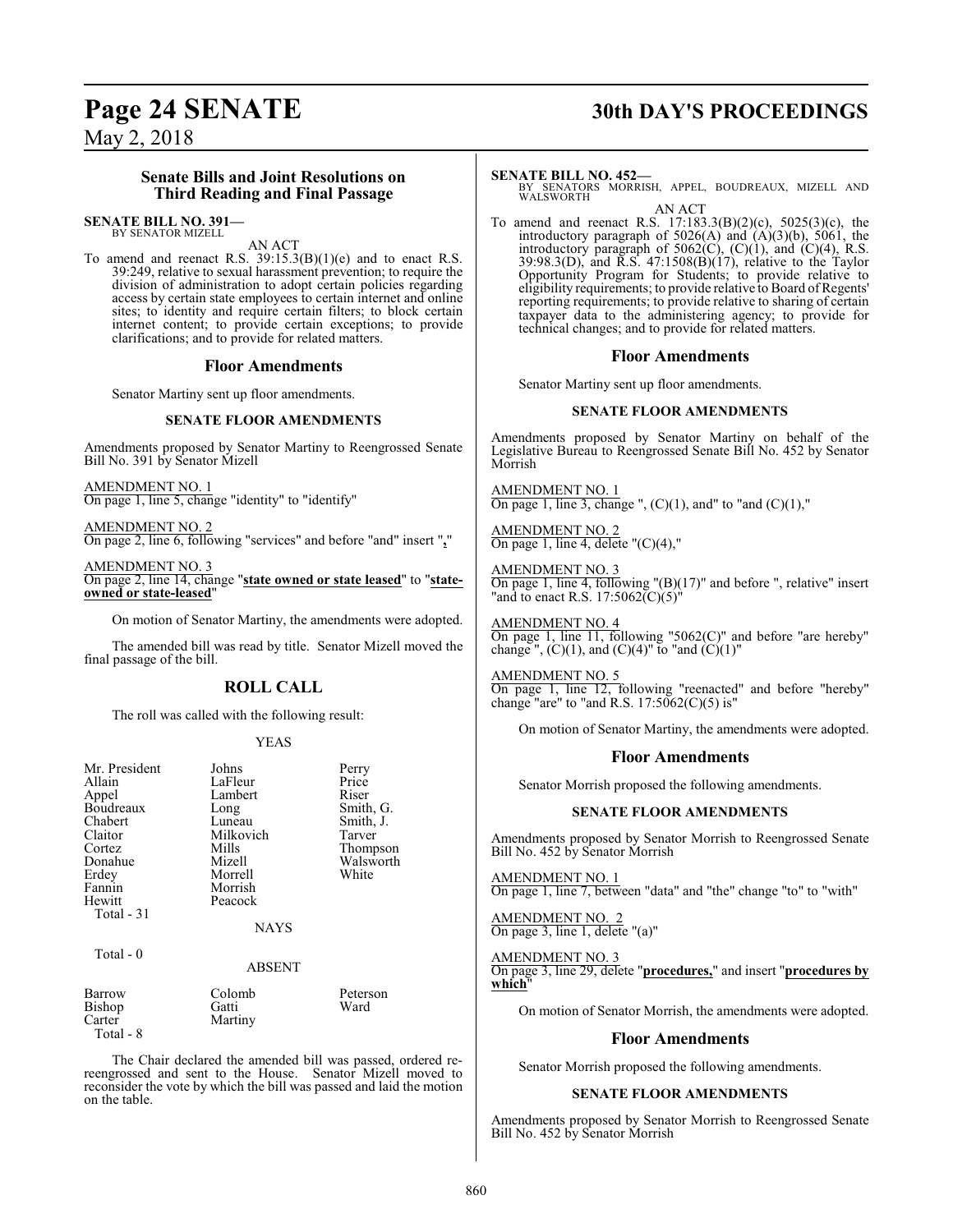## **30th DAY'S PROCEEDINGS Page 25 SENATE**

# May 2, 2018

#### AMENDMENT NO. 1

Delete the set of five Senate Floor Amendments (SFLBSB452 ELLISB 3447) proposed by Senator Martiny on behalf of the Legislative Bureau and adopted by the Senate on May 2, 2018.

#### AMENDMENT NO. 2

On page 1, delete lines 2 through 5, and insert the following:

"To amend and reenact R.S. 17:183.3(B)(2)(c), 5002, 5024, 5025(3)(c), the introductory paragraph of 5026(A) and  $(A)(3)(b)$ , 5027(C), 5029(B)(3)(b)(iii) and the introductory paragraph of  $(D)(1)$ , the introductory paragraph of 5041 and  $(1)(c)$  and  $(4)$ , 5043 $(1)$ , 5061, the introductory paragraph of  $5062(C), (C)(1), R.S. 39:98.3(D), and R.S. 47:1508(B)(17), and$ to enact R.S. 17:5002.1, 5024.1, and 5062(C)(5), relative to the Taylor Opportunity Program for Students; to provide for a new award, to provide relative to the monetary amounts and eligibility for awards; to provide"

#### AMENDMENT NO. 3

On page 1, delete lines 10 through 12, and insert the following:

"Section 1. R.S. 17:183.3(B)(2)(c), 5002, 5024, 5025(3)(c), the introductory paragraph of  $5026(A)$  and  $(A)(3)(b)$ ,  $5027(C)$ ,  $5029(B)(3)(b)(iii)$  and the introductory paragraph of  $(D)(1)$ , the introductory paragraph of 5041 and  $(1)(c)$  and  $(4)$ , 5043 $(1)$ , 5061, the introductory paragraph of 5062(C),  $(C)(1)$ , R.S. 39:98.3(D), and R.S.  $47:1508(B)(17)$  are hereby amended and reenacted and R.S.  $17:5002.1$ ,  $5024.1$ , and  $5062(C)(5)$  are hereby enacted to read as follows:"

#### AMENDMENT NO. 4

On page 2, between lines 6 and 7, insert the following:

"§5002. Awards and amounts

A.(1) A student shall be eligible for an Opportunity, Performance, Honors, or TOPS-Tech Award based on his academic achievement.

(2) The award amount shall be as provided in Subsection B or D of this Section unless the legislature, by law, increases the award amount.

B.**(1)** Any student who is eligible for an Opportunity, Performance, or Honors Award pursuant to this Chapter and who has enrolled:

(1)**(a)** In any public college or university in this state**, any regionally accredited independent college or university in the state which is a member of the Louisiana Association of Independent Colleges and Universities, or in an out-of-state college or university that is specifically designed to accommodate deaf and hard-of-hearing students under R.S. 17:5027(C)**shall be awarded by the state an amount determined by the administering agency to equal the tuition charged by the public college or university during the 2016-2017 academic year **receive the sum of two thousand two hundred fifty dollars per semester, or four thousand five hundred dollars per academic year**.

 $(2)$  At any regionally accredited independent college university in the state which is a member of the Louisiana Association of Independent Colleges and Universities to pursue an academic undergraduate degree, shall be awarded by the state an amount to be determined by the administering agency to equal the weighted average of the tuition amounts charged to students attending public colleges and universities that offer academic undergraduate degrees at the baccalaureate level during the 2016-2017 academic year.

(3)**(b)** In a school that has a valid and current certificate of registration issued by the Louisiana State Board of Cosmetology in accordance with law and that is accredited by an accrediting organization recognized by the United States Department of Education or in any proprietary school that has a valid and current license issued by the Board of Regents in accordance with law and that is accredited by an accrediting organization recognized by the United States Department of Education, shall be awarded by the state **the lesser of** an amount determined by the administering agency to equal the weighted average of the tuition amounts charged to students attending public colleges and universities during the 2016-2017 academic year, **or two thousand two hundred fifty dollars per semester, or four thousand five hundred dollars per academic**

**year,** and who are enrolled in the permitted skill or occupational training, as may be applicable.

(4) In an out-of-state college or university that is specifically designed to accommodate deaf and hard-of-hearing students under R.S. 17:5027(C), shall be awarded an amount determined by the administering agency to equal the weighted average of the tuition amounts charged to students attending Louisiana public colleges and universities that offer academic undergraduate degrees during the 2016-2017 academic year.

C.(1) A student who is eligible for the Performance Award shall receive the sum of two hundred dollars per semester or four hundred dollars per academic year in addition to the amount provided for in Subsection B of this Section.

(2) A student who is eligible for the Honors Award shall receive the sum of four hundred dollars per semester or eight hundred dollars academic year in addition to the amount provided for Subsection B of this Section.

**(2) Any student who is eligible for the Performance, Honors, or Honors Plus Award and who has enrolled:**

**(a) In any public college or university in this state shall be awarded by the state an amount determined by the administering agency to equal the tuition charged by the public college or university during the 2016-2017 academic year.**

**(b) At any regionally accredited independent college or university in the state which is a member of the Louisiana Association of Independent Colleges and Universities to pursue an academic undergraduate degree shall be awarded by the state an amount to be determined by the administering agency to equal the weighted average of the tuition amounts charged to students attending public colleges and universities that offer academic undergraduate degrees at the baccalaureate level during the 2016-2017 academic year.**

**(c) In a school that has a valid and current certificate of registration issued by the Louisiana State Board of Cosmetology in accordance with law and that is accredited by an accrediting organization recognized by the United States Department of Education or in any proprietary school that has a valid and current license issued by the Board of Regents in accordance with law and that is accredited by an accrediting organization recognized by the United States Department of Education shall be awarded by the state an amount determined by the administering agency to equal the weighted average of the tuition amounts charged to students attending public colleges and universities during the 2016-2017 academic year and who are enrolled in the permitted skill or occupational training, as may be applicable.**

**(d) In an out-of-state college or university that is specifically designed to accommodate deaf and hard-of-hearing students under R.S. 17:5027(C), shall be awarded an amount determined by the administering agency to equal the weighted average of the tuition amounts charged to students attending Louisiana public colleges and universities that offer academic undergraduate degrees during the 2016-2017 academic year.**

**(3) Any student who is eligible for the Performance Award shall receive the amount provided for in Paragraph (2) of this Subsection plus a stipend in the sum of two hundred fifty dollars per semester or five hundred dollars per academic year.**

**(4) Any student who is eligible for the Honors Award shall receive the amount provided for in Paragraph (2) of this Subsection plus a stipend in the sum of seven hundred fifty dollars per semester or one thousand five hundred dollars per academic year.**

**(5) Any student who is eligible for the Honors Plus Award shall receive the amount provided for in Paragraph (2) of this Subsection plus a stipend in the sum of one thousand two hundred fifty dollars per semester or two thousand five hundred dollars per academic year.**

D.(1) Except as otherwise provided in this Subsection, a **C. A** student who is eligible for a TOPS-Tech Award pursuant to this Chapter and who is enrolled:

(a)**(1)** In an eligible public college or university that does not offer an academic undergraduate degree at the baccalaureate level in those associate's degree or other shorter-term training and education programs that are aligned to state workforce priorities as determined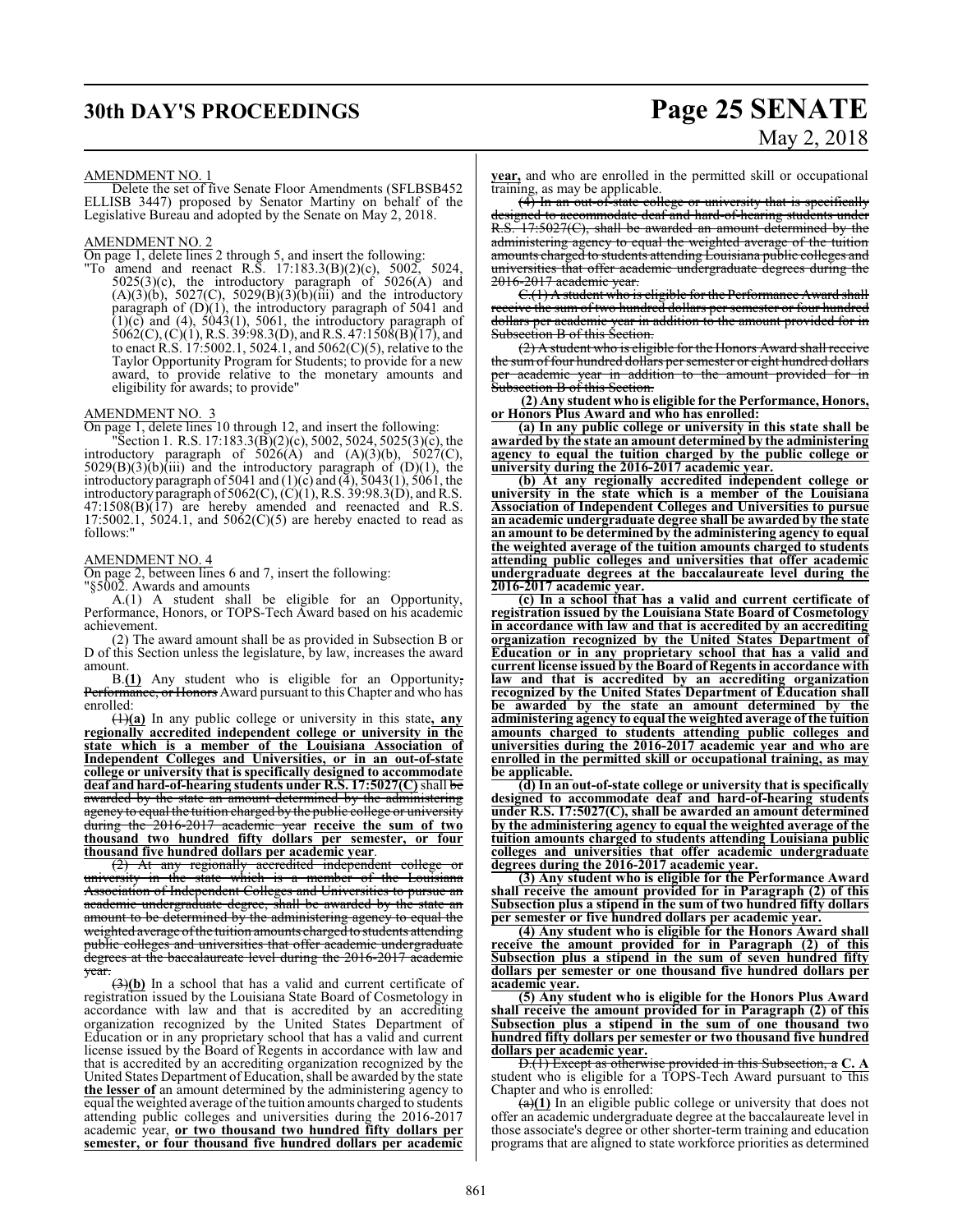## **Page 26 SENATE 30th DAY'S PROCEEDINGS**

# May 2, 2018

by the Board of Regents and the Louisiana Workforce Investment Council shall be awarded by the state an amount determined by the administering agency to equal the tuition charged by the college or university during the 2016-2017 academic year. If the Board of Regents and the Louisiana Workforce Investment Council determine that a programis no longer aligned with those priorities, an otherwise eligible student who had previously received an award and enrolled in that program may continue to use the award.

(b)**(2)** In an eligible college or university other than as provided for in Subparagraph (a) of this Paragraph in those associate's degree or other shorter-term training education programs that are aligned to state workforce priorities as determined by the Board of Regents and the Louisiana Workforce Investment Council, shall be awarded by the state an amount determined by the administering agency to equal the weighted average of the tuition amounts charged to students attending an eligible public college or university that does not offer an academic undergraduate degree at the baccalaureate level during the 2016-2017 academic year. If the Board of Regents and the Louisiana Workforce Investment Council determine that a program is no longer aligned with those priorities, an otherwise eligible student who had previously received an award and enrolled in that program may continue to use the award.

(2) A student who graduated prior to the 2016-2017 school year, who is eligible for a TOPS-Tech Award pursuant to this Chapter, and who is enrolled:

(a) In an eligible college or university that does not offer an academic undergraduate degree at the baccalaureate level, shall be awarded by the state an amount determined by the administering agency to equal the tuition charged by the college or university during the 2016-2017 academic year.

(b) In an eligible college or university other than as provided for in Subparagraph (a) of this Paragraph shall be awarded by the state an amount determined by the administering agency to equal the weighted average of the tuition amounts charged to students attending an eligible public college or university that does not offer an academic undergraduate degree at the baccalaureate level during the 2016-2017 academic year.

E.**D.**(1) No student shall be eligible for tuition payment pursuant to this Section for the Opportunity Award, the Performance Award, or the Honors Award**, or the Honors Plus Award** for more than eight semesters or an equivalent number of units in an eligible institution which operates on a schedule based on units other than semesters, unless an extension is granted by the administering agency in accordance with its rules.

(2) No student shall be eligible for tuition payment pursuant to this Section for the TOPS-Tech Award for more than two years unless an extension is granted by the administering agency in accordance with its rules.

 $(3)(a)$  Any student receiving an Opportunity, Performance, or Honors**, or Honors Plus Award** who successfully completes an academic undergraduate degree in less than the eight semesters or its equivalent of award benefits provided by this Subsection shall be eligible to continue to receive all applicable award benefits, in accordance with the limitations as specified in Subparagraph (b) of this Paragraph, for any remaining semester or semesters or the equivalent thereof of eligibility not used to obtain the undergraduate degree if the student pursues a postgraduate academic degree at an eligible institution and the student continues to meet all academic and other requirements provided by this Section and by rule of the administering agency for continued receipt of the award as an undergraduate except as such requirements, including requirements provided by this Section for undergraduate students, maybe modified by the administering agency as necessary to apply such requirements to postgraduate study.

(b) In developing rules to implement this Paragraph, the administering agency shall establish reasonable time lines and deadlines for receipt of any information required to implement this Paragraph both for current and subsequent students receiving Opportunity, Performance, or Honors**, or Honors Plus** awards and for any student previously receiving such an award who successfully completed an academic undergraduate degree in less than eight semesters. Such rules shall also provide for appropriate notice to all such students of the time lines, deadlines, and rules governing implementation of this Paragraph.

(c) The amount of the award benefits as provided for in Subparagraph (a) of this Paragraph shall not exceed the amounts determined by the administering agency to equal the tuition charged for the postgraduate study or for undergraduate full-time enrollment charged by the highest cost public college university in the state, whichever amount is less.

F. **E.** No student shall receive a grant pursuant to this Section in an amount greater than the tuition charged by the institution attended or, if the student is the recipient of a Performance**,** or an Honors **or Honors Plus** Award as provided for in Subsection  $\in$  **B** of this Section, the amount stipulated therein. The institution shall credit any amount in excess of the cost of tuition to the student's account to pay room and board or other cost of attendance.

G. **F.** In lieu of the payment of tuition as provided in this Section, any student participating in the program provided by R.S. 29:36.1 for persons serving in the Louisiana National Guard shall receive the tuition exemption as provided therein. In addition to any other payments provided for by R.S. 29:36.1:

(1) For any student who also meets the qualifications provided in this Section for receipt of an Opportunity Award or a TOPS-Tech Award, the state shall pay on behalf of such student a sum of three hundred dollars per semester or six hundred dollars per academic year to be applied toward the cost of books and other instructional materials.

(2) For any student who also meets the qualifications provided in this Section for receipt of a Performance Award, the state shall pay on behalf of the student a sum of three hundred dollars per semester or six hundred dollars per academic year to be applied toward the cost of books and other instructional materials plus the sum of four hundred dollars per semester or eight hundred dollars per academic year for other educational expenses as defined by the administering agency.

(3) For any student who also meets the qualifications provided in this Section for receipt of an Honors Award, the state shall pay on behalf of the student a sum of three hundred dollars per semester or six hundred dollars per academic year to be applied toward the cost of books and other instructional materials plus the sum of eight hundred dollars per semester or one thousand six hundred dollars per academic year for other educational expenses as defined by the administering agency.

**(4) For any student who also meets the qualifications provided in this Section for receipt of an Honors Plus Award, the state shall pay on behalf of the student a sum of three hundred dollars per semester or six hundred dollars per academic year to be applied toward the cost of books and other instructional materials plus the sum of one thousand two hundred fifty dollars per semester or two thousand five hundred dollars per academic year for other educational expenses as defined by the administering agency.**

**§5002.1. Awards and amounts; exceptions**

**A. Notwithstanding the provisions of R.S. 17:5002(B), a student who graduates prior to the 2021-2022 school year and who is eligible for an Opportunity Award pursuant to this chapter and who has enrolled:**

**(1) In any public college or university in this state shall be awarded by the state an amount determined by the administering agency to equal the tuition charged by the public college or university during the 2016-2017 academic year.**

**(2) At any regionally accredited independent college or university in the state which is a member of the Louisiana Association of Independent Colleges and Universities to pursue an academic undergraduate degree shall be awarded by the state an amount to be determined by the administering agency to equal the weighted average of the tuition amounts charged to students attending public colleges and universities that offer academic undergraduate degrees at the baccalaureate level during the 2016-2017 academic year.**

**(3) In a school that has a valid and current certificate of registration issued by the Louisiana State Board of Cosmetology in accordance with law and that is accredited by an accrediting organization recognized by the United States Department of Education or in any proprietary school that has a valid and current license issued by the Board of Regents in accordance with law and that is accredited by an accrediting organization**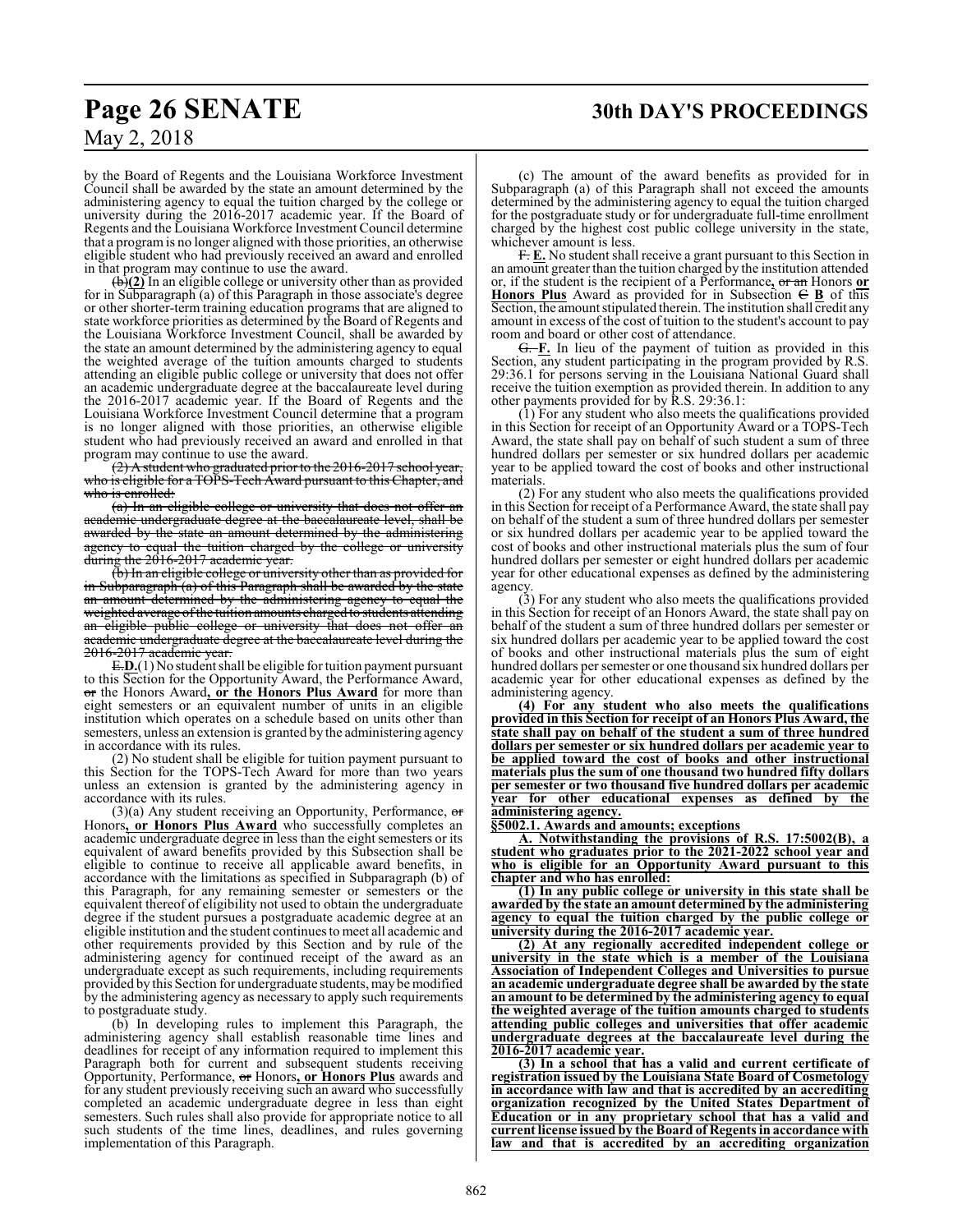## **30th DAY'S PROCEEDINGS Page 27 SENATE** May 2, 2018

**recognized by the United States Department of Education shall be awarded by the state an amount determined by the administering agency to equal the weighted average of the tuition amounts charged to students attending public colleges and universities during the 2016-2017 academic year and who are enrolled in the permitted skill or occupational training, as may be applicable.**

**(4) In an out-of-state college or university that is specifically designed to accommodate deaf and hard-of-hearing students under R.S. 17:5027(C) shall be awarded an amount determined by the administering agency to equal the weighted average of the tuition amounts charged to students attending Louisiana public colleges and universities that offer academic undergraduate degrees during the 2016-2017 academic year.**

**B. Notwithstanding the provisions of R.S. 17:5002(C), a student who graduated prior to the 2016-2017 school year is eligible for a TOPS-Tech Award pursuant to this Chapter, and who is enrolled:**

**(1) In an eligible public college or university that does not offer an academic undergraduate degree at the baccalaureate level, shall be awarded by the state an amount determined by the administering agency to equal the tuition charged by the college or university during the 2016-2017 academic year.**

**(2) In an eligible college or university other than as provided for in Paragraph (1) of this Subsection, shall be awarded by the state an amount determined by the administering agency to equal the weighted average of the tuition amounts charged to students attending an eligible public college or university that does not offer an academic undergraduate degree at the baccalaureate level during the 2016-2017 academic year.**

**C.(1) Notwithstanding the provisions of R.S. 17:5002(B), a student who graduates from high school prior to the 2021-2022 school year and who is eligible:**

**(1) For the Performance Award shall receive the sum of two hundred dollars per semester or four hundred dollars per academic year in addition to the amount provided for in Subsection A of this Section.**

**(2) For the Honors Award shall receive the sum of four hundred dollars per semester or eight hundred dollars per academic year in addition to the amount provided for in Subsection A of this Section.**

**D. Notwithstanding any provision of this Chapter, a student who graduates prior to the 2021-2022 school year shall not be eligible for an Honors Plus Award.** \* \* \*

#### §5024. Academic requirements

A.(1) Except as otherwise provided by this Subsection, students **Students** shall meet the following minimum grade point average requirements, calculated on a 4.00 scale using only the grades obtained by the student in completing the core curriculum requirements established by this Chapter, for the respective awards:

(a) For an Opportunity Award, a minimum cumulative grade point average of 2.50.

(b) For a Performance Award, a minimum cumulative grade point average of 3.25 **3.0**.

(c) For an Honors Award, a minimum cumulative grade point average of 3.50.

#### **(d) For an Honors Plus Award, a minimum cumulative grade point average of 3.75.**

(d)**(e)** For a TOPS-Tech Award, a minimum cumulative grade point average of 2.50.

 $(2)(a)$  For a student who graduated prior to the 2002-2003 school year, the minimum cumulative grade point average shall be calculated by using the grades obtained by the student in completing all classes taken.

(b) For a student who graduated prior to the 2007-2008 school year, the minimum cumulative high school grade point average necessary for such student to be eligible for a Performance Award or Honors Award shall be 3.50 on a 4.00 scale.

(c)(i) For a student who graduated during or after the 2007-2008 school year but prior to the 2020-2021 school year, the minimum cumulative high school grade point average necessary for such student to be eligible for an Opportunity Award shall be 2.50 on a 4.00 scale.

(ii) For a student who graduated during or after the 2007-2008 school year but prior to the 2020-2021 school year, the minimum cumulative high school grade point average necessary for such student to be eligible for a Performance Award shall be 3.00 on a 4.00 scale.

(iii) For a student who graduated during or after the 2007-2008 school year but prior to the 2020-2021 school year, the minimum cumulative high school grade point average necessary for such student to be eligible for an Honors Award shall be 3.00 on a 4.00 scale.

 $\left(\frac{3}{a}\right)$  The calculation of the minimum cumulative grade point average specified in Paragraph (1) of this Subsection shall use a fivepoint scale for grades earned in certain Advanced Placement courses, International Baccalaureate courses, gifted and talented courses, honors courses, articulated courses for college credit, and dual enrollment courses as approved by the Board of Regents and the State Board of Elementary and Secondary Education, which may result in a student earning a cumulative grade point average that exceeds 4.00. For such courses, five quality points shall be assigned to a letter grade of "A", four quality points shall be assigned to a letter grade of "B", three quality points shall be assigned to a letter grade of "C", two quality points shall be assigned to a letter grade of "D", and zero quality points shall be assigned to a letter grade of "F".

(b) The provisions of Subparagraph (a) of this Paragraph do not apply to students who graduated prior to the 2017-2018 school year.

B.(1) Except as otherwise provided by this Subsection, a **A** student shall earn the following minimum test scores for the respective awards:

(a)**(1)** For an Opportunity Award, a composite score on the 1990 version of the ACT which is at least equal to or higher than the state's average composite score, truncated to a whole number, reported for the prior year but never less than twenty or an equivalent concordant value on an enhanced or revised version of such test or on the SAT.

(b)**(2)** For a Performance Award, a composite score on the 1990 version of the ACT of twenty-three or higher or an equivalent concordant value on any enhanced or revised version of such test or on the SAT.

(c)**(3)** For an Honors Award, a score of twenty-seven or higher on the 1990 version of the ACT or an equivalent concordant value on any enhanced or revised version of such test or on the SAT.

(d)**(4) For an Honors Plus Award, a score of thirty or higher on the 1990 version of the ACT or an equivalent concordant value on any enhanced or revised version of such test or on the SAT.**

**(5)** For a TOPS-Tech Award, a composite score on the specified ACT of seventeen or higher or an equivalent concordant value on any enhanced or revised version of such test or on the SAT. The student may, as an alternative requirement, have attained a silver level score on the assessments of the ACT WorkKeys system.

 $(2)(a)$  For a student who graduated prior to the 2010-2011 school year, the ACT WorkKeys system is not an alternative assessment for establishing eligibility for a TOPS-Tech Award.

(b) For a student who graduated prior to the 2000-2001 school year, the minimum ACT score for a TOPS-Tech Award is nineteen.

C. A student who graduated after the 2002-2003 school year but prior to the 2006-2007 school year is eligible to receive Performance Award pursuant to this Chapter if he meets the other requirements of this Chapter and each of the following conditions is met:

(1) The student has a composite score on the 1990 version ofthe ACT of twenty-four or higher or an equivalent concordant value on any enhanced or revised version of such test or on the SAT.

(2) The student achieved a minimum cumulative high school grade point average of 3.00 on a 4.00 scale when calculated in accordance with applicable rules adopted by the administering agency and such calculation is based on ten or more of the grades being grades for completion of honors curriculum courses, gifted curriculum courses, or advanced placement courses, or any combination of such courses, and the high school awards grades for such courses on a 4.0 scale or higher.

**§5024.1. Academic requirements; exceptions**

**A. Exceptions to the academic eligibility requirements established in R.S. 17:5024(A) pertaining to a student's grade point average, are as follows:**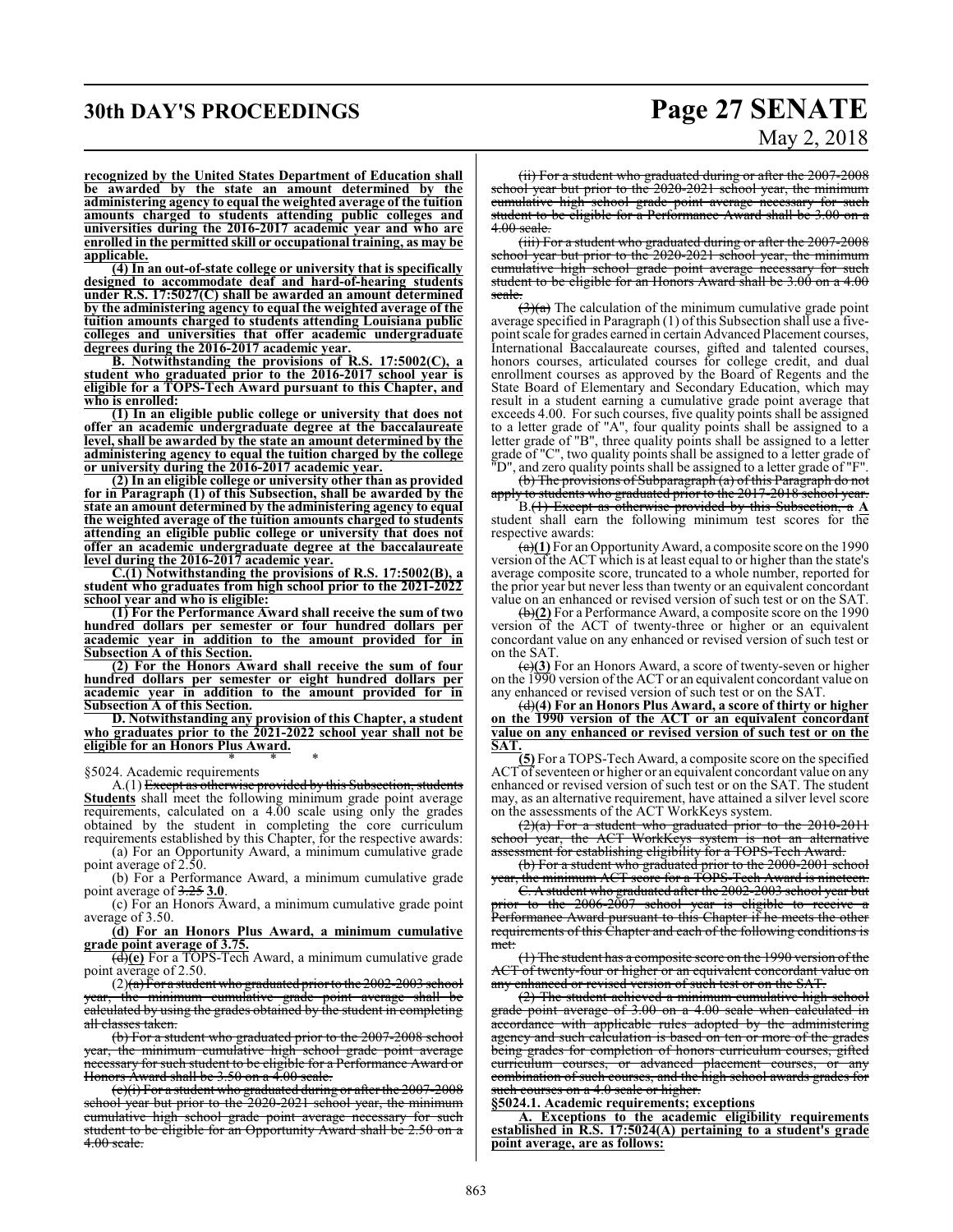## **Page 28 SENATE 30th DAY'S PROCEEDINGS**

May 2, 2018

**(1) A student shall meet the following minimum grade point average requirements, calculated on a 4.00 scale using only the grades obtained by the student in completing the core curriculum requirements established by this Chapter, for the respective awards as follows:**

**(a) For a student graduating during or after the 2007-2008 school year but prior to the 2020-2021 school year, the minimum cumulative high school grade point average necessary for such student to be eligible for a Performance or Honors Award shall be 3.00 on a 4.0 scale.**

**(b) For a student who graduated during or after the 2007-2008 school year but prior to the 2020-2021 school year, the minimum cumulative high school grade point average necessary for such student to be eligible for an Opportunity Award shall be 2.50 on a 4.00 scale.**

**(c) For a student who graduated prior to the 2007-2008 school year, the minimum cumulative high school grade point average necessary for such student to be eligible for a Performance Award or Honors Award shall be 3.50 on a 4.00 scale.**

**(d) For a student who graduated prior to the 2002-2003 school year, the minimum high school cumulative grade point average shall be calculated by using the grades obtained by the student in completing all classes taken.**

**B. Exceptions to the academic requirements established by R.S. 17:5024(B) pertaining to a student's ACT score, are as follows:**

**(1) For a student who graduated prior to the 2010-2011 school year, the ACT WorkKeys system is not an alternative assessment for establishing eligibility for a TOPS-Tech Award.**

**(2) For a student who graduated prior to the 2000-2001 school year, the minimum ACT score for a TOPS-Tech Award is nineteen.**

**C. Notwithstanding R.S. 17:5024, a student who graduated after the 2002-2003 school year but prior to the 2006-2007 school year is eligible to receive a Performance Award pursuant to this Chapter if he meets the other requirements of this Chapter and each of the following conditions:**

**(1) The student has a composite score on the 1990 version of the ACT of twenty-four or higher or an equivalent concordant value on any enhanced or revised version of such test or on the SAT.**

**(2) The student achieved a minimum cumulative high school grade point average of 3.00 on a 4.00 scale when calculated in accordance with applicable rules adopted by the administering agency and such calculation is based on ten or more of the grades being for completion of honors curriculum courses, gifted curriculum courses, or advanced placement courses, or any combination of such courses, and the high school awards grades for such courses on a 4.0 scale or higher.**

**D. Notwithstanding any provision of this Chapter, a student who graduates prior to the 2021-2022 school year shall not be eligible for an Honors Plus Award.** \* \* \*"

#### AMENDMENT NO. 5

On page 3, between lines 5 and 6, insert the following: "§5027. Postsecondary institution enrollment

\* \* \* C. Notwithstanding any provision of Subsection B of this Section, any student who meets all applicable initial and continuing program eligibility requirements of this Chapter for an Opportunity, Performance, or Honors**, or Honors Plus** Award may use such award at an out-of-state nonpublic college or university when each of the following conditions is met:

\* \* \* §5029. Alternative initial eligibility requirements

\* \* \*

B. \* \* \* (3)(b)(iii) For a student qualifying for an initial Performance**,** or Honors**, or Honors Plus** Award for the 2008-2009 award year or thereafter pursuant to this Subsection, the student shall have a composite score on the 1990 version of the ACT which is at least one point higher than that required by R.S. 17:5024(B) for the particular

award or an equivalent concordant value on an enhanced or revised version of such test or on the SAT.

\* \* \* D.(1) Beginning with the 2004-2005 award year, a student who does not graduate from high school or complete a home study program shall be eligible to receive an Opportunity, Performance, or Honors**, or Honors Plus** Award pursuant to this Chapter if each of the following conditions is met:

\* \* \* §5041. Maintaining eligibility; Honors, Performance, Opportunity To maintain continued state payment of any amount pursuant to

an Opportunity, Performance, or Honors**, or Honors Plus** Award once enrolled in college a student shall meet all of the following:<br> $(1)$  \* (1) \* \* \*

(c) If at any time a student fails to maintain the cumulative grade point average required for continuation in the program or, as of the end of any semester or term during the academic year, fails to make steady academic progress as defined by the administering agency, such student shall become ineligible for further payments. Payments limited to those provided in R.S. 17:5002(B), regardless of whether the originally granted award was an Opportunity, Performance, or Honors**, or Honors Plus** Award, may be reinstated upon attainment of the grade point average required by this Section for a student to maintain continued state payments once enrolled in college and the standards for steady academic progress as defined by the administering agency, provided that the student has maintained other continuation requirements and the period of ineligibility did not persist for more than two years from the date of loss of eligibility. If this two-year period is interrupted due to a student's active duty service in the United States Armed Forces, the two-year period shall be extended for a length of time equal to the student's active duty service, not to exceed four years, unless the student reenlists in the United States Armed Forces and maintains continuous active duty, in which case the period shall be extended for a length of time equal to the student's active duty service; or unless the student is granted an exception for cause by the administering agency.

\* \* \* (4)(a) For students qualifying to receive a Performance**,** or an Honors**, or Honors Plus** Award, have a cumulative grade point average of at least 3.00 on a 4.00 scale at the end of each academic year.

(b) However, if at any time an otherwise eligible student receiving a Performance Award or an Honors Award in accordance with the provisions of this Chapter fails to have a cumulative grade point average of at least 3.00 on a 4.00 scale at the end of any academic year but has and continues to maintain a cumulative grade point average at least equal to that required by Paragraph (3) of this Subsection for continued participation by a recipient of an Opportunity Award, the student receiving a Performance Award or an Honors Award shall remain eligible for state payments but only in the amount provided for in R.S. 17:5002(B) for a recipient of an Opportunity Award. The provisions of this Subparagraph shall apply to all students who receive state payments pursuant to a Performance Award**,** or an Honors Award, **or Honors Plus Award** including all such students from the beginning of the program. \* \* \*

#### §5043. Returning students

Notwithstanding any provision of this Chapter to the contrary, any otherwise qualified student who meets each of the following conditions and who enrolls as a first-time freshman in an out-of-state college or university, or beginning with the 2009-2010 academic year, first enrolls as a first-time freshman in an eligible college or university in Louisiana and subsequently enrolls in an out-of-state college or university, may use the program award provided for by this Section at an eligible college or university in Louisiana in accordance with this Subsection and other applicable provisions of this Chapter; however, the time period of award eligibility set forth in R.S. 17:5002(E) shall be reduced by an equivalent number of units as may be applicable for each semester or equivalent time period that the student is enrolled in an out-of-state college or university:

(1) The student has been determined by the administering agency to meet the initial eligibility requirements established by this Section for an Opportunity, Performance, or Honors**, or Honors Plus** Award.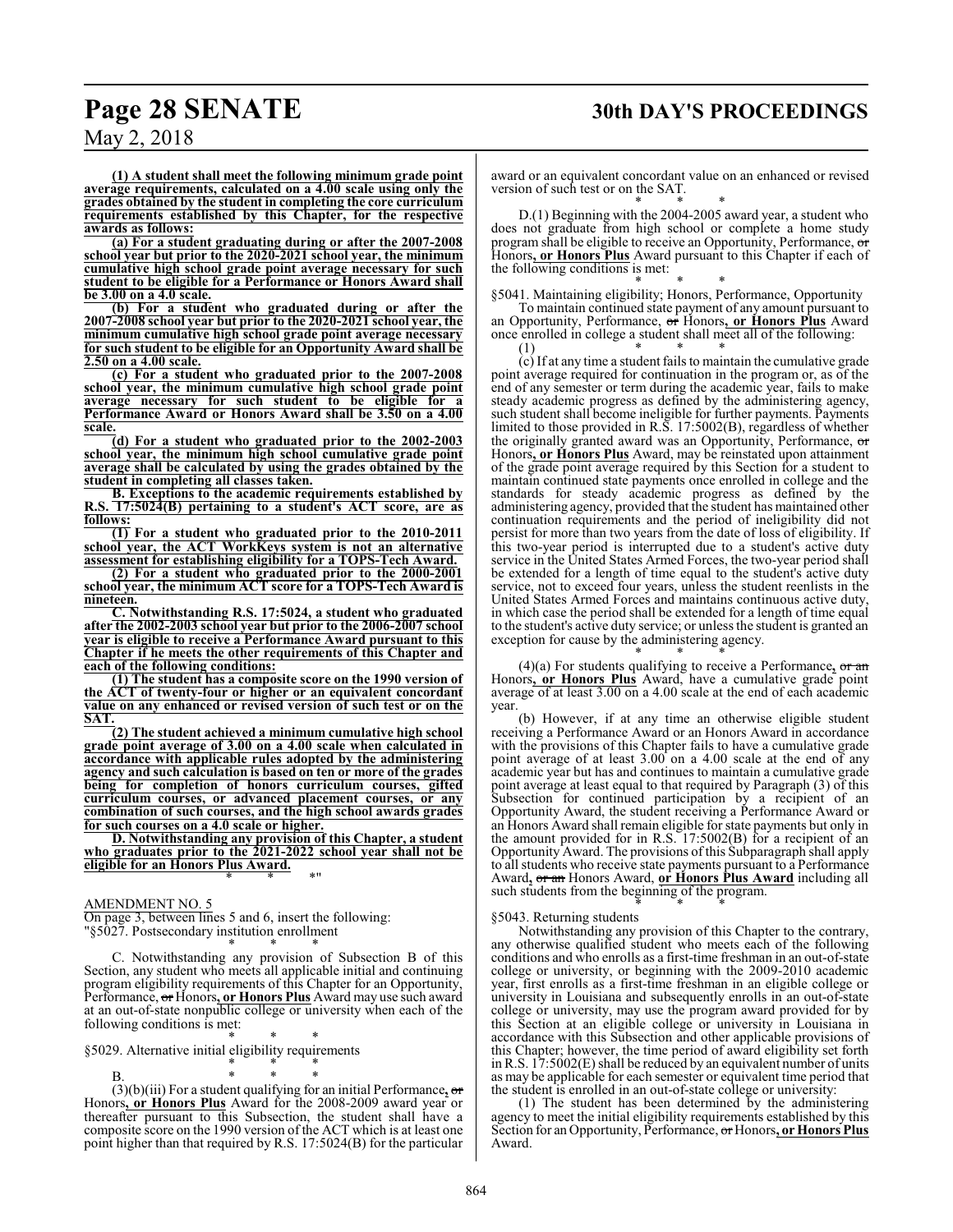## \* \* \*"

Senator Morrish moved the adoption of the amendments.

Senator Thompson objected.

### **ROLL CALL**

The roll was called with the following result:

YEAS

| Chabert<br>Gatti<br>Hewitt<br>Johns | Lambert<br>Mills<br>Morrell<br>Morrish | Peacock<br>Smith, G.<br>Smith, J. |
|-------------------------------------|----------------------------------------|-----------------------------------|
| Total - $11$                        | <b>NAYS</b>                            |                                   |

Mr. President Erdey Price<br>
Allain Fannin Riser Appel LaFleur<br>Barrow Long Cortez Mizel<br>Donahue Perry Donahue Total - 25

Allain Fannin Riser<br>
Appel LaFleur Tarver Barrow Long Thompson<br>Bishop Luneau Walsworth Luneau Walsworth<br>
Martiny Ward Boudreaux Martiny Ward<br>Claitor Milkovich White Milkovich<br>Mizell

## ABSENT

Total - 3

Carter Colomb Peterson

The Chair declared the amendments were rejected.

The bill was read by title. Senator Morrish moved the final passage of the amended bill.

#### **ROLL CALL**

The roll was called with the following result:

#### YEAS

| Mr. President | Gatti         | Morrish        |
|---------------|---------------|----------------|
| Allain        | Hewitt        | Peacock        |
| Appel         | Johns         | Perry          |
| Barrow        | LaFleur       | Price          |
| Bishop        | Lambert       | Riser          |
| Boudreaux     | Long          | Smith, G.      |
| Chabert       | Luneau        | Smith, J.      |
| Claitor       | Martiny       | Tarver         |
| Cortez        | Milkovich     | Thompson       |
| Donahue       | Mills         | Walsworth      |
| Erdey         | Mizell        | Ward           |
| Fannin        | Morrell       | White          |
| Total $-36$   |               |                |
|               | <b>NAYS</b>   |                |
| Total - 0     |               |                |
|               | <b>ABSENT</b> |                |
| $\sim$ $\sim$ | $\sim$ 1 1    | $\mathbf{r}$ . |

| Carter    | Colomb | Peterson |
|-----------|--------|----------|
| Total - 3 |        |          |

The Chair declared the amended bill was passed, ordered rereengrossed and sent to the House. Senator Morrish moved to reconsider the vote by which the bill was passed and laid the motion on the table.

#### **SENATE BILL NO. 549—**

BY SENATOR HEWITT AN ACT

To enact R.S. 32:1(35.1) and 299.5 and R.S. 47:451(20.1) and 471, relative to motor vehicles; to provide with respect to military surplus motor vehicles; to provide with respect to the registration and operation of a military surplus motor vehicle; to provide for the creation of a special license plate for a military surplus motor vehicle; to provide for the operation of a military surplus motor vehicle under certain conditions; to provide for rules; and to provide for related matters.

The bill was read by title. Senator Hewitt moved the final passage of the bill.

#### **ROLL CALL**

The roll was called with the following result:

#### YEAS

| Mr. President | Gatti         | Peacock   |
|---------------|---------------|-----------|
| Allain        | Hewitt        | Perry     |
| Appel         | Johns         | Price     |
| Barrow        | LaFleur       | Riser     |
| Bishop        | Lambert       | Smith, G. |
| Boudreaux     | Long          | Smith, J. |
| Chabert       | Luneau        | Tarver    |
| Claitor       | Martiny       | Thompson  |
| Cortez        | Milkovich     | Walsworth |
| Donahue       | Mills         | Ward      |
| Erdey         | Mizell        | White     |
| Fannin        | Morrish       |           |
| Total - 35    |               |           |
|               | <b>NAYS</b>   |           |
| Morrell       |               |           |
| Total - 1     | <b>ABSENT</b> |           |
|               |               |           |

Carter Colomb Peterson Total - 3

The Chair declared the bill was passed and ordered it sent to the House. Senator Hewitt moved to reconsider the vote by which the bill was passed and laid the motion on the table.

**SENATE BILL NO. 557—** BY SENATOR BISHOP

AN ACT

To enact R.S. 40:1667.10, relative to levee district police; to authorize the payment of extra compensation to certain levee district police officers from district funds; and to provide for related matters.

#### **Floor Amendments**

Senator Martiny sent up floor amendments.

#### **SENATE FLOOR AMENDMENTS**

Amendments proposed by Senator Martiny on behalf of the Legislative Bureau to Engrossed Senate Bill No. 557 by Senator Bishop

#### AMENDMENT NO. 1

On page 1, line 14, change "**with whom**" to "**by which**"

On motion of Senator Martiny, the amendments were adopted.

The bill was read by title. Senator Bishop moved the final passage of the amended bill.

## **30th DAY'S PROCEEDINGS Page 29 SENATE** May 2, 2018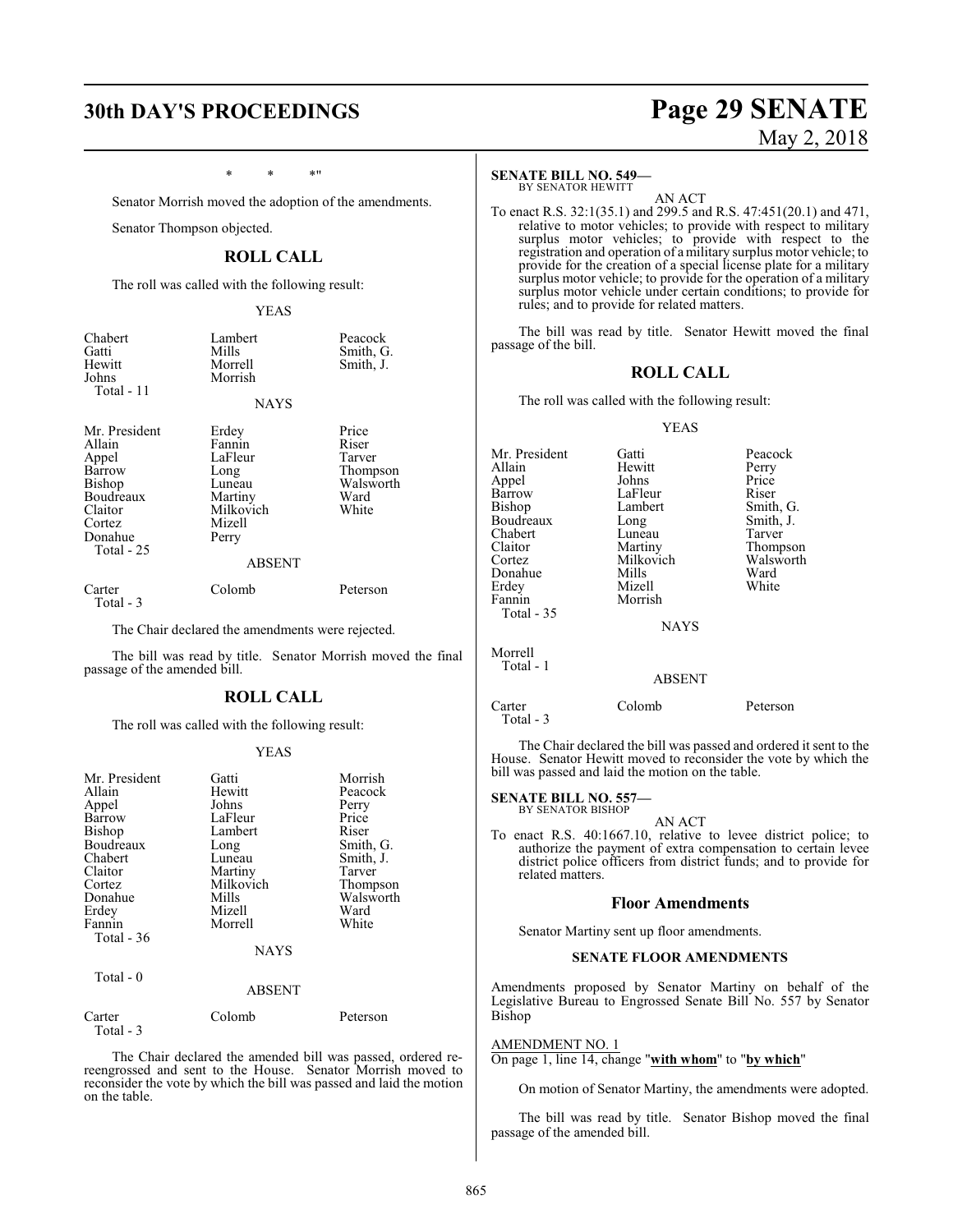## **ROLL CALL**

The roll was called with the following result:

#### YEAS

| Mr. President | Fannin      | Mizell    |
|---------------|-------------|-----------|
| Allain        | Gatti       | Morrell   |
| Appel         | Hewitt      | Morrish   |
| Barrow        | Johns       | Peacock   |
| <b>Bishop</b> | LaFleur     | Perry     |
| Boudreaux     | Lambert     | Price     |
| Chabert       | Long        | Smith, G. |
| Claitor       | Luneau      | Smith, J. |
| Cortez        | Martiny     | Tarver    |
| Donahue       | Milkovich   | Thompson  |
| Erdey         | Mills       | Ward      |
| Total $-33$   |             |           |
|               | <b>NAYS</b> |           |
| Total $-0$    |             |           |
|               | ABSENT      |           |

Carter Peterson Walsworth<br>Colomb Riser White Colomb Total - 6

The Chair declared the amended bill was passed, ordered reengrossed and sent to the House. Senator Bishop moved to reconsider the vote by which the bill was passed and laid the motion on the table.

#### **Rules Suspended**

Senator Tarver asked for and obtained a suspension of the rules to revert to the Morning Hour.

#### **Introduction of Senate Resolutions**

Senator Long asked for and obtained a suspension of the rules to read Senate Resolutions a first and second time.

#### **SENATE RESOLUTION NO. 180—**

BY SENATOR LONG

A RESOLUTION

To commend James K. Elrod upon being honored as a Louisiana Public Broadcasting Louisiana Legend.

On motion of Senator Long the resolution was read by title and adopted.

#### **SENATE RESOLUTION NO. 181—**

BY SENATOR CARTER A RESOLUTION

To express the sincere condolences of the Senate of the Legislature of Louisiana upon the passing of Wilfred Dennis Jr. of New Orleans, Louisiana.

On motion of Senator Morrell the resolution was read by title and adopted.

#### **Introduction of Senate Concurrent Resolutions**

## **Page 30 SENATE 30th DAY'S PROCEEDINGS**

#### **SENATE CONCURRENT RESOLUTION NO. 102—**

BY SENATOR MIZELL A CONCURRENT RESOLUTION To designate May 15, 2018, as "Y Day in Louisiana".

The resolution was read by title and placed on the Calendar for a second reading.

### **Privileged Report of the Committee on Senate and Governmental Affairs**

#### **ENROLLMENTS**

Senator Peterson, Chairman on behalf of the Committee on Senate and Governmental Affairs, submitted the following report:

May 2, 2018

To the President and Members of the Senate:

I am directed by your Committee on Senate and Governmental Affairs to submit the following report:

The following Senate Concurrent Resolutions have been properly enrolled:

#### **SENATE CONCURRENT RESOLUTION NO. 10—**

BY SENATORS BARROW AND WALSWORTH A CONCURRENT RESOLUTION

To urge and request the Department of Children and Family Services to study the feasibility of extending the age of foster care to twenty-one and to submit a report of its recommendations to the legislature no later than February 1, 2019.

**SENATE CONCURRENT RESOLUTION NO. 97—**<br>BY SENATOR LONG AND REPRESENTATIVES ABRAHAM, BAGNERIS, BOUIE, GARY CARTER, GAROFALO, JIMMY HARRIS, HILFERTY AND LEGER

A CONCURRENT RESOLUTION

To commend and congratulate the Braden family upon earning the Political Family of Officeholders Award.

> Respectfully submitted, KAREN CARTER PETERSON Chairman

The foregoing Senate Concurrent Resolutions were signed by the President of the Senate.

#### **Privileged Report of the Committee on Senate and Governmental Affairs**

### **ENROLLMENTS**

Senator Peterson, Chairman on behalf of the Committee on Senate and Governmental Affairs, submitted the following report:

May 2, 2018

To the President and Members of the Senate:

I am directed by your Committee on Senate and Governmental Affairs to submit the following report:

The following Senate Bills have been properly enrolled: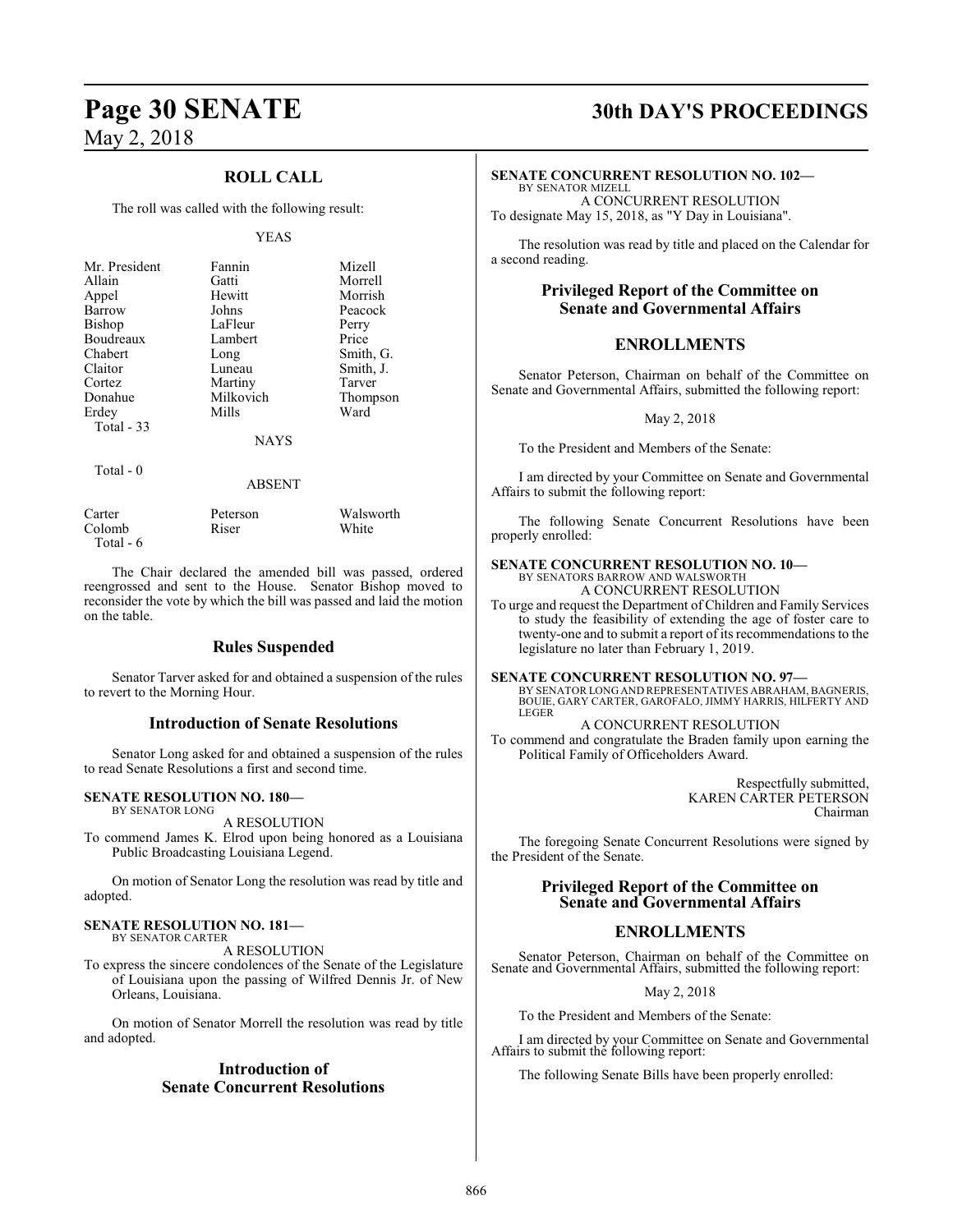## **SENATE BILL NO. 26-**<br>BY SENATOR MILLS

AN ACT

To enact R.S. 40:2191, relative to disposal of controlled substances by hospice providers; to provide for ownership; to provide for written procedures; to provide for patient records; to provide for disposal; to provide for patient notification; and to provide for related matters.

# **SENATE BILL NO. 85—** BY SENATOR JOHN SMITH

AN ACT<br>To amend and reenact R.S. 22:41(13) and 1892(C)(1), relative to the<br>insurance policyholder bill of rights; to provide for an insured to<br>opt in to receive a claim payment by electronic transfer; and to provide for related matters.

**SENATE BILL NO. 275—**<br>BY SENATORS MIZELL, BARROW AND CARTER

AN ACT<br>AN ACT<br>AN ACT Chapter 1 of Subtitle II of Title<br>47 of the Louisiana Revised Statutes of 1950, to be comprised<br>of R.S. 47:120.341, and to repeal R.S. 47:120.181, relative to<br>state individual income tax return checkof Against Domestic Violence Fund as a special escrow fund in the state treasury; to provide for the administration and use of<br>monies in the funds; to provide for the administration and<br>disbursement of donated monies; to provide for reporting; to<br>provide for an effective date; and to pro

## **SENATE BILL NO. 420—**<br>BY SENATOR JOHNS

AN ACT<br>AN ACT<br>AN ACT<br>1402(A)(1), 1403(C), 14334(A), the introductory paragraph of<br>R.S. 47:1436(A), R.S. 47:1436(A)(3), and the introductory<br>paragraph of R.S. 47:1436(B) and to enact R.S. 47:337.29(C),<br>337.46(C), 337.51(D) with respect to disputes concerning certain taxes and other claims against the state; to provide with respect to actions to establish a claim; to provide relative to Board of Tax Appeals; and to provide for related matters.

# **SENATE BILL NO. 126—** BY SENATOR MARTINY

AN ACT<br>To amend and reenact R.S. 32:1254(E)(5) and to enact R.S.<br>32:1264.2, relative to recall repairs; to provide for definitions;<br>to provide for reimbursement claims; to provide for compensation to a dealer under certain circumstances; to provide for motor vehicle repair and servicing facilities; to provide for terms, conditions, and procedures; and to provide for related matters.

# **SENATE BILL NO. 263—**<br>BY SENATOR ERDEY

A JOINT RESOLUTION<br>Proposing to amend Article VII, Section 14(B) of the Constitution of<br>Louisiana, relative to public equipment and personnel; to<br>authorize, pursuant to a written agreement, the donation of the<br>use of publi the requesting political subdivision is authorized to exercise; and to specify an election for submission of the proposition to electors and provide a ballot proposition.

### Respectfully submitted, KAREN CARTER PETERSON Chairman

The foregoing Senate Bills were signed by the President of the Senate.

## **30th DAY'S PROCEEDINGS Page 31 SENATE** May 2, 2018

#### **Message to the Governor**

#### **SIGNED SENATE BILLS**

May 2, 2018

To the Honorable Governor of the State of Louisiana:

The President of the Senate and the Speaker of the House of Representatives have signed the following Senate Bills:

## **SENATE BILL NO. 19-**<br>BY SENATOR CORTEZ

AN ACT

To enact R.S. 40:539(C)(8)(f), relative to employees of the Housing Authority of the City of Lafayette; to provide that employees of the authority shall not be in the state civil service; and to provide for related matters.

## **SENATE BILL NO. 63**<br>BY SENATOR MARTINY

AN ACT<br>To enact R.S. 49:191(10)(c) and to repeal R.S. 49:191(8)(h), relative<br>to the Department of Economic Development; to provide for the<br>re-creation of the Department of Economic Development and all statutory entities made a part of the department by law; to provide for the effective termination date for all statutory authority for the existence of such statutory entities; and to provide for related matters.

# **SENATE BILL NO. 82—**<br>BY SENATOR WALSWORTH

AN ACT<br>To enact R.S. 49:191(10)(c) and to repeal R.S. 49:191(8)(1), relative<br>to the Department of Environmental Quality, including provisions to provide for the re-creation of the Department of<br>Environmental Quality and the statutory entities made a part of<br>the department by law; to provide for the effective termination<br>date for all statutory authorit entities; and to provide for related matters.

## **SENATE BILL NO. 83—**<br>BY SENATOR PERRY

AN ACT<br>To amend and reenact R.S. 33:385.1(A), relative to the town of<br>Gueydan; to provide relative to qualifications of an elected chief<br>of police; and to provide for related matters.

# **SENATE BILL NO. 90-**<br>BY SENATOR MILLS

AN ACT<br>To enact Subpart D of Part 1 of Subchapter A of Chapter 5-D of Title<br>40 of the Louisiana Revised Statutes of 1950, to be comprised of R.S. 40:1156.1, relative to a voluntary nonopioid directive<br>form; to provide for voluntary prescription opioid opt-out<br>opportunity for patients; to provide for a form; to provide for<br>access to the form; to provide for i related matters.

## **SENATE BILL NO. 128—**<br>BY SENATOR PERRY

AN ACT<br>To amend and reenact R.S.  $16:2(B)$  and R.S.  $42:261(F)$ , relative to<br>legal representation of parishes; to authorize the governing<br>authority of Acadia Parish to employ its own attorneys to<br>represent it generally; and

## **SENATE BILL NO. 131-**

AN ACT<br>To amend and reenact R.S. 37:1202(A), (B)(4), and (C) and 1203(A)<br>and to enact R.S. 37:1202(D), relative to licensing requirements<br>for pharmacists; to provide for qualifications to obtain a license;<br>to provide for t for a timeline to issue a license; to provide for qualifications for reciprocity; and to provide for related matters.

## **SENATE BILL NO. 134—** BY SENATOR MILLS

AN ACT To amend and reenact R.S. 40:978(A), relative to prescriptions for controlled dangerous substances; to provide for patient options regarding quantity dispensed; to provide technical corrections; and to provide for related matters.